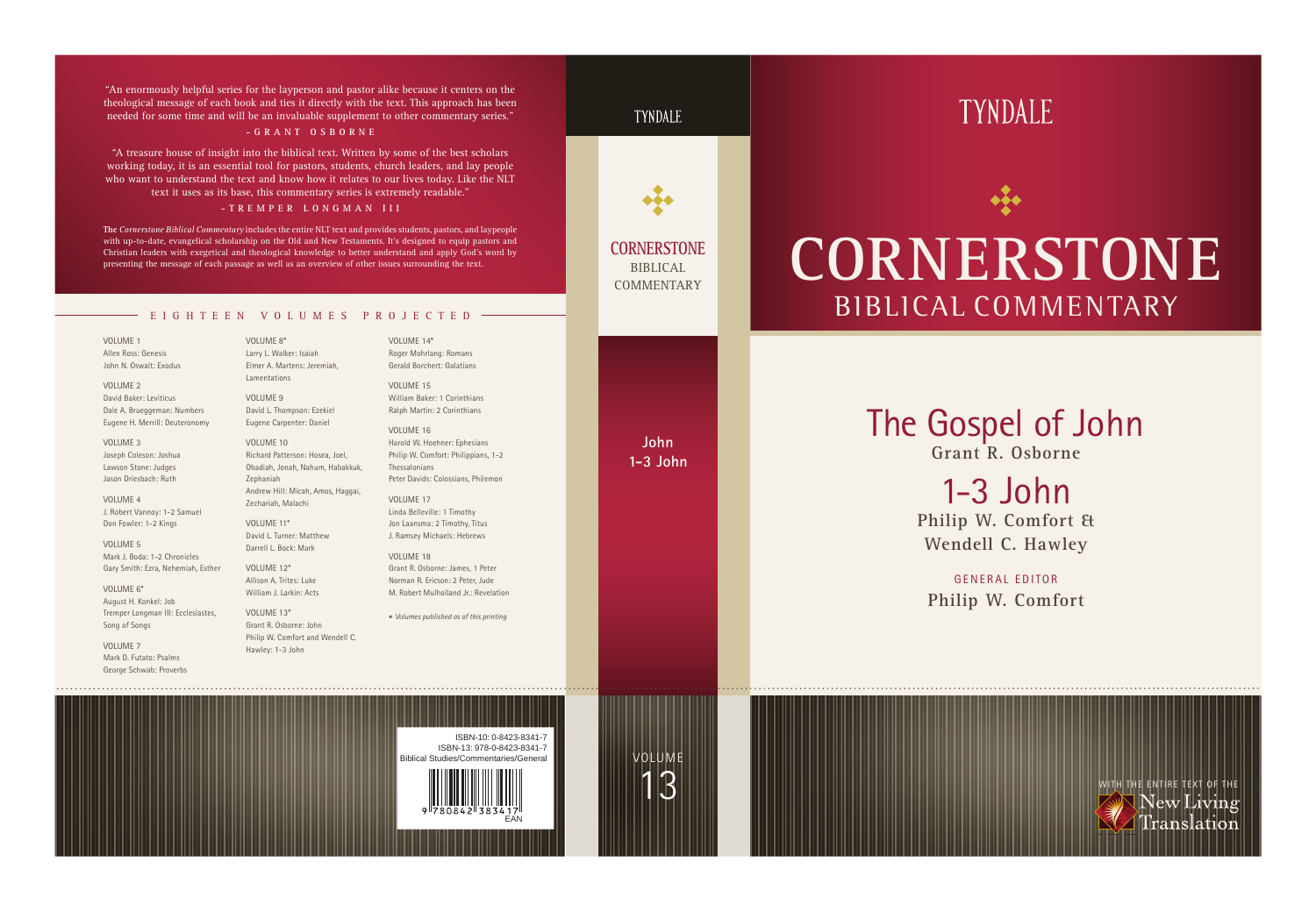CORNERSTONE BIBLICAL COMMENTARY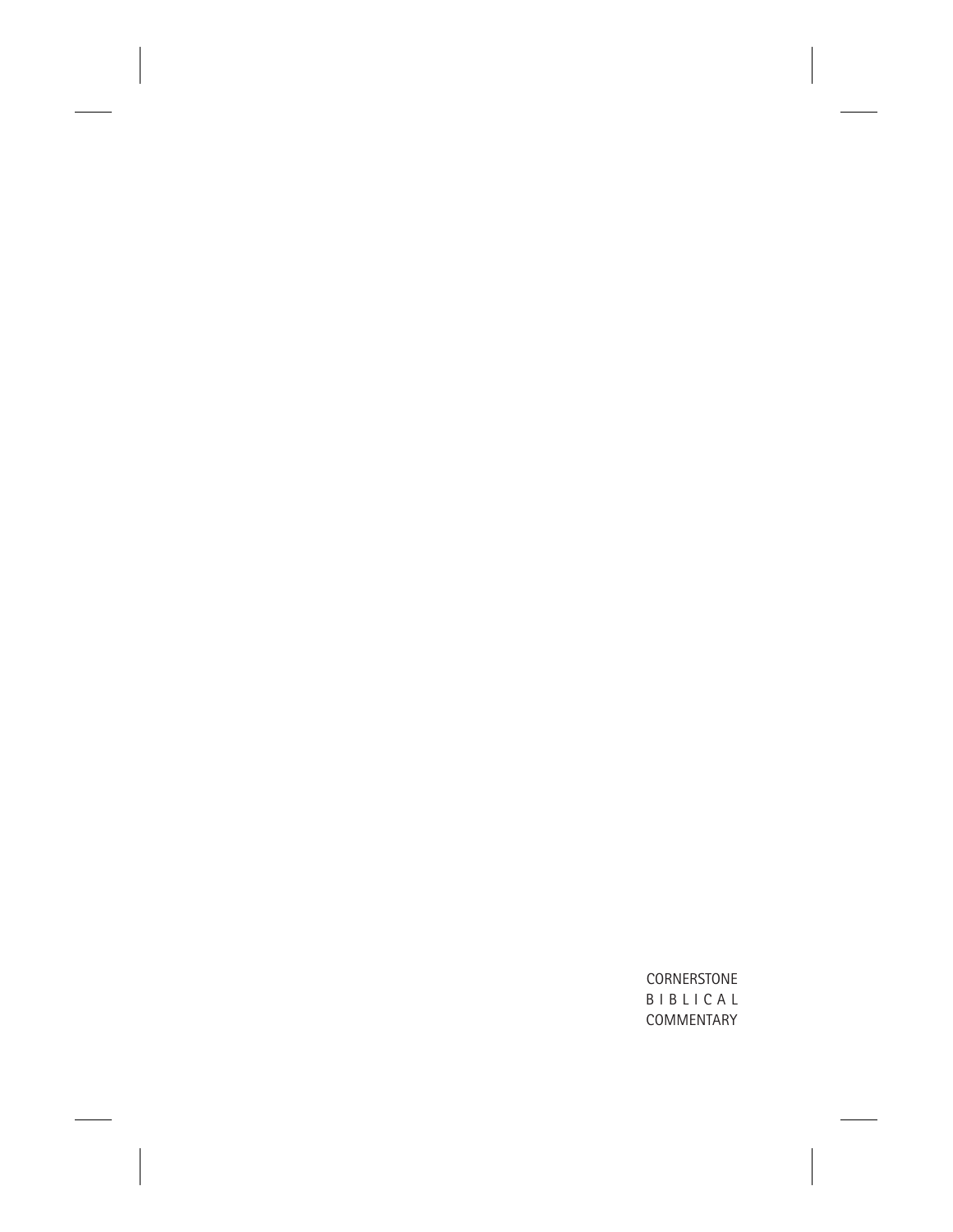# **General Editor**

Philip W. Comfort *D. Litt. et Phil., University of South Africa; Tyndale House Publishers; Coastal Carolina University.*

# **Consulting Editor, Old Testament**

Tremper Longman III *PhD, Yale University; Robert H. Gundry Professor of Biblical Studies, Westmont College.*

# **Consulting Editor, New Testament**

Grant Osborne *PhD, University of Aberdeen; Professor of New Testament, Trinity Evangelical Divinity School.*

### **Associate Editors**

Jason Driesbach *MA, Biblical Exegesis and Linguistics, Dallas Theological Seminary; Tyndale House Publishers.*

Mark R. Norton *MA, Theological Studies, Wheaton Graduate School; Tyndale House Publishers.*

James A. Swanson *MSM, Multnomah Biblical Seminary; MTh, University of South Africa; Tyndale House Publishers.*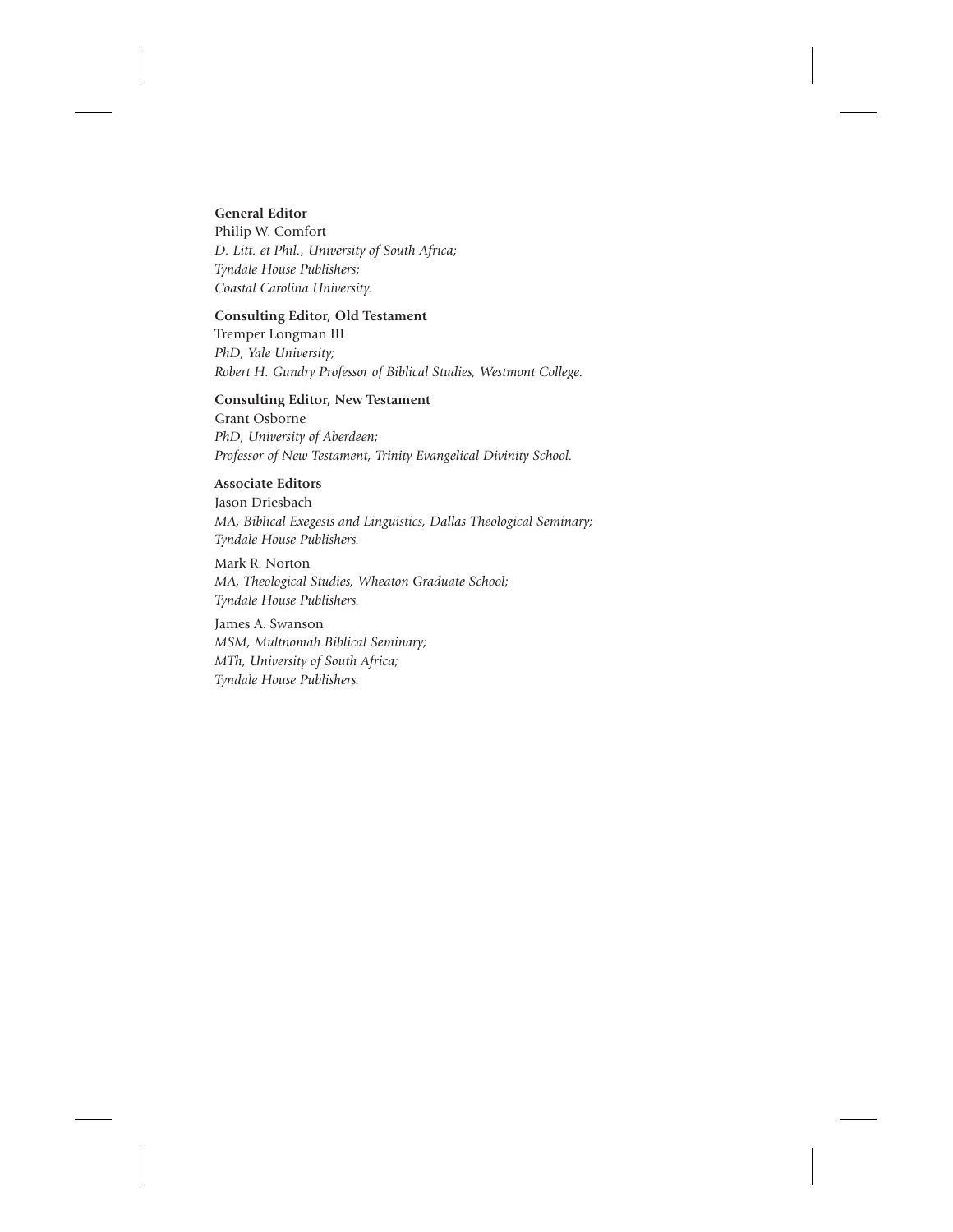

# **CORNERSTONE** BIBLICAL COMMENTARY

# The Gospel of John

# **Grant Osborne**

# 1-3 John **Philip W. Comfort & Wendell C. Hawley**

GENERAL EDITOR **Philip W. Comfort** 

*with the entire text of the*  NEW LIVING TRANSLATION



TYNDALE HOUSE PUBLISHERS, INC. CAROL STREAM, ILLINOIS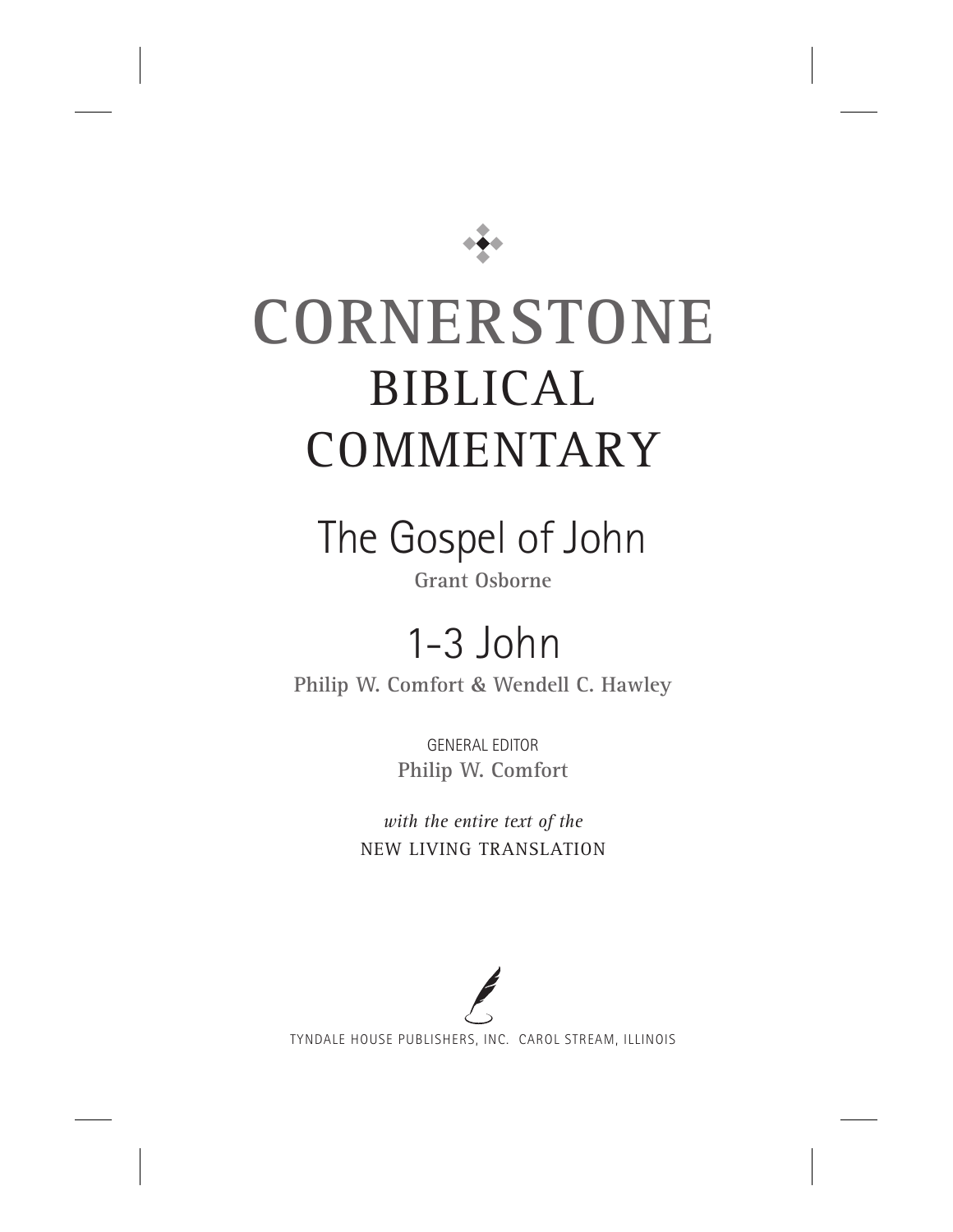Cornerstone Biblical Commentary, Volume 13

Visit Tyndale's exciting Web site at www.tyndale.com

*John* copyright <sup>©</sup> 2007 by Grant Osborne. All rights reserved.

1-3 John copyright <sup>®</sup> 2007 by Philip W. Comfort & Wendell C. Hawley. All rights reserved.

Designed by Luke Daab and Timothy R. Botts.

Unless otherwise indicated, all Scripture quotations are taken from the *Holy Bible*, New Living Translation, copyright  $\stackrel{\circ}{\circ}$  1996, 2004. Used by permission of Tyndale House Publishers. Inc., Carol Stream, Illinois 60188. All rights reserved.

*TYNDALE, New Living Translation, NLT,* Tyndale's quill logo, and the New Living Translation logo are registered trademarks of Tyndale House Publishers, Inc.

### **Library of Congress Cataloging-in-Publication Data**

Cornerstone biblical commentary. p. cm. Includes bibliographical references and index. ISBN-13: 978-0-8423-8341-7 (hc : alk. paper) ISBN-10: 0-8423-8341-7 (hc : alk. paper) 1. Biblical—Commentaries. I. Osborne, Grant. II. Comfort, Philip W. III. Hawley, Wendell C. BS491.3.C67 2006 220.7´7—dc22 2005026928

Printed in the United States of America

12 11 10 09 08 07 7 6 54 3 2 1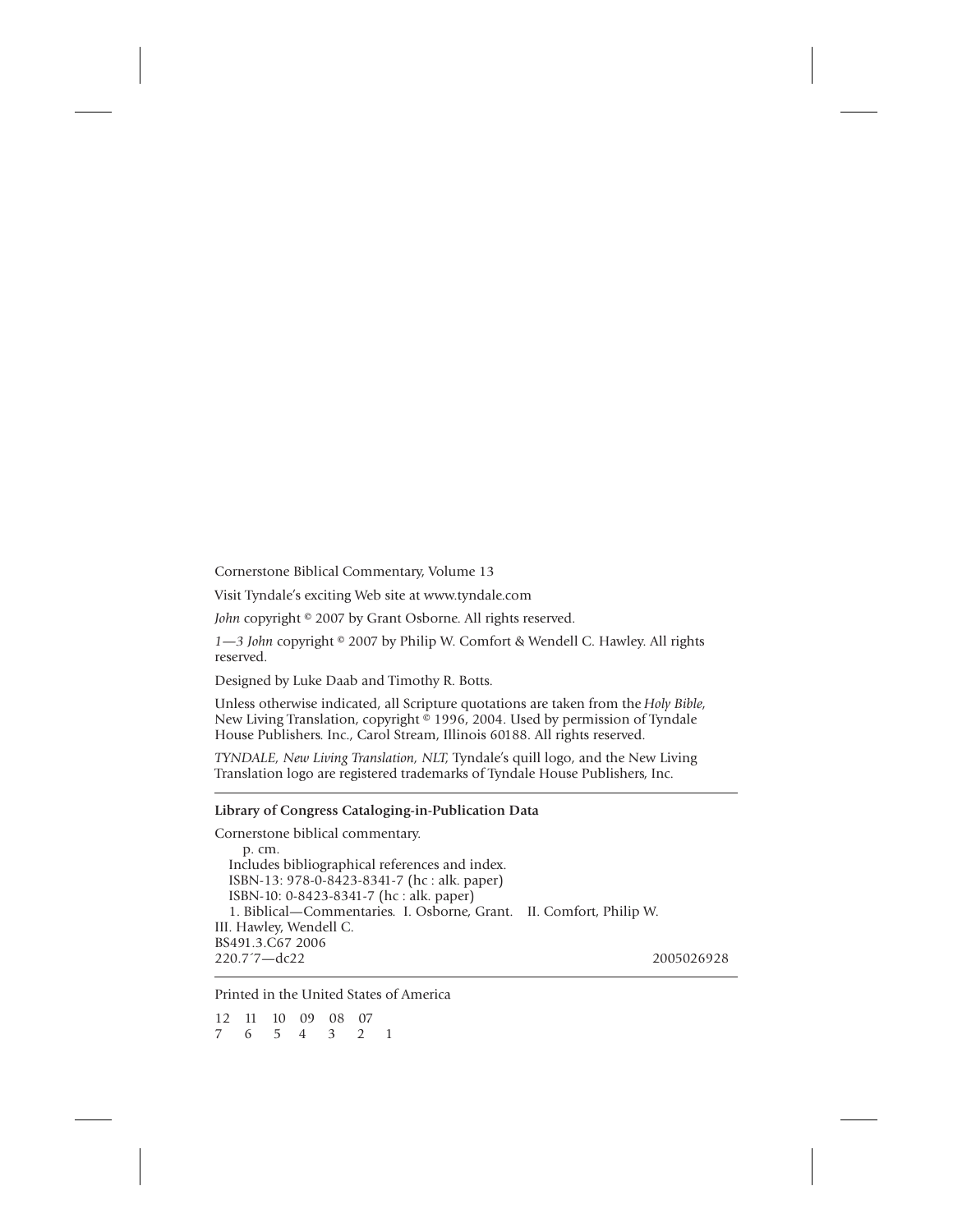# CONTENTS

# [Contributors to Volume 13](#page-6-0) *vi*

[General Editor's Preface](#page-7-0) *vii*

> [Abbreviations](#page-9-0) *ix*

[Transliteration and Numbering System](#page-13-0) *xiii*

> [The Gospel of John](#page-15-0) *1*

> > [1 JOHN](#page-34-0) *315*

[2 & 3 JOHN](#page-50-0) *377*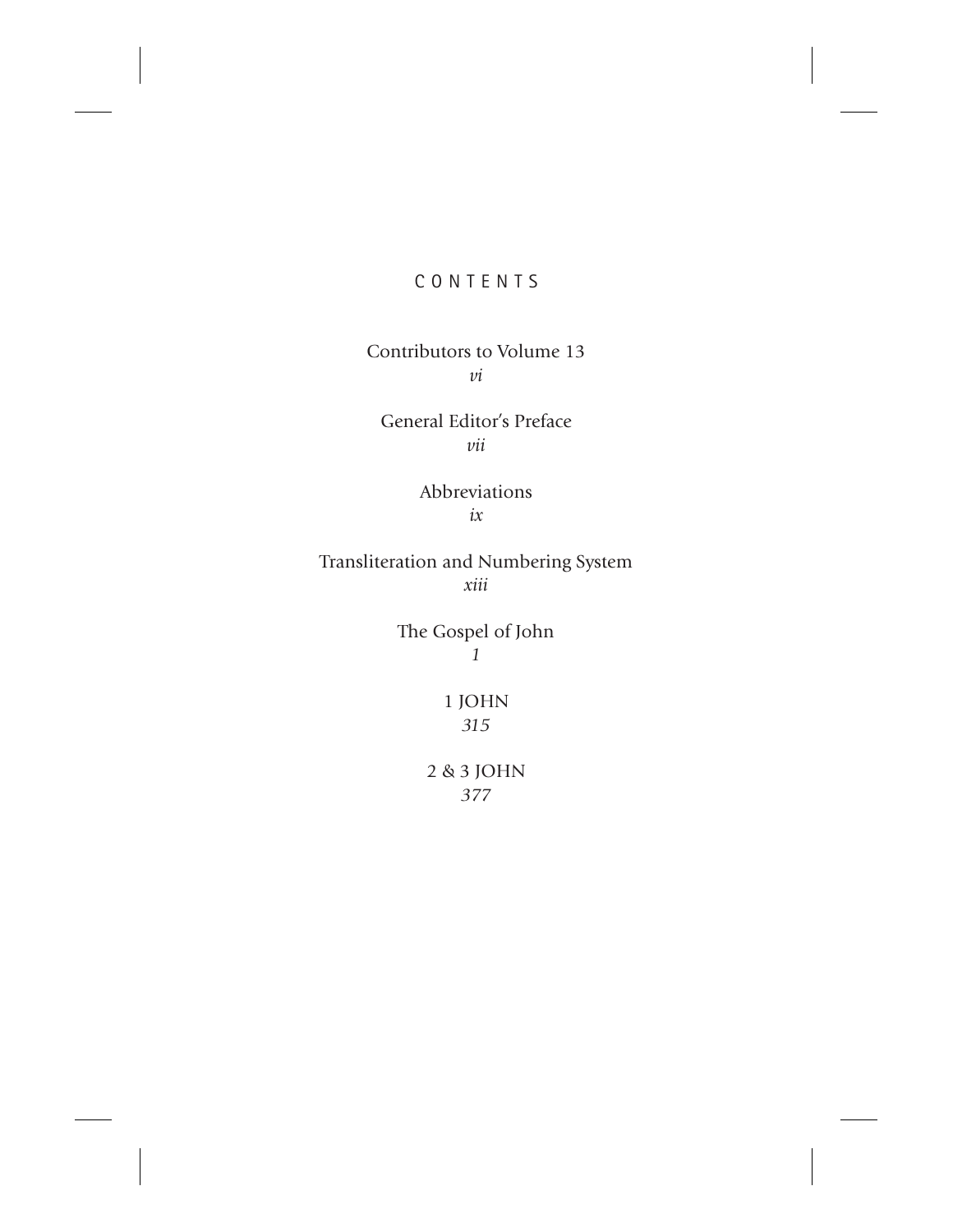# <span id="page-6-0"></span>CONTRIBUTORS TO V O L U M E 1 3

# **John: Grant Osborne**

BA, Fort Wayne Bible College; MA, Trinity Evangelical Divinity School; PhD, University of Aberdeen; Professor of New Testament, Trinity Evangelical Divinity School.

# **1—3 John: Philip W. Comfort & Wendell Hawley**

*Philip W. Comfort BA, Cleveland State University; MA, Ohio State University; D. Litt. et Phil., University of South Africa; Tyndale House Publishers; Coastal Carolina University.*

*Wendell C. Hawley BA, University of Oregon; MA, Western Baptist Seminary; LLD, California Graduate School of Theology; DD, Western Baptist Seminary; Director of Pastoral Care, Windsor Park Manor.*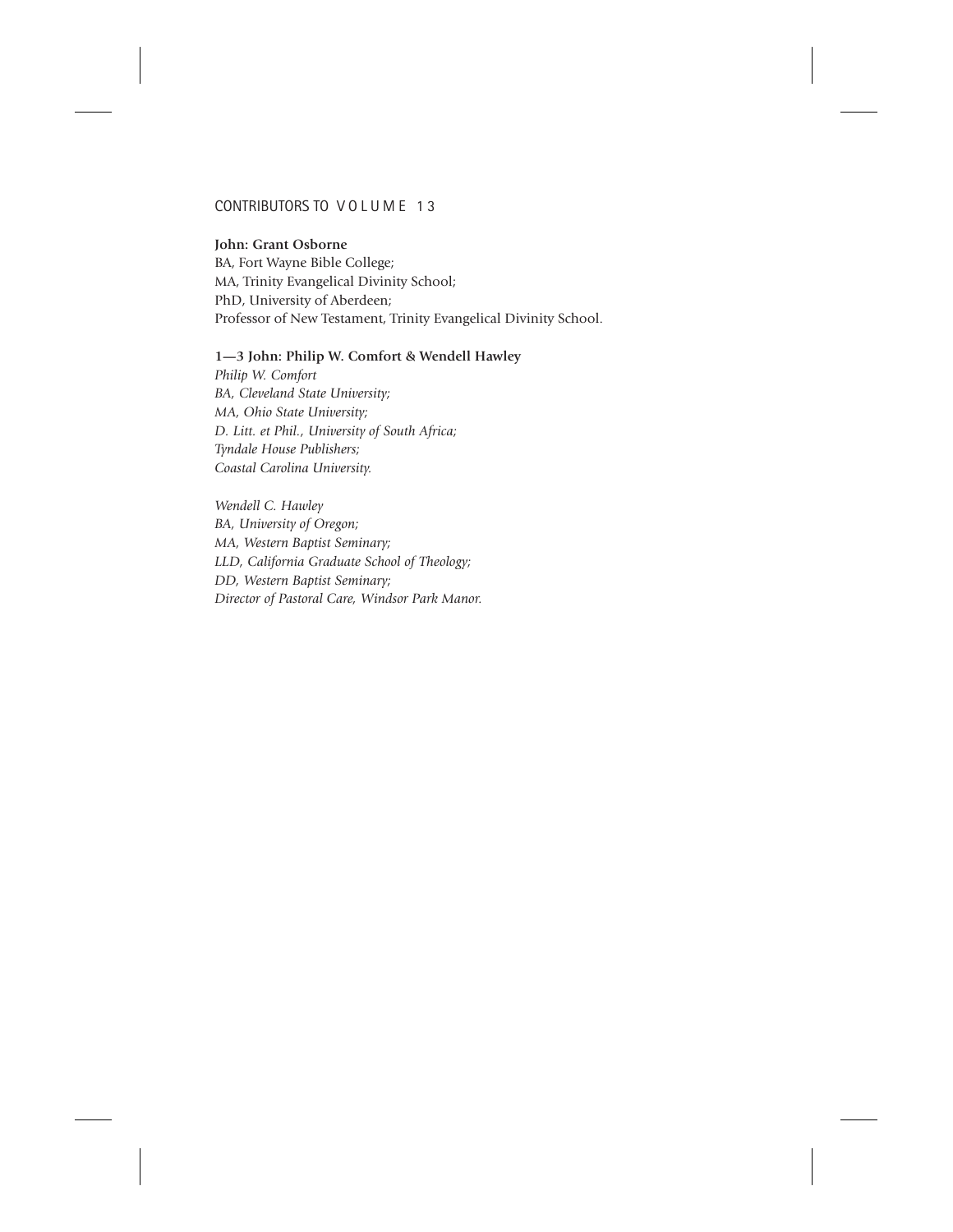# <span id="page-7-0"></span>GENERAL EDITOR'S PREFACE

The *Cornerstone Biblical Commentary* is based on the second edition of the New Living Translation (2004). Nearly 100 scholars from various church backgrounds and from several countries (United States, Canada, England, and Australia) participated in the creation of the NLT. Many of these same scholars are contributors to this commentary series. All the commentators, whether participants in the NLT or not, believe that the Bible is God's inspired word and have a desire to make God's word clear and accessible to his people.

This Bible commentary is the natural extension of our vision for the New Living Translation, which we believe is both exegetically accurate and idiomatically powerful. The NLT attempts to communicate God's inspired word in a lucid English translation of the original languages so that English readers can understand and appreciate the thought of the original writers. In the same way, the *Cornerstone Biblical Commentary* aims at helping teachers, pastors, students, and laypeople understand every thought contained in the Bible. As such, the commentary focuses first on the words of Scripture, then on the theological truths of Scripture—inasmuch as the words express the truths.

The commentary itself has been structured in such a way as to help readers get at the meaning of Scripture, passage by passage, through the entire Bible. Each Bible book is prefaced by a substantial book introduction that gives general historical background important for understanding. Then the reader is taken through the Bible text, passage by passage, starting with the New Living Translation text printed in full. This is followed by a section called "Notes," wherein the commentator helps the reader understand the Hebrew or Greek behind the English of the NLT, interacts with other scholars on important interpretive issues, and points the reader to significant textual and contextual matters. The "Notes" are followed by the "Commentary," wherein each scholar presents a lucid interpretation of the passage, giving special attention to context and major theological themes.

The commentators represent a wide spectrum of theological positions within the evangelical community. We believe this is good because it reflects the rich variety in Christ's church. All the commentators uphold the authority of God's word and believe it is essential to heed the old adage: "Wholly apply yourself to the Scriptures and apply them wholly to you." May this commentary help you know the truths of Scripture, and may this knowledge help you "grow in your knowledge of God and Jesus our Lord" (2 Pet 1:2, NLT).

> PHILIP W. COMFORT GENERAL EDITOR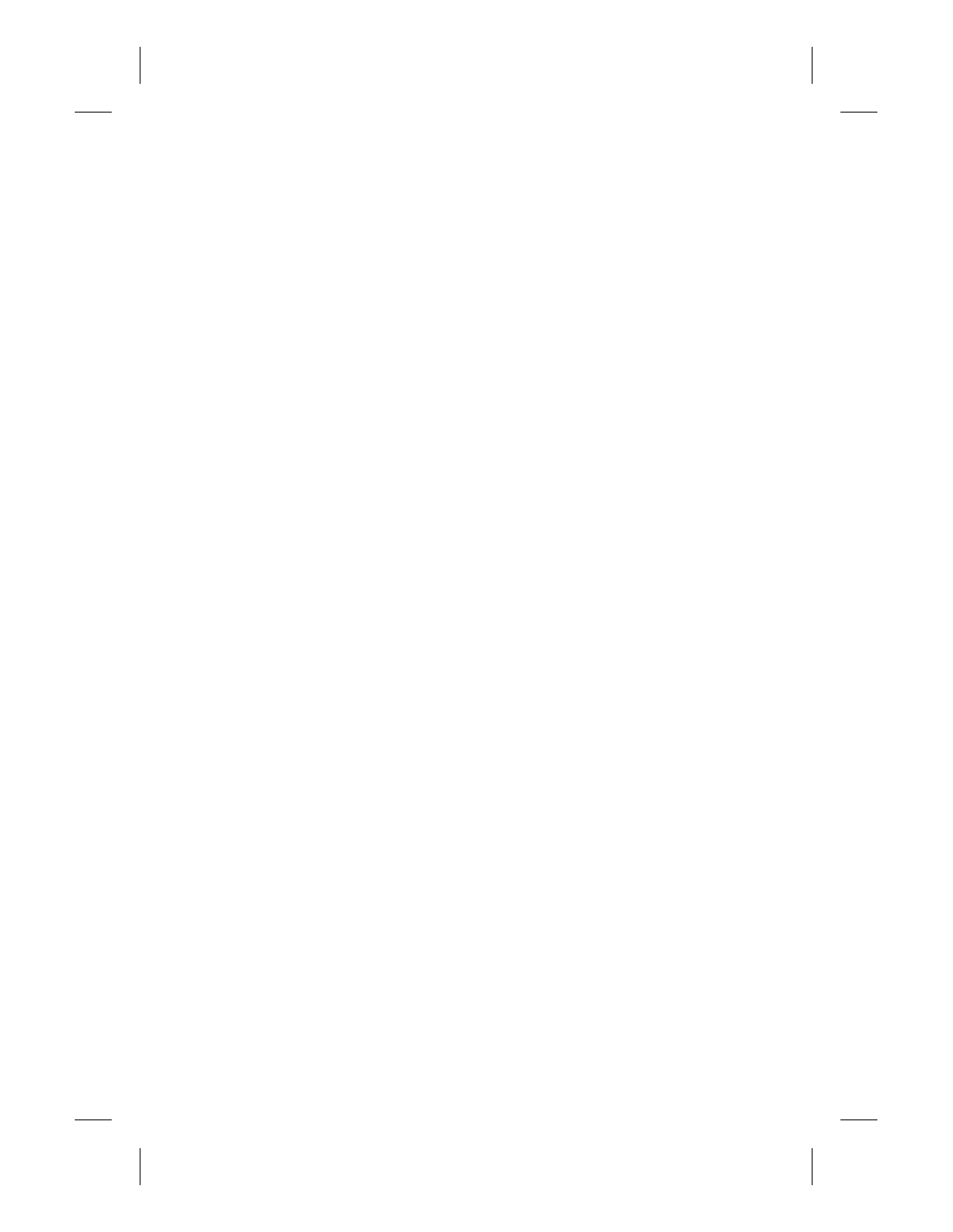# GENERAL ABBREVIATIONS

<span id="page-9-0"></span>

| $\mathfrak{b}$ . | Babylonian                  | Heb.       | Hebrew                        | <b>NT</b> | New Testament             |
|------------------|-----------------------------|------------|-------------------------------|-----------|---------------------------|
|                  | Gemara                      | ibid.      | <i>ibidem</i> , in the same   | OL        | Old Latin                 |
| bar.             | baraita                     |            | place                         | <b>OS</b> | Old Syriac                |
| C.               | <i>circa</i> , around,      | i.e.       | <i>id est</i> , the same      | <b>OT</b> | Old Testament             |
|                  | approximately               | in loc.    | <i>in loco</i> , in the place | p., pp.   | page, pages               |
| cf.              | confer, compare             |            | cited                         | pl.       | plural                    |
| ch, chs          | chapter, chapters           | lit.       | literally                     | Q         | Quelle ("Sayings"         |
| contra           | in contrast to              | <b>LXX</b> | Septuagint                    |           | as Gospel source)         |
| <b>DSS</b>       | Dead Sea Scrolls            | M          | Majority Text                 | rev.      | revision                  |
| ed.              | edition, editor             | т.         | Mishnah                       | sg.       | singular                  |
| e.g.             | exempli gratia, for         | masc.      | masculine                     | t.        | Tosefta                   |
|                  | example                     | mg         | margin                        | TR        | <b>Textus Receptus</b>    |
| et al.           | <i>et alli</i> , and others | ms         | manuscript                    | V., VV.   | verse, verses             |
| fem.             | feminine                    | mss        | manuscripts                   | vid.      | <i>videur</i> , it seems  |
| ff               | following (verses,          | MT         | <b>Masoretic Text</b>         | viz.      | <i>videlicet</i> , namely |
|                  | pages)                      | n.d.       | no date                       | vol.      | volume                    |
| fl.              | flourished                  | neut.      | neuter                        | γ.        | Jerusalem Gemara          |
| Gr.              | Greek                       | no.        | number                        |           |                           |

# ABBREVIATIONS FOR BIBLE TRANSLATIONS

| <b>ASV</b>  | American Standard              | <b>NCV</b>  | New Century                | <b>NKJV</b> | New King James          |
|-------------|--------------------------------|-------------|----------------------------|-------------|-------------------------|
|             | Version                        |             | Version                    |             | Version                 |
| <b>CEV</b>  | Contemporary                   | <b>NEB</b>  | New English Bible          | <b>NRSV</b> | New Revised             |
|             | <b>English Version</b>         | <b>NIV</b>  | New International          |             | <b>Standard Version</b> |
| <b>ESV</b>  | English Standard               |             | Version                    | NLT         | New Living              |
|             | Version                        | <b>NIrV</b> | New International          |             | Translation             |
| <b>GW</b>   | God's Word                     |             | Reader's Version           | <b>REB</b>  | Revised English         |
| <b>HCSB</b> | Holman Christian               | <b>NIB</b>  | New Jerusalem              |             | <b>Bible</b>            |
|             | Standard Bible                 |             | <b>Bible</b>               | <b>RSV</b>  | Revised Standard        |
| <b>IB</b>   | Jerusalem Bible                | <b>NIPS</b> | The New Jewish             |             | Version                 |
| <b>KJV</b>  | King James Version             |             | <b>Publication Society</b> | <b>TEV</b>  | Today's English         |
| NAB         | New American Bible             |             | Translation                |             | Version                 |
| <b>NASB</b> | New American<br>Standard Bible |             | (Tanakh)                   | TLB         | The Living Bible        |
|             |                                |             |                            |             |                         |

# ABBREVIATIONS FOR DICTIONARIES, LEXICONS, COLLECTIONS OF TEXTS, ORIGINAL LANGUAGE EDITIONS

- ABD *Anchor Bible Dictionary* (6 vols., Freedman) [1992]
- ANEP *The Ancient Near East in Pictures* (Pritchard) [1965]
- ANET *Ancient Near Eastern Texts Relating to the Old Testament* (Pritchard) [1969]
- BAGD *Greek-English Lexicon of* BDB *A Hebrew and English the New Testament and Other Early Christian Literature*, 2nd ed. (Bauer, Arndt, Gingrich, Danker) [1979]
- BDAG *Greek-English Lexicon of the New Testament and Other Early Christian Literature*, 3rd ed. (Bauer, Danker, Arndt, Gingrich) [2000]
- *Lexicon of the Old Testament* (Brown, Driver, Briggs) [1907]
- BDF *A Greek Grammar of the New Testament and Other Early Christian Literature* (Blass, Debrunner, Funk) [1961]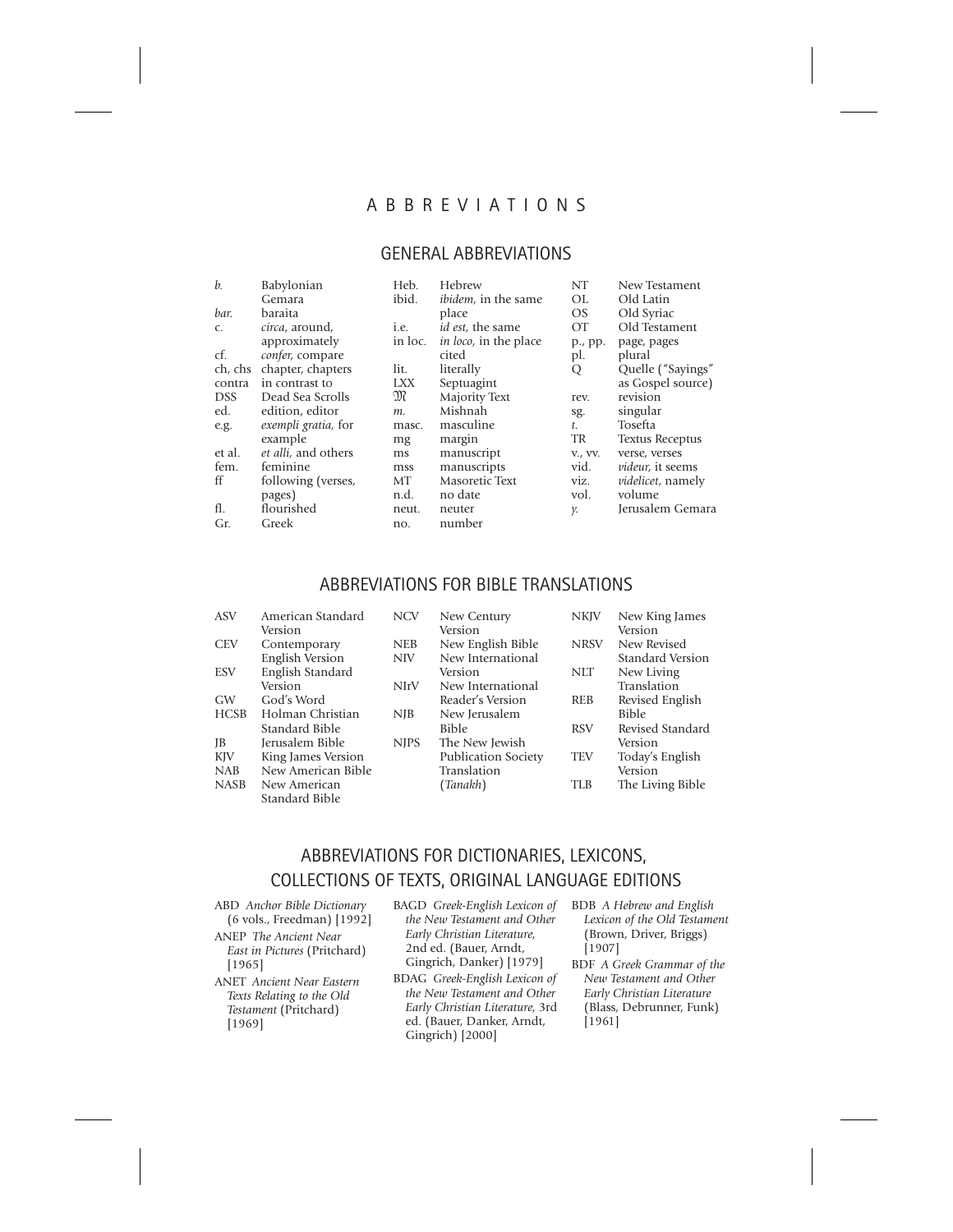- BHS *Biblia Hebraica Stuttgartensia* (Elliger and Rudolph) [1983]
- CAD *Assyrian Dictionary of the Oriental Institute of the University of Chicago* [1956]
- COS *The Context of Scripture* (3 vols., Hallo and Younger) [1997–2002]
- DBI *Dictionary of Biblical Imagery* (Ryken, Wilhoit, Longman) [1998]
- DBT *Dictionary of Biblical Theology* (2nd ed., Leon-Dufour) [1972]
- DCH *Dictionary of Classical Hebrew* (5 vols., D. Clines) [2000]
- DJD *Discoveries in the Judean Desert* [1955–]
- DJG *Dictionary of Jesus and the Gospels* (Green, McKnight, Marshall) [1992]
- DOTP *Dictionary of the Old Testament: Pentateuch.* (T. Alexander, D.W. Baker) [2003]
- DPL *Dictionary of Paul and His Letters* (Hawthorne, Martin, Reid) [1993]
- EDNT *Exegetical Dictionary of the New Testament* (3 vols., H. Balz, G. Schneider. ET) [1990–1993]
- HALOT *The Hebrew and Aramaic Lexicon of the Old Testament* (L. Koehler, W. Baumgartner, J. Stamm; trans. M. Richardson) [1994–1999]
- IBD *Illustrated Bible Dictionary* (3 vols., Douglas, Wiseman) [1980]
- IDB *The Interpreter's Dictionary of the Bible* (4 vols., Buttrick) [1962]
- ISBE *International Standard Bible Encyclopedia* (4 vols., Bromiley) [1979–1988]
- KBL *Lexicon in Veteris Testamenti libros* (Koehler, Baumgartner) [1958]
- LCL Loeb Classical Library
- L&N *Greek-English Lexicon of the New Testament: Based on Semantic Domains* (Louw and Nida) [1989]
- LSJ *A Greek-English Lexicon* (9th ed., Liddell, Scott, Jones) [1996]
- MM *The Vocabulary of the Greek New Testament* (Moulton and Milligan) [1930; 1997]
- NA26 *Novum Testamentum Graece* (26th ed., Nestle-Aland) [1979]
- NA27 *Novum Testamentum Graece* (27th ed., Nestle-Aland) [1993]
- NBD *New Bible Dictionary* (2nd ed., Douglas, Hillyer) [1982]
- NIDB *New International Dictionary of the Bible* (Douglas, Tenney) [1987]
- NIDBA *New International Dictionary of Biblical Archaeology* (Blaiklock and Harrison) [1983]
- NIDNTT *New International Dictionary of New Testament Theology* (4 vols., C. Brown) [1975–1985]
- NIDOTTE *New International Dictionary of Old Testament Theology and Exegesis* (5 vols., W. A. VanGemeren) [1997]
- PGM *Papyri graecae magicae: Die griechischen Zauberpapyri.* (Preisendanz) [1928]
- PG *Patrologia Graecae* (J. P. Migne) [1857–1886]
- TBD *Tyndale Bible Dictionary* (Elwell, Comfort) [2001]
- TDNT *Theological Dictionary of the New Testament* (10 vols., Kittel, Friedrich; trans. Bromiley) [1964–1976]
- TDOT *Theological Dictionary of the Old Testament* (8 vols., Botterweck, Ringgren; trans. Willis, Bromiley, Green) [1974–]
- TLNT *Theological Lexicon of the New Testament* (3 vols., C. Spicq) [1994]
- TLOT *Theological Lexicon of the Old Testament* (3 vols., E. Jenni) [1997]
- TWOT *Theological Wordbook of the Old Testament* (2 vols., Harris, Archer) [1980]
- UBS3 *United Bible Societies' Greek New Testament* (3rd ed., Metzger et al.) [1975]
- UBS4 *United Bible Societies' Greek New Testament* (4th corrected ed., Metzger et al.) [1993]
- WH *The New Testament in the Original Greek* (Westcott and Hort) [1882]

# ABBREVIATIONS FOR BOOKS OF THE BIBLE

### **Old Testament**

| Gen  | Genesis     |
|------|-------------|
| Exod | Exodus      |
| Lev  | Leviticus   |
| Num  | Numbers     |
| Deut | Deuteronomy |
| Josh | Joshua      |
| Judg | Judges      |
| Ruth | Ruth        |
|      |             |

1 Sam 1 Samuel 2 Sam 2 Samuel 1 Kgs 1 Kings 2 Kgs 2 Kings<br>1 Chr 1 Chroi 1 Chronicles 2 Chr 2 Chronicles Ezra Ezra Neh Nehemiah

| Esth    | Esther        |
|---------|---------------|
| Ps, Pss | Psalm, Psalms |
| Prov    | Proverbs      |
| Eccl    | Ecclesiastes  |
| Song    | Song of Songs |
| Isa     | Isaiah        |
| Jer     | Jeremiah      |
| Lam     | Lamentations  |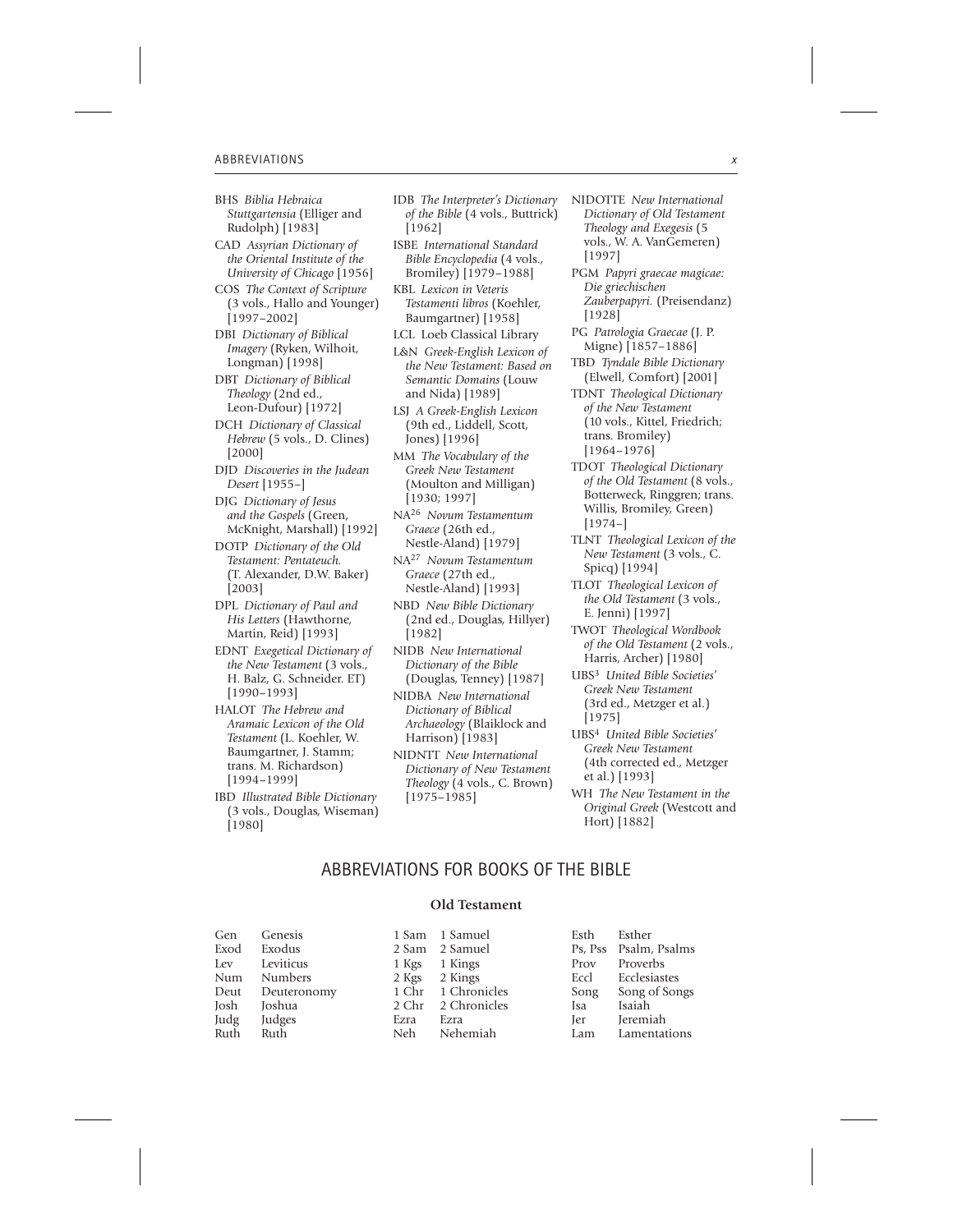| Ezek | Ezekiel     |             | Obad Obadiah | Zeph Zephaniah |
|------|-------------|-------------|--------------|----------------|
| Dan  | Daniel      | Jonah Jonah |              | Hag Haggai     |
| Hos  | Hosea       | Mic         | Micah        | Zech Zechariah |
| Joel | <b>Loel</b> | Nah         | Nahum        | Mal Malachi    |
| Amos | Amos        |             | Hab Habakkuk |                |

### **New Testament**

| Matt  | Matthew             | Eph   | Ephesians               | Heb           | Hebrews      |
|-------|---------------------|-------|-------------------------|---------------|--------------|
| Mark  | Mark                | Phil  | Philippians             | <b>Jas</b>    | <b>James</b> |
| Luke  | Luke                | Col   | Colossians              | 1 Pet         | 1 Peter      |
| John  | John                |       | 1 Thess 1 Thessalonians | 2 Pet         | 2 Peter      |
| Acts  | Acts                |       | 2 Thess 2 Thessalonians | 1 John 1 John |              |
| Rom   | Romans              |       | 1 Tim 1 Timothy         | 2 John 2 John |              |
| 1 Cor | 1 Corinthians       |       | 2 Tim 2 Timothy         | 3 John 3 John |              |
|       | 2 Cor 2 Corinthians | Titus | Titus                   | Jude          | Jude         |
| Gal   | Galatians           | Phlm  | Philemon                | Rev           | Revelation   |

#### **Deuterocanonical**

| Bar | Baruch                                                   |             | $1-2$ Esdr $1-2$ Esdras    | Pr Man | Prayer of Manasseh |
|-----|----------------------------------------------------------|-------------|----------------------------|--------|--------------------|
|     | Add Dan Additions to Daniel Add Esth Additions to Esther |             |                            | Ps 151 | Psalm 151          |
|     | Pr Azar Prayer of Azariah                                |             | Ep Jer Bpistle of Jeremiah | Sir    | Sirach             |
|     | Bel Bel and the Dragon                                   | $\cdot$ Idt | Judith                     | Tob    | Tobit              |
|     | Sg Three Song of the Three                               |             | 1-2 Macc 1-2 Maccabees     | Wis    | Wisdom of Solomon  |
|     | Children                                                 |             | 3-4 Macc 3-4 Maccabees     |        |                    |
| Sus | Susanna                                                  |             |                            |        |                    |

# MANUSCRIPTS AND LITERATURE FROM QUMRAN

Initial numerals followed by "Q" indicate particular caves at Qumran. For example, the notation 4Q267 indicates text 267 from cave 4 at Qumran. Further, 1QS 4:9-10 indicates column 4, lines 9-10 of the *Rule of the Community*; and 4Q166 1 ii 2 indicates fragment 1, column ii, line 2 of text 166 from cave 4. More examples of common abbreviations are listed below.

| CD                 | Cairo Geniza copy        | 1OIsa <sup>b</sup> | Isaiah copy b   | 4OLam <sup>a</sup>        | Lamentations  |
|--------------------|--------------------------|--------------------|-----------------|---------------------------|---------------|
|                    | of the Damascus          | 1OM                | War Scroll      | $11$ OPs <sup>a</sup>     | Psalms        |
|                    | Document                 | 1O <sub>pHab</sub> | Pesher Habakkuk | 11 OTemple <sup>a,b</sup> | Temple Scroll |
| 1OH                | Thanksgiving Hymns       | 1OS                | Rule of the     | 11 OtgJob                 | Targum of Job |
| 1OIsa <sup>a</sup> | Isaiah copy <sup>a</sup> |                    | Community       |                           |               |

# IMPORTANT NEW TESTAMENT MANUSCRIPTS

(all dates given are AD; ordinal numbers refer to centuries)

### **Significant Papyri ( = Papyrus)**

| \$1 Matt 1; early 3rd                                  |
|--------------------------------------------------------|
| $D4+D64+D67$ Matt 3, 5, 26;                            |
| Luke 1-6; late 2nd                                     |
| \$15 John 1, 16, 20; early 3rd                         |
| \$13 Heb 2-5, 10-12; early 3rd                         |
| $\mathfrak{P}$ 15+ $\mathfrak{P}$ 16 (probably part of |
| same codex) 1 Cor 7-8,                                 |
| Phil 3-4; late 3rd                                     |

P20 James 2-3; 3rd P22 John 15-16; mid 3rd P23 James 1; c. 200 P27 Rom 8-9; 3rd P30 1 Thess 4-5; 2 Thess 1; early 3rd P32 Titus 1-2; late 2nd P37 Matt 26; late 3rd

P39 John 8; first half of 3rd P40 Rom 1-4, 6, 9; 3rd P45 Gospels and Acts; early 3rd P46 Paul's Major Epistles (less Pastorals); late 2nd P47 Rev 9-17; 3rd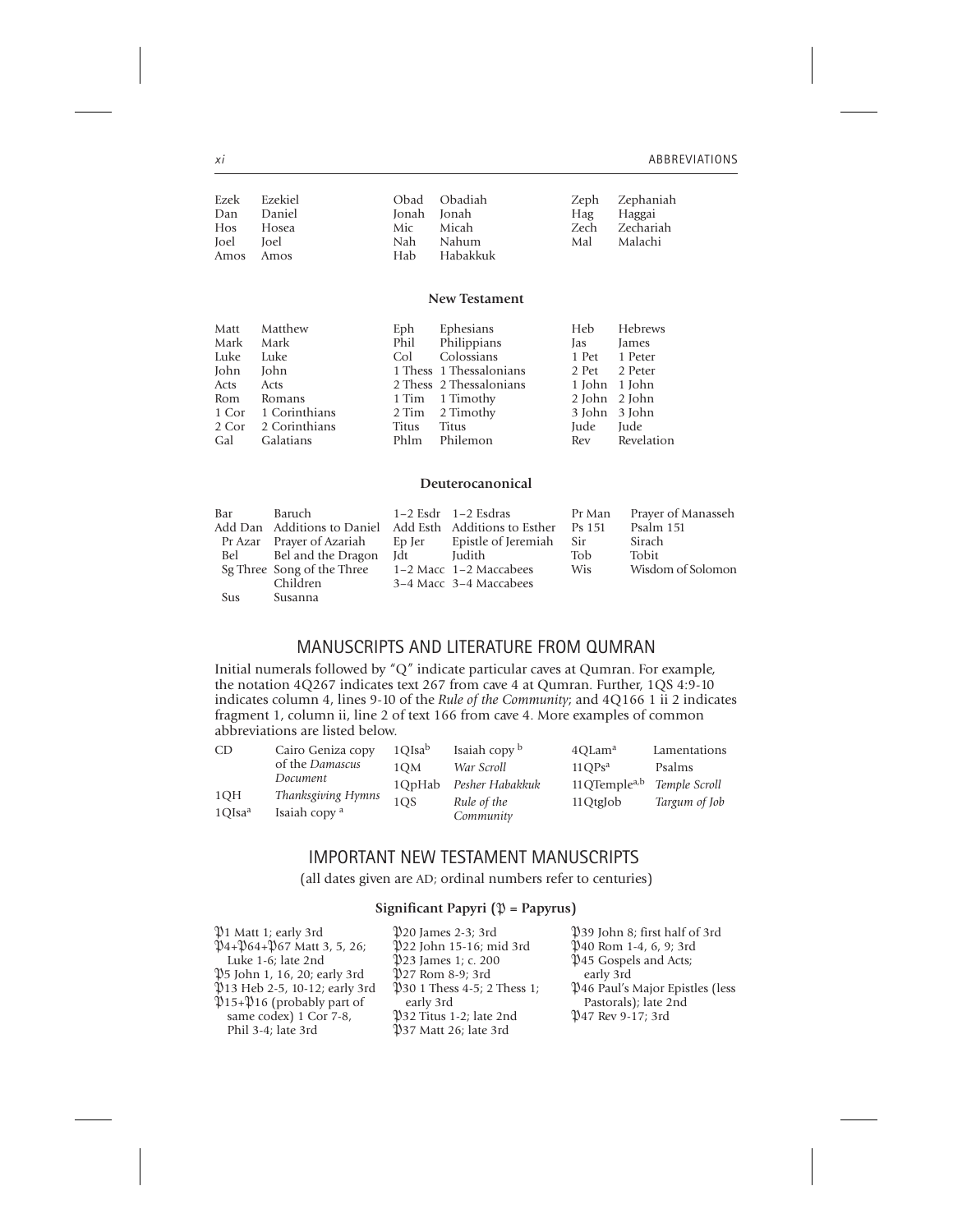- P49+P65 Eph 4-5; 1 Thess 1-2; 3rd
- P52 John 18; c. 125 P53 Matt 26, Acts 9-10;
- middle 3rd
- P66 John; late 2nd
- P70 Matt 2-3, 11-12, 24; 3rd
- P72 1-2 Peter, Jude; c. 300
- (Sinaiticus) most of NT; 4th
- A (Alexandrinus) most of NT; 5th
- B (Vaticanus) most of NT; 4th
- C (Ephraemi Rescriptus) most of NT with many lacunae; 5th
- D (Bezae) Gospels, Acts; 5th
- D (Claromontanus), Paul's Epistles; 6th (different MS than Bezae)
- E (Laudianus 35) Acts; 6th
- F (Augensis) Paul's Epistles; 9th
- G (Boernerianus) Paul's Epistles; 9th

P74 Acts, General Epistles; 7th P75 Luke and John; c. 200 P77+P103 (probably part of same codex) Matt 13-14, 23; late 2nd P87 Phlm; late 2nd P90 John 18-19; late 2nd

P91 Acts 2-3; 3rd

### **Significant Uncials**

- H (Coislinianus) Paul's Epistles; 6th I (Freerianus or Washington) Paul's Epistles; 5th
- L (Regius) Gospels; 8th
- Q (Guelferbytanus B) Luke, John; 5th
- P (Porphyrianus)
- Acts—Revelation; 9th
- T (Borgianus) Luke, John; 5th
- W (Washingtonianus or the
- Freer Gospels) Gospels; 5th Z (Dublinensis) Matthew; 6th
- 037 ( $\Delta$ ; Sangallensis) Gospels; 9th

#### **Significant Minuscules**

- 1 Gospels, Acts, Paul's Epistles; 12th 33 All NT except Rev; 9th 81 Acts, Paul's Epistles, General Epistles; 1044
- 565 Gospels; 9th 700 Gospels; 11th

syr<sup>s</sup>

1424 (or Family 1424—a group of 29 manuscripts sharing nearly the same text) most of NT; 9th-10th 1739 Acts, Paul's Epistles; 10th 2053 Rev; 13th 2344 Rev; 11th

 $f<sup>1</sup>$  (a family of manuscripts including 1, 118, 131, 209) Gospels; 12th-14th

f13 (a family of manuscripts including 13, 69, 124, 174, 230, 346, 543, 788, 826, 828, 983, 1689, 1709—known as the Ferrar group) Gospels; 11th-15th

#### **Significant Ancient Versions**

| SYRIAC (SYR)                                |                     |
|---------------------------------------------|---------------------|
| syr <sup>c</sup> (Syriac Curetonian)        | it <sup>a</sup> (Ve |
| Gospels; 5th                                | $it^b$ (Ve          |
| syr <sup>s</sup> (Syriac Sinaiticus)        | $it^d$ (C           |
| Gospels; 4th                                | text                |
| syr <sup>h</sup> (Syriac Harklensis) Entire | 3 Jc                |
| NT: 616                                     | it <sup>e</sup> (Pa |
|                                             | $it^{k}$ (Bo        |

- OLD LATIN (IT) rcellenis) Gospels; 4th: eronensis) Gospels; 5th antabrigiensis—the Latin of Bezae) Gospels, Acts, 3 John; 5th ilantinus) Gospels; 5th biensis) Matthew, Mark; c. 400
- COPTIC (COP) copbo (Boharic—north Egypt) copfay (Fayyumic—central Egypt) copsa (Sahidic—southern Egypt)
- OTHER VERSIONS arm (Armenian) eth (Ethiopic) geo (Georgian)
- P92 Eph 1, 2 Thess 1; c. 300 P98 Rev 1:13-20; late 2nd P100 James 3-5; c. 300 P101 Matt 3-4; 3rd P104 Matt 21; 2nd P106 John 1; 3rd P115 Rev 2-3, 5-6, 8-15; 3rd
- 038 (Q; Koridethi) Gospels; 9th
- 040 ( $\Xi$ ; Zacynthius) Luke; 6th
- 043 ( $\Phi$ ; Beratinus) Matt, Mark; 6th
- 044 ( $\Psi$ ; Athous Laurae) Gospels, Acts, Paul's Epistles; 9th
- 048 Acts, Paul's Epistles,
- General Epistles; 5th
- 0171 Matt 10, Luke 22; c. 300
- 0189 Acts 5; c. 200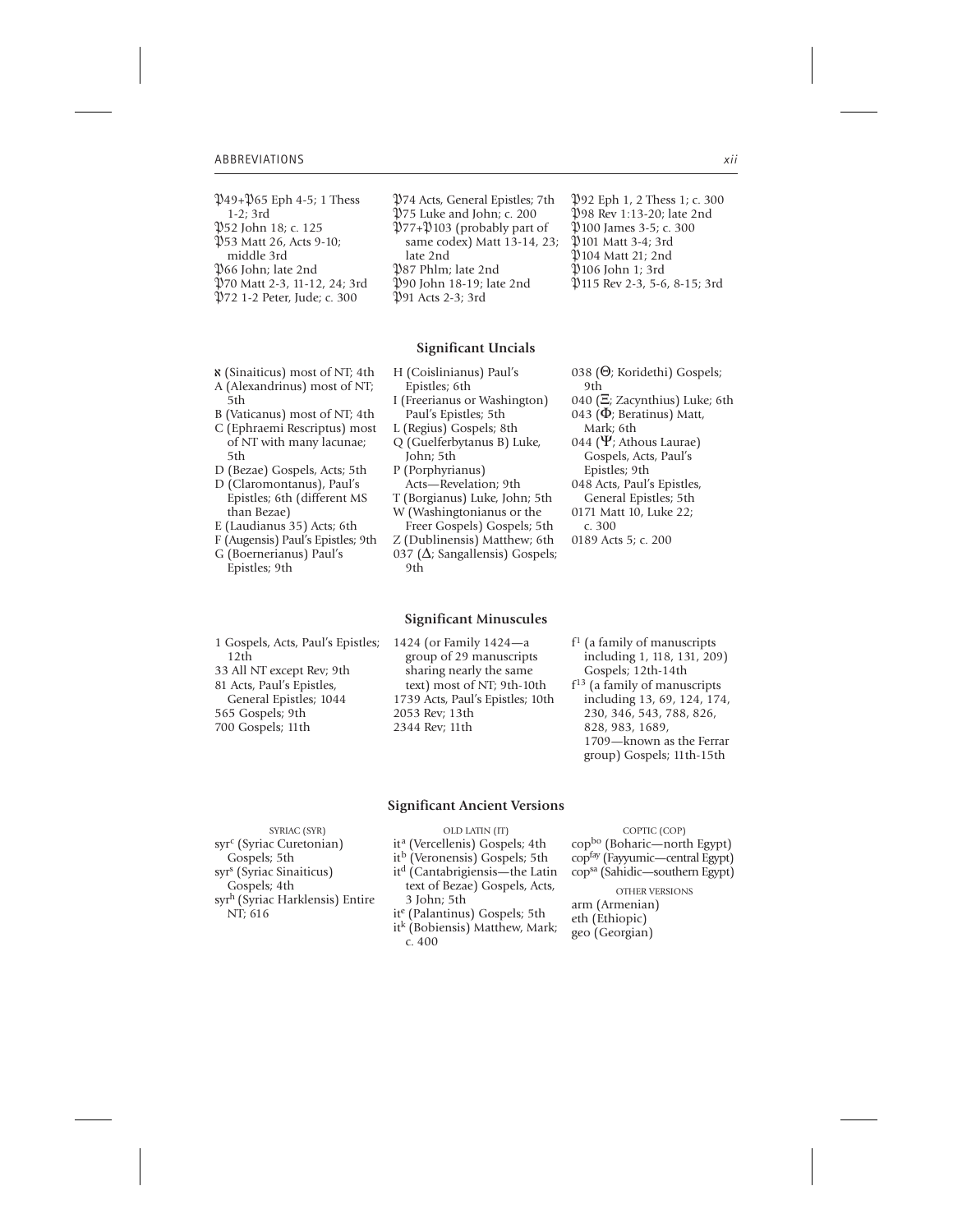# TRANSLITERATION AND NUMBERING SYSTEM

<span id="page-13-0"></span>*Note:* For words and roots from non-biblical languages (e.g., Arabic, Ugaritic), only approximate transliterations are given.

# HEBREW/ARAMAIC

### **Consonants**

| aleph  | $=$ '  | ם ,ם           | mem    | $=$ $m$   |
|--------|--------|----------------|--------|-----------|
| beth   | $= b$  | ן ג            | nun    | $= n$     |
| gimel  | $= g$  | ○              | samekh | $= S$     |
| daleth | $= d$  | ע              | ayin   | $=$ '     |
| he     | $= h$  | ף , פ          | pe     | $= p$     |
| waw    | $= w$  | ኔ, ነ           | tsadhe | $=$ ts    |
| zayin  | $= z$  | $\overline{P}$ | qoph   | $= q$     |
| heth   | $= kh$ |                | resh   | $= r$     |
| teth   | $= t$  | ΰ              | shin   | $= sh$    |
| yodh   | $= y$  | Ü              | sin    | $= S$     |
| kaph   | $= k$  | ភ, ភ           | taw    | $=$ t, th |
| lamedh | $=1$   |                |        | (spirant) |
|        |        |                |        |           |

# **Vowels**

|                      | patakh          | $= a$  | $\tau$                      | <i>gamets khatuf</i> | $= 0$ |
|----------------------|-----------------|--------|-----------------------------|----------------------|-------|
| П                    | furtive patakh  | $= a$  |                             | holem                | $= 0$ |
| $\tau$               | <i>damets</i>   | $= a$  |                             | full holem           | $= 0$ |
| Π,                   | final qamets he | $= ah$ | $\mathcal{H}_\mathrm{c}$    | short gibbuts        | $= u$ |
| $\mathcal{Q}$        | segol           | $= e$  | ×.                          | long qibbuts         | $= u$ |
| $\ddot{\phantom{a}}$ | tsere           | $= e$  | ٦                           | shureq               | $= u$ |
| ۰                    | tsere yod       | $= e$  | $\mathcal{L}_{\mathcal{I}}$ | khatef patakh        | $= a$ |
|                      | short hireq     | $=$ i  | $T$ :                       | khatef qamets        | $= 0$ |
|                      | long hireq      | $= i$  | ÷                           | vocalic shewa        | $= e$ |
| ,                    | hireg yod       | $= i$  |                             | patakh yodh          | $= a$ |

### **Greek**

| $\alpha$     | alpha | $= a$                                  |   | epsilon | $= e$           |
|--------------|-------|----------------------------------------|---|---------|-----------------|
| β            | beta  | $= b$                                  |   | zeta    | $= z$           |
| $\mathcal V$ | gamma | $= g, n$ (before                       |   | eta     | $=\overline{e}$ |
|              |       | $\gamma$ , $\kappa$ , $\xi$ , $\chi$ ) | θ | theta   | $=$ th          |
| δ            | delta | $= d$                                  |   | iota    | $=$ 1           |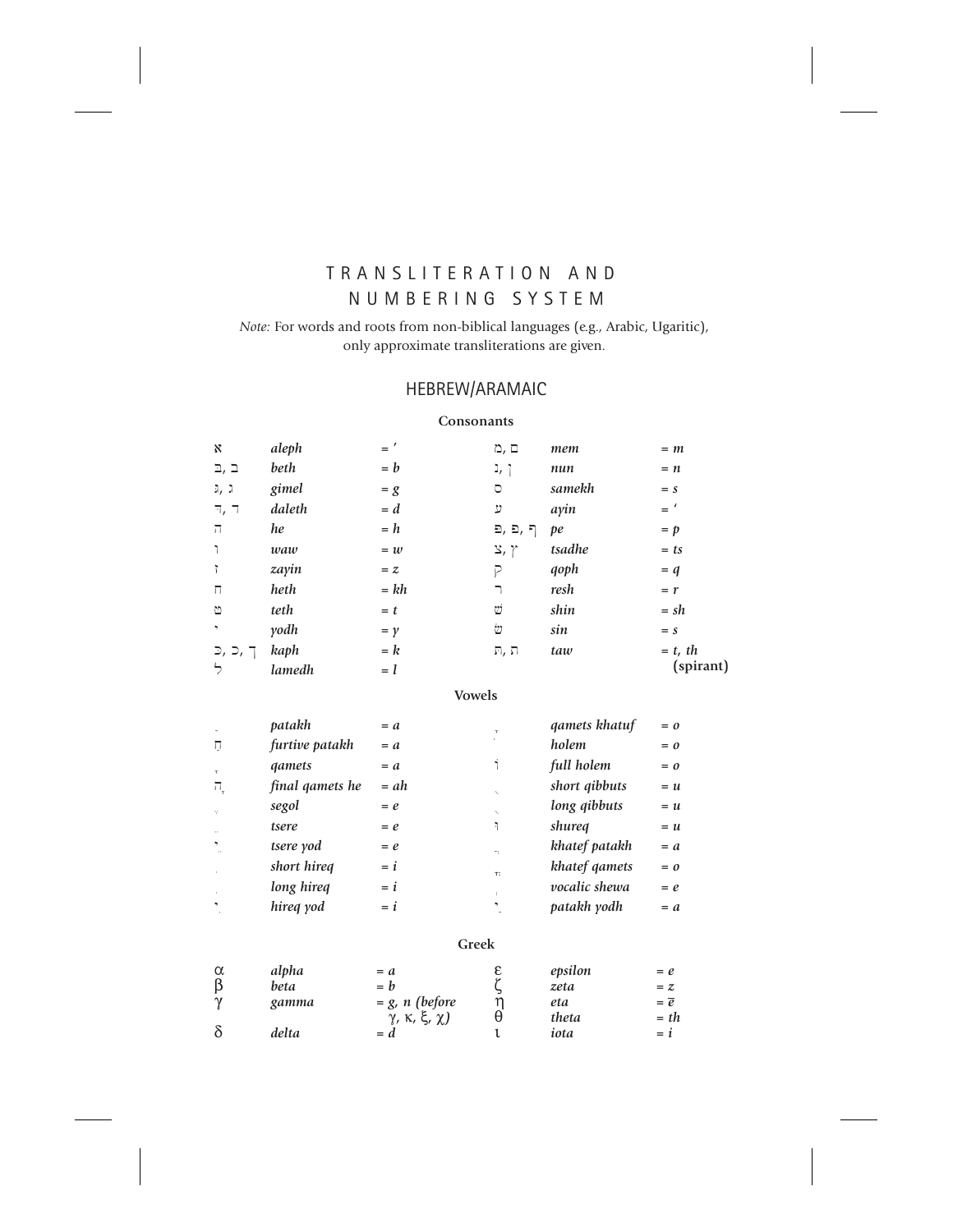| к<br>$\lambda$<br>μ<br>$\begin{array}{c} \nu \\ \xi \end{array}$<br>$\mathbf 0$<br>π<br>$\rho$ | kappa<br>lamda<br>mи<br>nu<br>ksi<br>omicron<br>рi<br>rho | $= k$<br>$=1$<br>$=$ $m$<br>$= n$<br>$= x$<br>$= 0$<br>$= p$<br>$= r (\dot{\rho} = rh)$ | v<br>O<br>W<br>ω | tau<br>upsilon<br>phi<br>chi<br>psi<br>omega<br>rough<br>breathing | $= t$<br>$= u$<br>$=$ ph<br>$=$ ch<br>$= ps$<br>$= \overline{0}$<br>$= h$ (with<br>vowel or |
|------------------------------------------------------------------------------------------------|-----------------------------------------------------------|-----------------------------------------------------------------------------------------|------------------|--------------------------------------------------------------------|---------------------------------------------------------------------------------------------|
| $\sigma$ , $\zeta$                                                                             | sigma                                                     | $= S$                                                                                   |                  | mark                                                               | diphthong)                                                                                  |

# THE TYNDALE-STRONG'S NUMBERING SYSTEM

The Cornerstone Biblical Commentary series uses a word-study numbering system to give both newer and more advanced Bible students alike quicker, more convenient access to helpful original-language tools (e.g., concordances, lexicons, and theological dictionaries). Those who are unfamiliar with the ancient Hebrew, Aramaic, and Greek alphabets can quickly find information on a given word by looking up the appropriate index number. Advanced students will find the system helpful because it allows them to quickly find the lexical form of obscure conjugations and inflections.

There are two main numbering systems used for biblical words today. The one familiar to most people is the Strong's numbering system (made popular by the *Strong's Exhaustive Concordance to the Bible*). Although the original Strong's system is still quite useful, the most up-to-date research has shed new light on the biblical languages and allows for more precision than is found in the original Strong's system. The Cornerstone Biblical Commentary series, therefore, features a newly revised version of the Strong's system, the Tyndale-Strong's numbering system. The Tyndale-Strong's system brings together the familiarity of the Strong's system and the best of modern scholarship. In most cases, the original Strong's numbers are preserved. In places where new research dictates, new or related numbers have been added.<sup>1</sup>

The second major numbering system today is the Goodrick-Kohlenberger system used in a number of study tools published by Zondervan. In order to give students broad access to a number of helpful tools, the Commentary provides index numbers for the Zondervan system as well.

The different index systems are designated as follows:

TG Tyndale-Strong's Greek number

ZG Zondervan Greek number

- ZH Zondervan Hebrew number
- TA Tyndale-Strong's Aramaic number
- TH Tyndale-Strong's Hebrew number
- ZA Zondervan Aramaic number

So in the example, "love" *agap*<sup> $\bar{c}$ </sup> [<sup>TG26, ZG27</sup>], the first number is the one to use with Greek tools keyed to the Tyndale-Strong's system, and the second applies to tools that use the Zondervan system.

<sup>1.</sup> Generally, one may simply use the original four-digit Strong's number to identify words in tools using Strong's system. If a Tyndale-Strong's number is followed by a capital letter (e.g., TG1692A), it generally indicates an added subdivision of meaning for the given term. Whenever a Tyndale-Strong's number has a number following a decimal point (e.g., <sup>TG2013.1</sup>), it reflects an instance where new research has yielded a separate, new classification of use for a biblical word. Forthcoming tools from Tyndale House Publishers will include these entries, which were not part of the original Strong's system.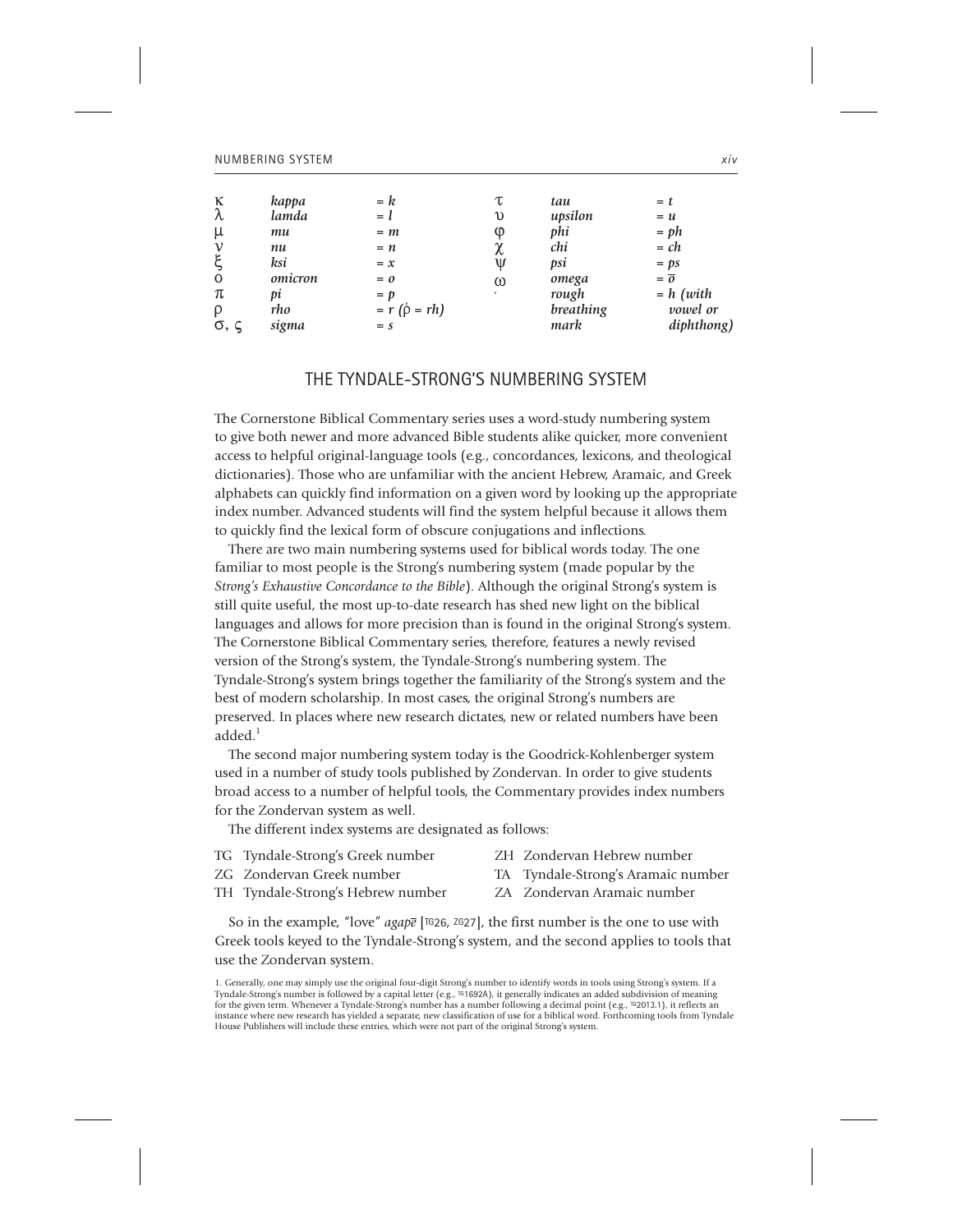

# <span id="page-15-0"></span>*The Gospel of John* GRANT OSBORNE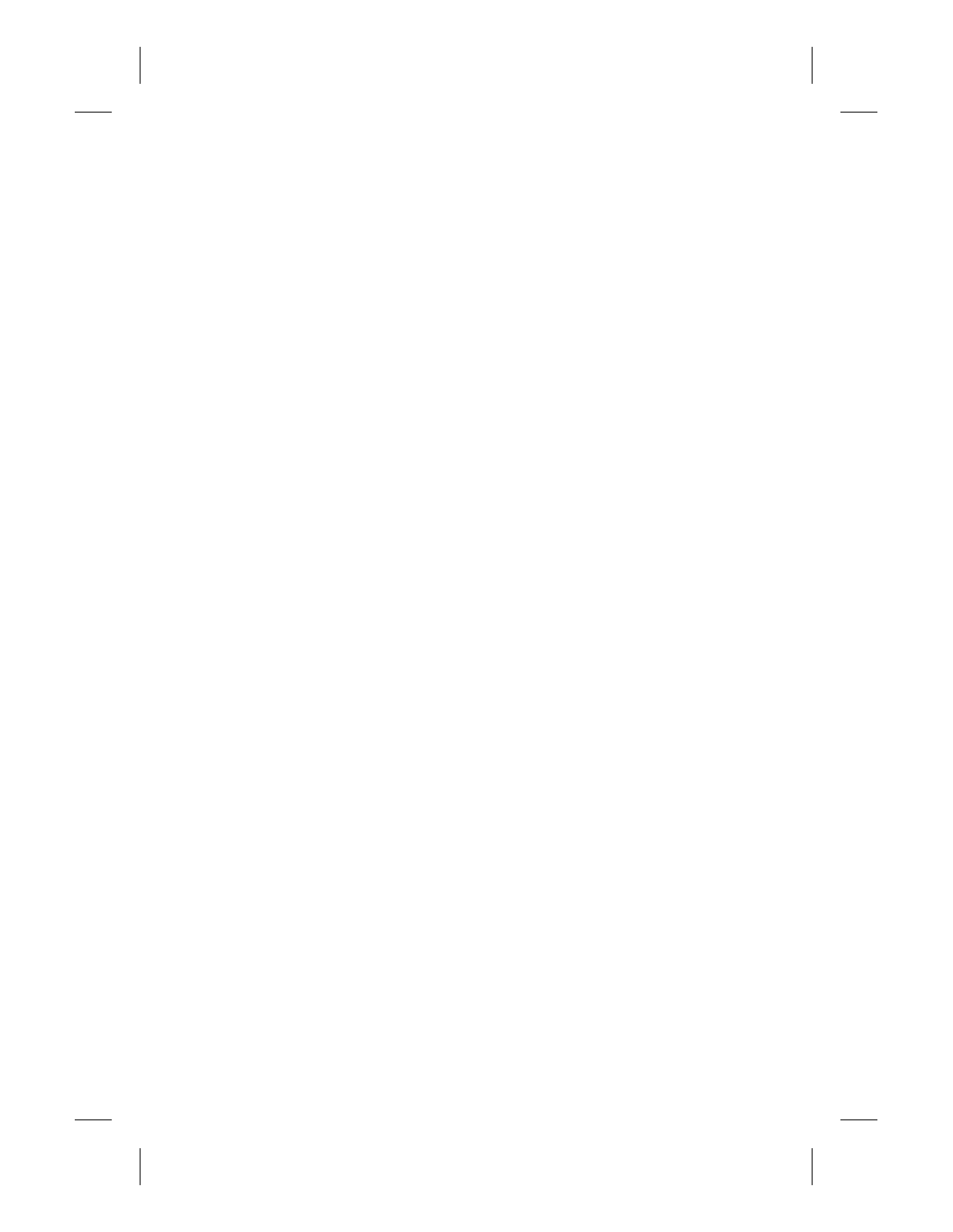# INTRODUCTION TO *John*

THE GOSPEL OF JOHN is so simple that it is often the first biblical book given to seekers and recent converts to help them understand Christian truth, and yet it is so difficult that only experienced scholars attempt to study it. It is paradoxically the most accessible and yet the most complex of the four Gospels. There are many reasons why this is so. John presents the basic gospel, as well as the necessity of having faith, more directly than any of the Gospels. It also brilliantly dramatizes the process of one's decision to have faith. If I were teaching a course in creative writing, I would use John's Gospel along with Shakespeare's plays as examples of brilliant characterization and plot. The longest stories in the synoptic Gospels consist of about 20 or so verses, but John's dramas (chs 1; 3; 4; 6; 9; 11) are closer to 40 verses long, and they are powerfully written, centering on the encounter of various characters with Jesus as the Christ and Son of God.

# **AUTHOR**

It is important to know the author of a document in order to interpret the message and determine the historical veracity of what the document reports. All four canonical Gospels, however, are anonymous—that is, they do not name their authors. In order to determine the author of John, there are two sources of information that must be examined—the external evidence from the early church fathers and the internal evidence from the Gospel itself.

**External Evidence for Authorship.** The earliest church fathers (such as Ignatius and Polycarp) do not mention John by name. Polycarp, however, quotes 1 John 4:2 (*To the Philippians* 7.1), and Justin Martyr alludes to John 3:3-5 (*First Apology* 61.4-5) and speaks of the "memoirs of the apostles" (*First Apology* 67.4), undoubtedly referring to Matthew and John, the two apostles among the four Evangelists. In addition, John was an apparent favorite of the Gnostics (it was often cited in the *Gospel of Truth*), and this misuse of his Gospel by the Gnostics may have contributed to a reluctance of the orthodox to quote him. Tatian used John as the historical basis of his harmonization of the four Gospels (the *Diatesseron*), and Athenagorus also alluded to it. The first to quote from John's Gospel is Theophilus of Antioch (AD 181). Irenaeus (c. AD 180) attributes the Gospel to John (*Against Heresies* 3.1.1), as does the Muratorian Canon and the anti-Marcionite prologue (both late-second century). Irenaeus, in that same statement, says he heard Polycarp talk about being tutored by John, the apostle who had seen the Lord. By the end of the second century (and from that point on) there was near unanimous acceptance of John's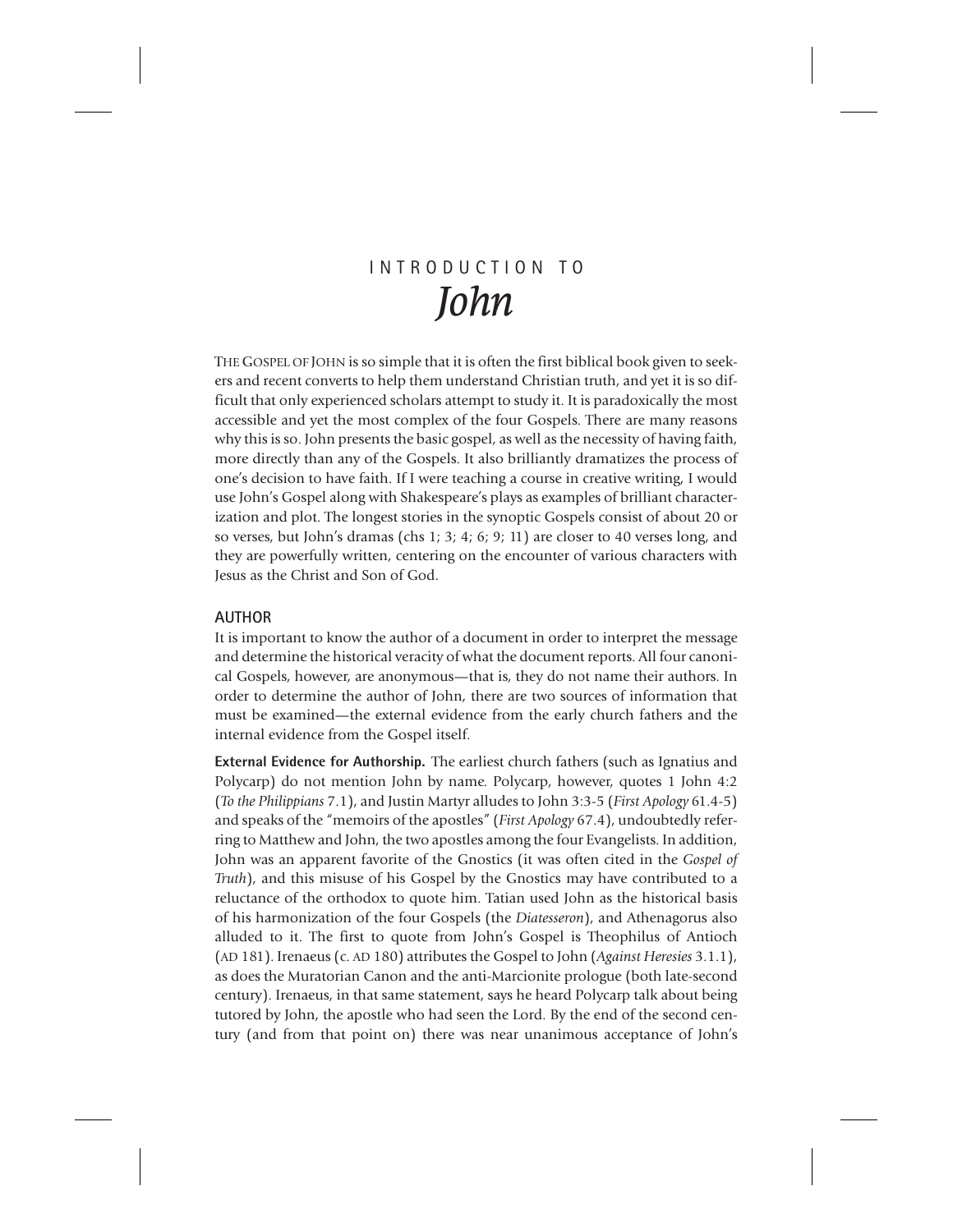Gospel. The one exception was the *Alogoi* (those who rejected John's Gospel or *logos* [TH3056, ZH3364]; cf. Irenaeus *Against Heresies* 3.2.9; Epiphanius *Refutation of All Heresies* 51), who opposed it primarily because of its use by the Montanists, a charismatic group who claimed its founder (Montanus) was the Paraclete of 14:16.

One item remains: Eusebius (c. AD 300) believed there had been two leaders of the church named John and quotes Papias (beginning of the second century) as speaking of "the discourses of the elders, what Andrew or what Peter said . . . or what John or Matthew or any other of the Lord's disciples, and things which Aristion and John the elder, disciples of the Lord, say" (*Ecclesiastical History* 3.39.4-5). This is often taken as evidence that the "elder John" rather than the apostle was author of the fourth Gospel, but Carson (1991:69-70) sums up the view of many who believe Eusebius misunderstood Papias, who more likely equated the "elder John" with the John who wrote one of "the discourses of the elders." While Eusebius separated elders from apostles, Papias did not. More likely, Papias was distinguishing eyewitnesses who had died from eyewitnesses who were still alive. Thus, the elder John was identical with the apostle John and wrote this Gospel. (See discussion on this issue in the Introduction to 1 John.) In short, the external testimony strongly favors John's authorship of the fourth Gospel—that is, John the son of Zebedee, one of the twelve apostles.

**Internal Evidence of Authorship.** As for internal evidence of John's authorship, Morris (1969:218-256, building on Westcott) mounts his evidence in five steps. The writer was (1) Jewish, as seen in his knowledge of Jewish customs and culture, as well as his knowledge of groups like the Pharisees and Sadducees in the time of Jesus and his acquaintance with Aramaic; (2) Palestinian, as seen in his accurate knowledge of the geography of the area—for example, the pools of Bethesda (5:2) and Siloam (9:11), Jacob's well (4:5), and the "Stone Pavement" (19:13); (3) an eyewitness (emphasized in 19:35, 21:24; cf. 1 John 1:1), as demonstrated in the accuracy of the minute details in the Gospel that can be corroborated historically or have parallels with the Synoptics (Stauffer 1960b); (4) one of the twelve disciples, as seen in 21:20-24, which calls the author the "disciple Jesus loved"; and (5) John the son of Zebedee, also linked to the identity of the beloved disciple.

Who was the "disciple Jesus loved"? He is mentioned in five passages (13:23; 19:26; 20:2; 21:7, 20) and is called "the one who testifies to these events and has recorded them here" (21:24). He has been variously identified as Lazarus ("loved" by Jesus in 11:3, 36; cf. "dear friend," NLT); John Mark (Acts 12:12), associated with Peter and traditionally ascribed as the author of the second Gospel; Thomas, a leader among the disciples according to the fourth Gospel (11:16; 20:24); an unknown convert from the Essenes who was living in Jerusalem (Capper 1998: 47-55); the elder John (cf. above); John the son of Zebedee; or a fictional creation intended to portray the ideal disciple (or the ideal author—so Bauckham 1993). When one considers the evidence in the fourth Gospel, certain things seem fairly evident. Few any longer think of this beloved disciple as entirely fictional. First, O'Grady (1998:24-26) argues that he is both a historical person and the archetypal disciple. Second, in 13:23 the beloved disciple is at the Last Supper, and Matthew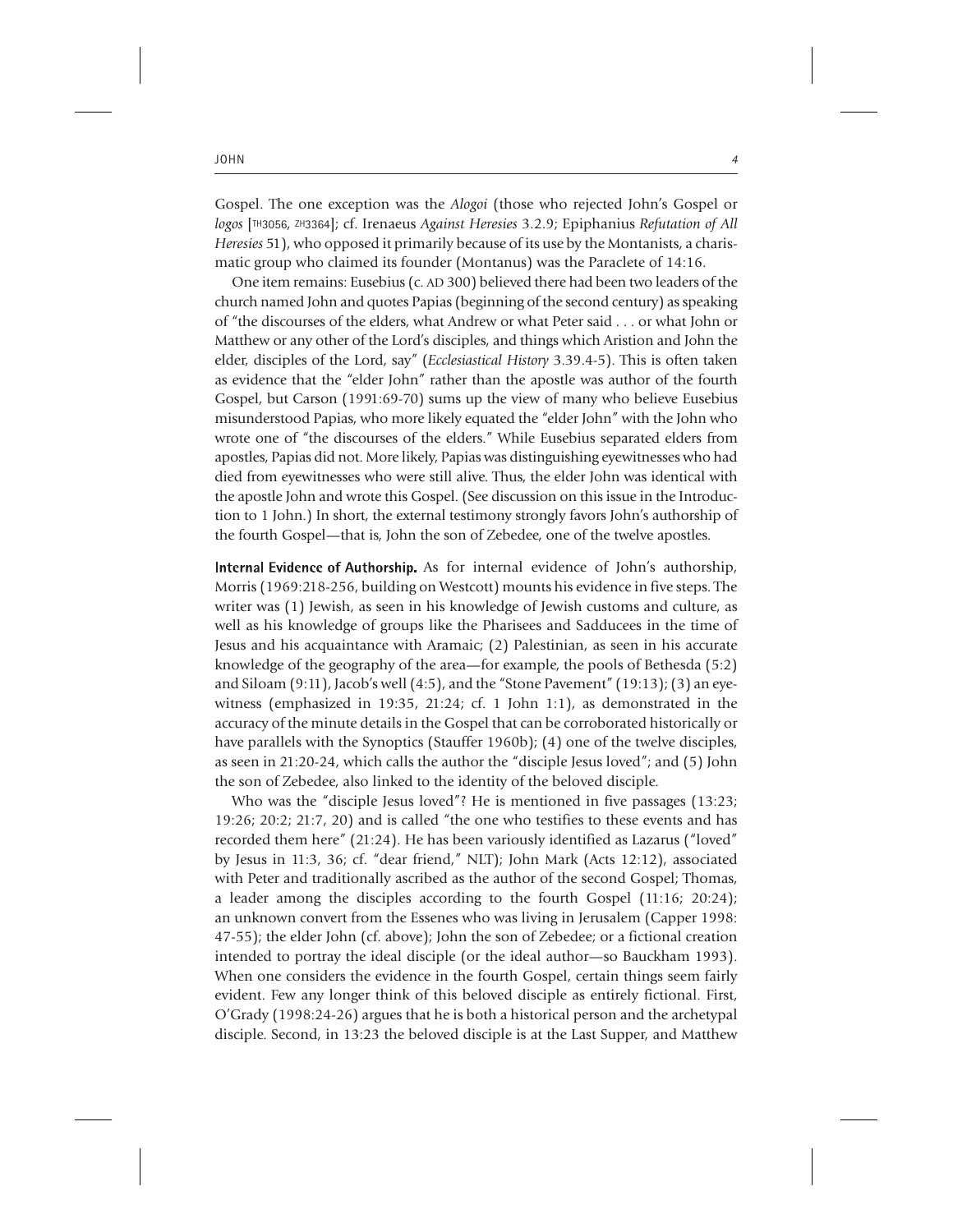26:20 tells us that only the Twelve were present with Jesus. Also, in 21:2 he is with or among a group of seven disciples, all of whom were probably members of the Twelve. This makes Lazarus, John Mark, and a separate "elder John" (cf. above) unlikely. Third, in every story the beloved disciple is paired with Peter, and this would favor John the apostle, one of the inner circle of three that was made up of Peter, James, and John. James could not have been the author because he died at the hands of Herod (Acts 12:2) long before John was written.

Critics (e.g., Brown, Schnackenburg, Barrett) have dismissed John's authorship of the fourth Gospel on the grounds that a nearly illiterate fisherman from Galilee could hardly have written so deep a work and that the detailed knowledge of Judean geography and topography means the person was from Judea not Galilee. They also doubt whether a Galilean fisherman could have had access to Herod's courtyard (cf. note on 18:15). (For a more complete list of criticisms, see Blomberg 2001:31-35.) These arguments are not entirely valid, however. Most Jews were quite literate, and John spent a great deal of time, perhaps years, in Judea (on his access to the courtyard, see commentary on 18:15-16). Charlesworth (1995:225-437) is the major proponent of the view that the beloved disciple was Thomas, but this argument falters when we read in 20:8 that the beloved disciple came to faith at the empty tomb, whereas Thomas did not believe in the risen Christ until Jesus' second post-Resurrection appearance (20:27-29). Therefore, the beloved disciple who penned this Gospel is most likely John the son of Zebedee.

**The Johannine Circle as "Author."** It has been common for critical scholars in recent decades (e.g., Bultmann, Brown, Schnackenburg, Culpepper [1975], Zumstein) to posit that this Gospel was written by a circle or community of disciples of John rather than by John himself. The reason they do so are the many "aporias," the clumsy transitions that make them think a later editor has inserted material. They point out, for example, the different style of 1:1-18; Jesus going from Judea to Galilee, back to Judea, and then back to Galilee again in chapters 2–4; a similar movement from Samaria to Galilee to Jerusalem to Galilee and back to Jerusalem in chapters 5–6; the mention of Mary anointing Jesus in 11:2 before the event; and so on. The best known reconstruction came from Brown (1966:xxxiv-xxxix), who has five stages: (1) tradition stemming from the apostle himself; (2) elaboration on that tradition with preaching from the Johannine community; (3) the first collection in a Gospel form; (4) further editing from an anonymous disciple; and (5) a final reworking from a later editor. The speculative nature of such reconstructions is startling, and Carson (1991:42-43) speaks of it as "the uncontrolled pursuit of sources and traditions" in a manner that cannot be tested. Is the fourth Gospel really that clumsy? Culpepper wrote a later volume, *The Anatomy of the Fourth Gospel* (1983), which demonstrated the remarkable unity and precision of the plot development. He did not realize that his second book made his first (*The Johannine School,* 1975) unnecessary; if John fits together perfectly, there is no need to posit successive redactions. There are no truly clumsy transitions in John. In short, John is a whole Gospel written by a single person (cf. Hengel 1989:80-83), John the apostle and disciple of Jesus.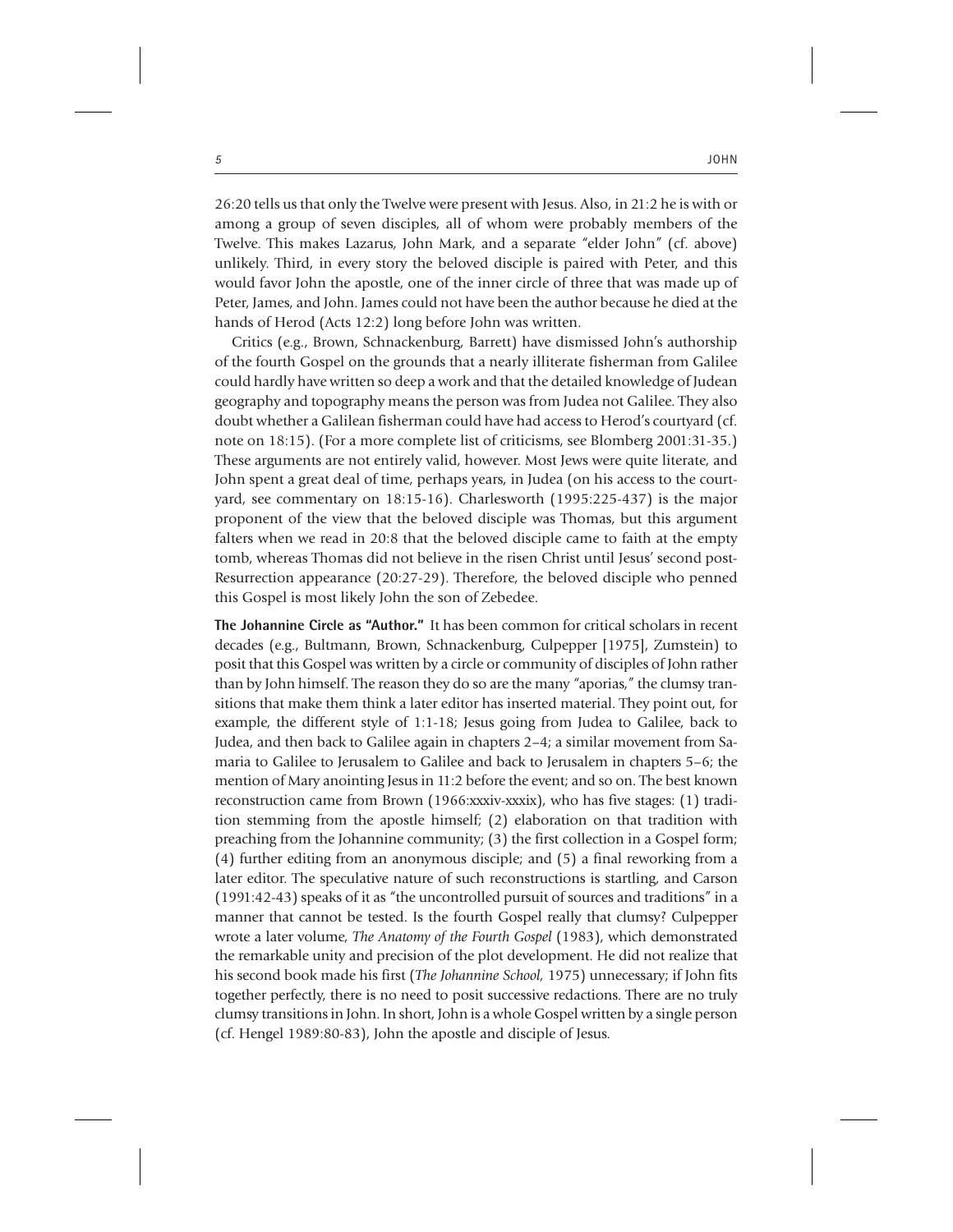# **DATE**

The latest possible date for the writing of John's Gospel is AD 110–120 because there is an early papyrus fragment of John  $(\n\gamma 52;$  John Rylands Papyrus 457) dated to this period. Another papyrus fragment of an unknown Gospel (known as Egerton Papyrus 2) that was based on John's Gospel is dated c. 130–150. These copies evidence the existence of John's Gospel at least to the beginning of the second century, if not earlier. The earliest possible date for John's Gospel is probably the late 60s (if John knew of Mark and perhaps Matthew; Morris [1969] and Burge [2000] place it here). Most assign it to the 80s or early 90s due to 21:23, which probably was penned while John was either near the end of his life or already dead (if he wrote Revelation, he lived past AD 95, when it was most likely composed [cf. Osborne 2002]). Beyond this rough time frame we cannot go with certainty. We simply do not know the order of his writings—the Gospel, the three epistles, Revelation. Many think the phrase "expelled from the synagogue" in 9:22, 12:42, and 16:2 refers to the time after Christians were kicked out of synagogues in the early 80s, but that is an unprovable assumption. The Jewish ban expelling Jews from synagogues probably existed in Jesus' day as well (for examples see Brown 1970:374).

Though there is no absolute proof, the traditional place of writing, Ephesus, remains the most likely. John ministered there for a great deal of time (attested by Irenaeus in *Against Heresies* 3.1.2 and by Eusebius in *Ecclesiastical History* 3.1.1), and the book of Revelation was written for the churches in that area.

### **AUDIENCE AND PURPOSE OF WRITING**

The key to the purpose of the fourth Gospel is found in 20:31— "These are written so that you may continue to believe that Jesus is the Messiah, the Son of God." Scholars, however, debate as to whether this means saving faith on the part of non-Christians or growing faith on the part of Christians. Some (Morris and especially Carson) believe John wrote primarily to evangelize Jews; others (Brown, Kysar, Michaels, Ridderbos) think he wrote mainly for believers. This is certainly a false dichotomy. I am not convinced by either extreme. Rather, John wrote both to awaken faith in the lost and to quicken faith in the followers of Jesus (so Bruce, Beasley-Murray, Whitacre, Burge). This issue is similar to that found in all four Gospels.

It is common today to believe that all four Gospels, including John, were originally intended almost entirely for Christians. Some have thought they were written for specific Christian communities. Bauckham (1998) provides a valuable service in showing that the Gospels were not written to separate communities (the Markan community, the Johannine community), as has been presupposed by critical scholars (who always searched for the *Sitz im Leben* or "situation in the life" of each differing community behind a Gospel). Rather, each Gospel was intended for the whole church. However, Bauckham dismisses in one footnote (1998:9) the possibility of an evangelistic or apologetic purpose and concludes, "On this question the present chapter takes for granted, without arguing the point, the answer given by the scholarly consensus, that all Gospels were intended to reach, in the first place, a Christian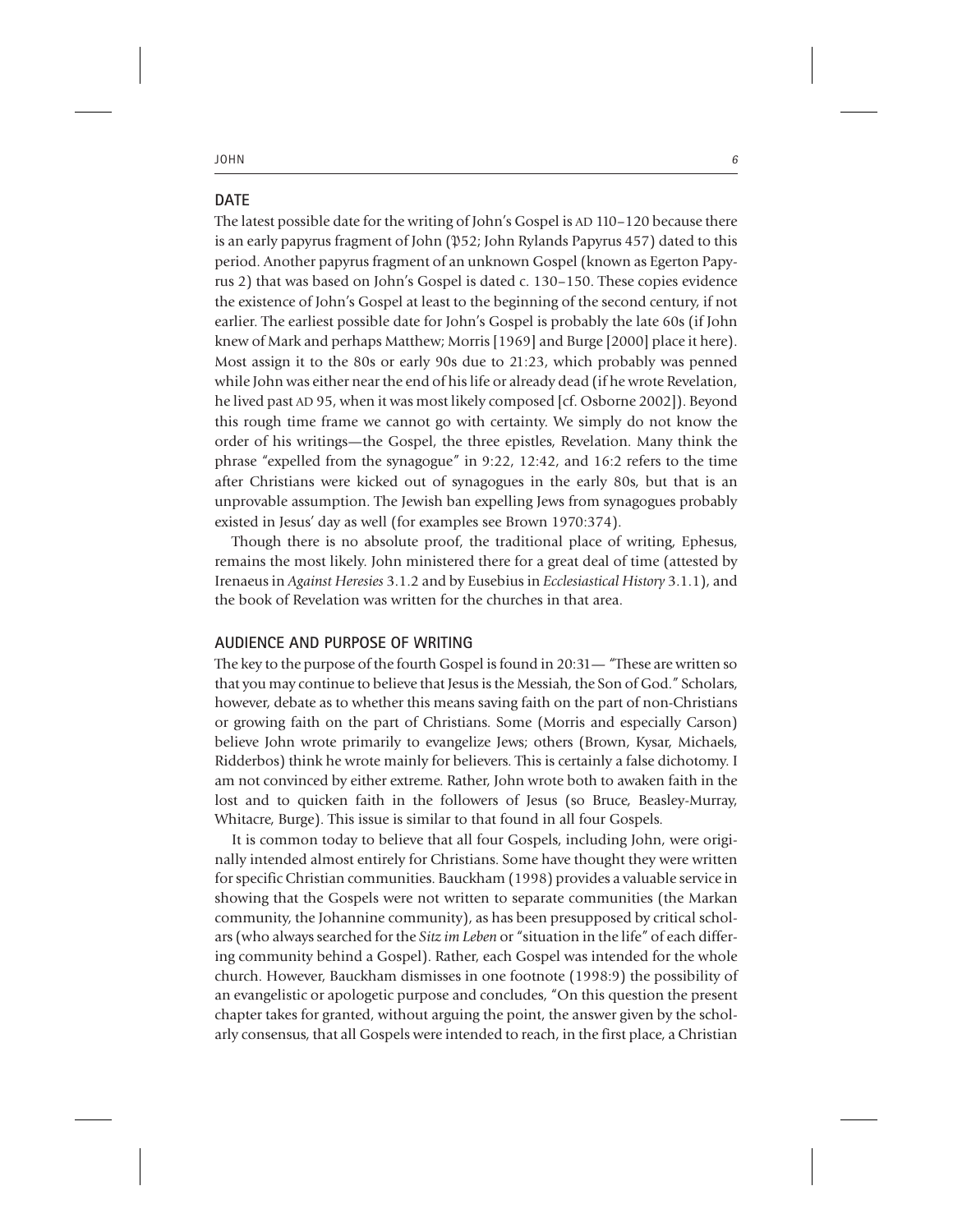audience" (1998:9-10). However, such an assumption should not be made. While this is likely true for Matthew and Mark, it is not true for Luke and John, as seen in the fact that the central theme in both is soteriology (for Luke see Marshall 1970 and Evans 1990:104-111). Though Carson does not prove his point that John centers entirely on evangelistic concerns (1991:87-95), he certainly does prove that evangelism is a major purpose of his Gospel (so also Keener, Köstenberger).

John wanted to win the lost as well as strengthen the believers. In fact, in chapters 1–12, encounters with Jesus and faith-decisions are certainly in the foreground. It is true that the diatribe against the Jewish people (e.g., chs 5–10) is a telling point against a purely evangelistic interest. In fact, Whitacre (1999:28-33) sees conflict both with the synagogue/rabbinic Judaism and with a similar proto-Gnosticism as that which John fought against in his first epistle. The latter is questionable (there is not enough evidence for such a theme), but the former is a definite emphasis. John wanted to encourage the church in light of Jewish persecution.

### **CANONICITY AND TEXTUAL HISTORY**

The fourth Gospel has long been recognized as one of the four canonical Gospels. Irenaeus was among the first to recognize the four Gospels (Matthew, Mark, Luke, and John) as being the exclusively canonized Gospels (*Against Heresies* 3.11.11). The Muratorian Canon (c. AD 200) also affirms John's Gospel as part of the canon, as did Eusebius (*Ecclesiastical History* 6.14.7) in about 325, and Athanasius in 367 (presenting the Canon of the Western church in his *Festal Letter*).

There are more extant early manuscripts for the Gospel of John than for any other book of the New Testament. Manuscripts of the second and third century include: P5, P22, P28, P39, P45, P52, P66, P75, P80, P90, P95, P107, P108, and  $\updownarrow$  109. Among these,  $\updownarrow$  52 belongs to the early second century (c. 110, the earliest extant ms of the NT),  $\mathfrak{P}66$  belongs to middle of the second century, and  $\mathfrak{P}75$  to the end of the second century (Comfort and Barrett 2001:365-366, 376-379, 501). Of all these manuscripts,  $\mathfrak{P}75$  is the most accurate copy of John. The manuscript, produced by a very careful scribe, has the kind of text that was used by another careful scribe—the one who produced the fourth-century manuscript known as codex Vaticanus (cf. Porter 1962:363-376). All textual critics agree that  $\gamma$ 75 and B provide the best textual witness to the original wording of John's Gospel. The corrected text of \$66 (notated as \$66°) is also a good witness, as are \$39 and \$90. Other manuscripts of the fourth and fifth century that provide good witness to the original text of John are codex Sinaiticus ( $\hat{\mathbf{X}}$ , from John 9–21), T, and W (Comfort 2007: Introduction).

### **LITERARY STYLE**

John's style is very memorable. His discourses were written in high prose, at times close to poetry, and have a definite "ring" to them. At the same time, his Greek seems clumsy, using a great deal of parataxis (coordinate clauses instead of subordination) and asyndeton (clauses connected without conjunctions), neither of which was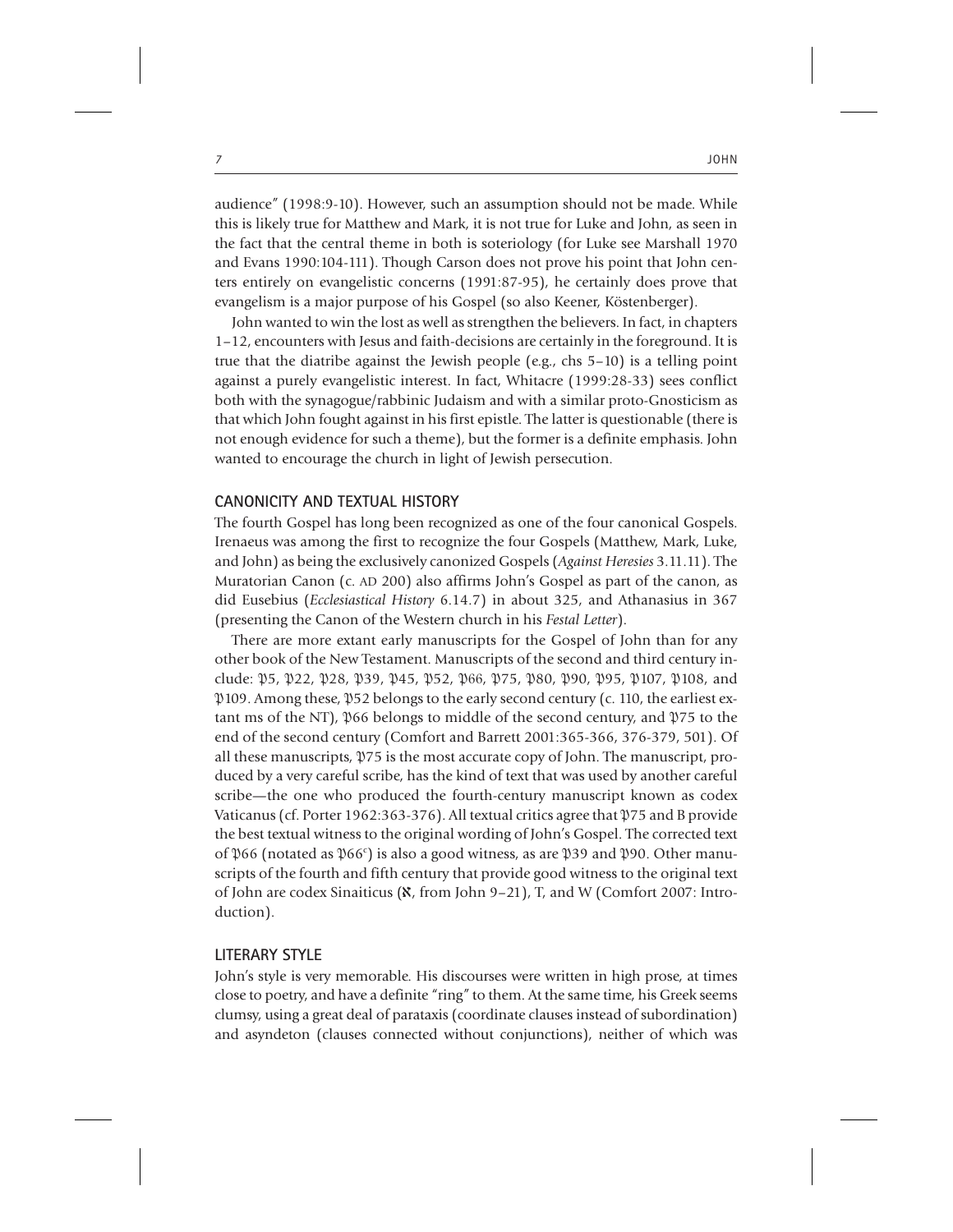# **OUTLINE**

While some have detailed outlines involving an intricate pattern of chiasmus (Barnhart 1993, Ellis 1999), such a complex pattern is unlikely. John was primarily interested in theological history, and the book has a structure similar to the other Gospels, including a prologue (1:1-18) and epilogue (21:1-25), a preparatory period (1:19-51), a series of events comprising Jesus' public ministry (2:1–12:50), a lengthy farewell address to the disciples (13:35–17:26), a Passion narrative (18:1– 19:42), and a two-pronged Resurrection narrative (20:1–21:25; ch 21 is both an epilogue and part of the Resurrection narrative).

- I. Prologue (1:1-18)
- II. Jesus Prepares for His Ministry (1:19-51)
	- A. John Answers the Pharisees (1:19-28)
	- B. John's Witness to Jesus (1:29-34)
	- C. The First Disciples Come to Jesus (1:35-42)
	- D. Philip and Nathanael Come to Jesus (1:43-50)
	- E. Jesus Unites Heaven and Earth (1:51)
- III. The Public Ministry of Jesus: Signs and Teaching (2:1–12:50)
	- A. Glory Revealed: the Beginning Stages (2:1–4:54)
		- 1. The first sign: water into wine (2:1-12)
		- 2. Confrontation in the Temple (2:13-22)
		- 3. Inadequate faith based on signs (2:23-25)
		- 4. Jesus speaks to Nicodemus about regeneration (3:1-15)
		- 5. Life and light confront the world (3:16-21)
		- 6. John the Baptist exalts Jesus (3:22-30)
		- 7. The glory of the Son (3:31-36)
		- 8. Jesus converts the Samaritan woman (4:1-42)
		- 9. Healing and conversion in Cana (4:43-54)
	- B. Jesus and the Feasts of the Jews—Conflict and Fulfillment (5:1–10:42)
		- 1. Jesus heals a lame man on the Sabbath (5:1-15)
		- 2. Conflict over Jesus' claim to be the Son of God (5:16-30)
		- 3. Witness and unbelief (5:31-47)
		- 4. Jesus feeds five thousand (6:1-15)
		- 5. Jesus walks on water (6:16-21)
		- 6. Jesus, the Bread of Life (6:22-58)
		- 7. Division among Jesus' disciples (6:59-71)
		- 8. Jesus at the Feast of Tabernacles (7:1-13)
		- 9. Conflict at the Feast (7:14-52)
		- 10. Excursus: the woman caught in adultery (7:53–8:11)
		- 11. Jesus, the Light of the World (8:12-20)
		- 12. Jesus warns the unbelievers (8:21-30)
		- 13. The children of Abraham and the children of the devil (8:31-59)
		- 14. Jesus heals a man born blind (9:1-41)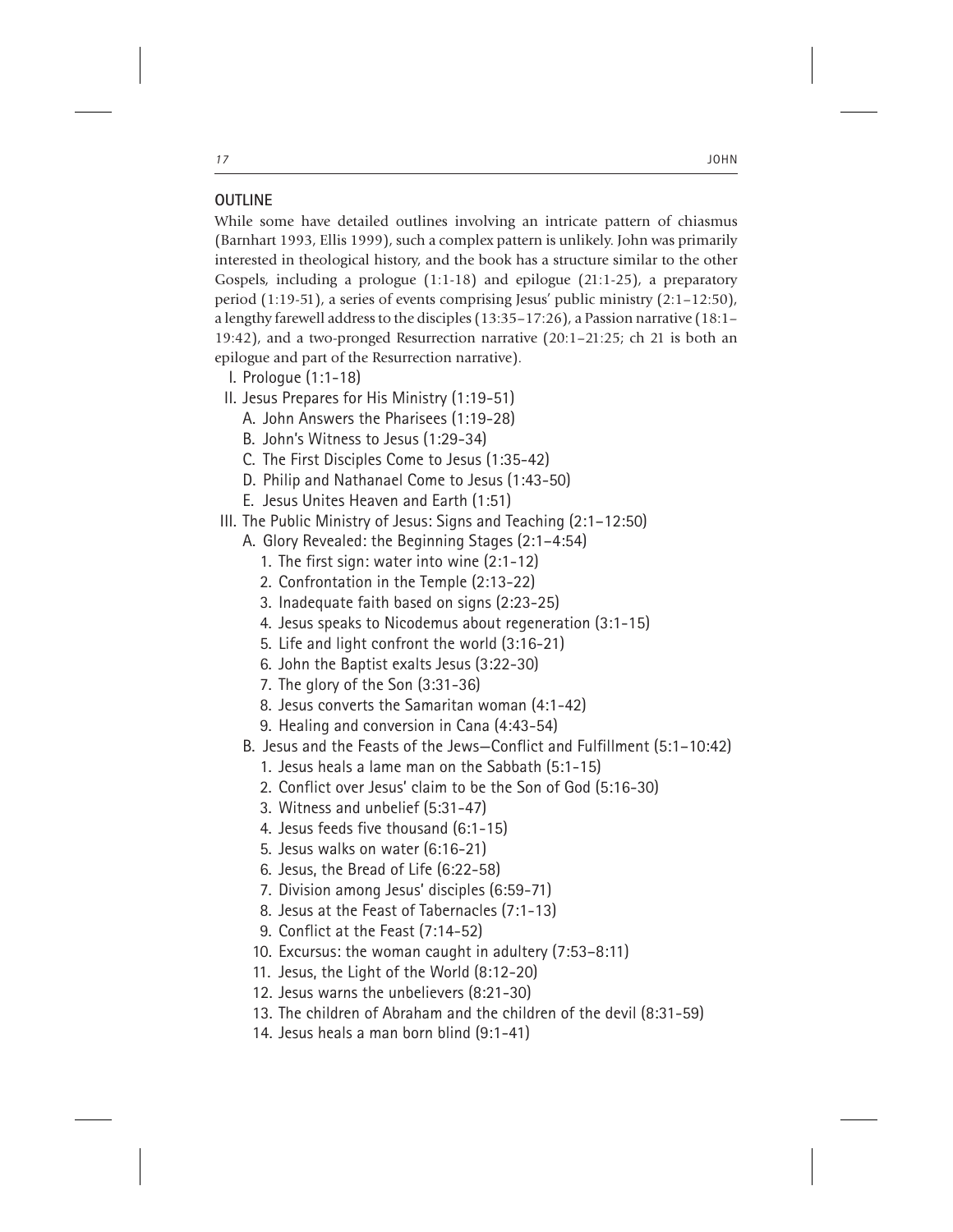- 15. The Good Shepherd and his sheep (10:1-21)
- 16. Jesus at the Feast of Dedication claims to be the Son of God (10:22-42)
- C. Final Events: The Raising of Lazarus and the Beginning of Jesus' Passion (11:1–12:50)
	- 1. Jesus raises Lazarus from the dead (11:1-57)
	- 2. Jesus anointed at Bethany (12:1-11)
	- 3. Jesus' triumphal entry (12:12-19)
	- 4. Jesus predicts his death (12:20-36)
	- 5. The unbelief of the people (12:37-50)
- IV. The Last Supper and Farewell Discourse (13:1–17:26)
	- A. Jesus Washes His Disciples' Feet (13:1-17)
	- B. Jesus Predicts His Betrayal (13:18-30)
	- C. The Farewell Discourse (13:31–17:26)
		- 1. The first discourse (13:31–14:31)
		- 2. The second discourse (15:1–16:33)
		- 3. The farewell prayer of Jesus (17:1-26)
- V. The Arrest, Trial, and Passion of Jesus (18:1–19:42)
	- A. The Arrest of Jesus (18:1-11)
	- B. Jesus' Trial before Annas and Peter's Denials (18:12-27)
	- C. Jesus' Trial before Pilate (18:28–19:16a)
	- D. The Crucifixion of Jesus (19:16b-37)
	- E. The Burial of Jesus (19:38-42)
- VI. The Resurrection of Jesus (20:1–21:25)
	- A. Jesus' Appearances in Jerusalem (20:1-31)
	- B. Epilogue: Jesus' Appearance in Galilee (21:1-25)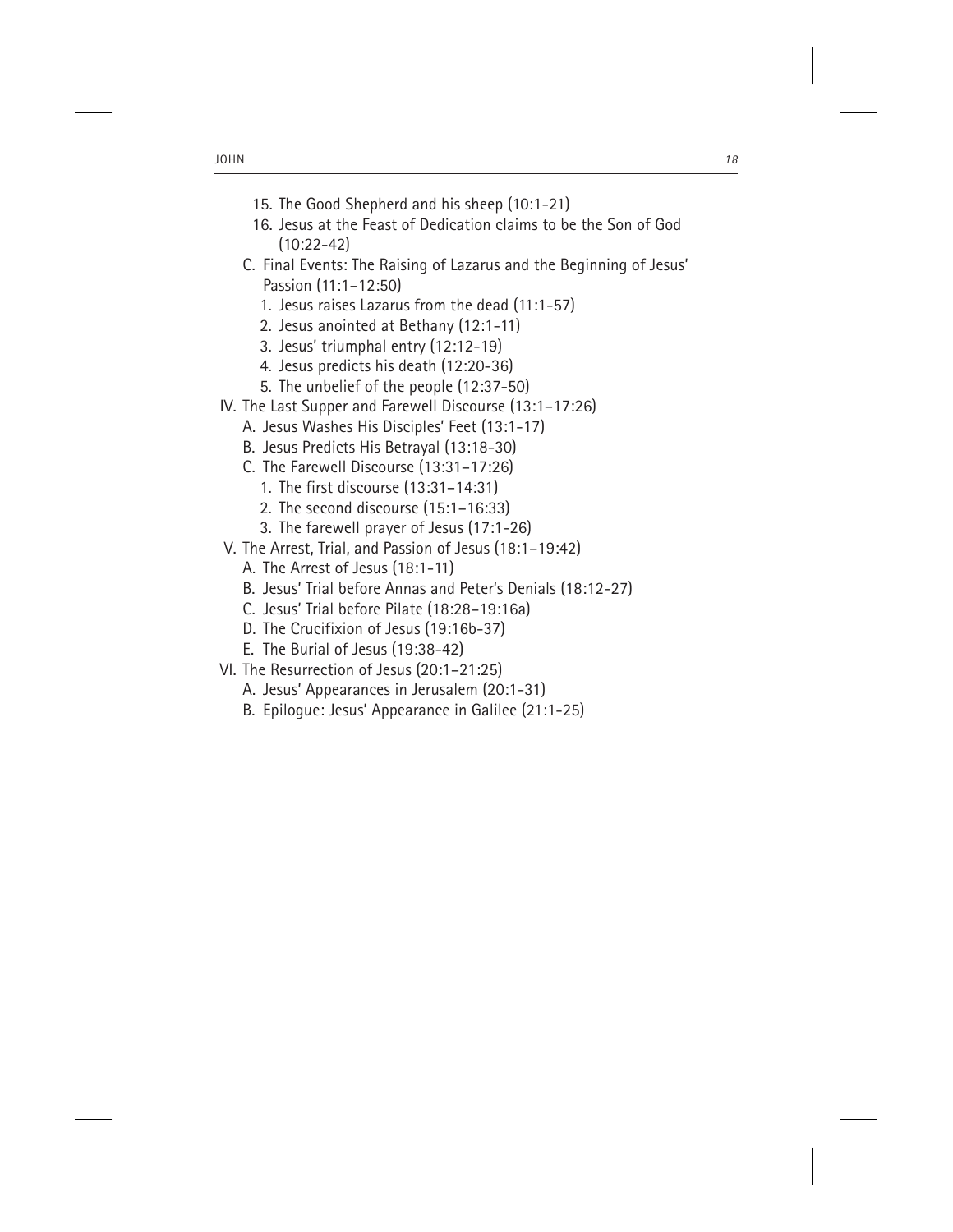# COMMENTARY ON *John*

◆ **I. Prologue (1:1-18)**

**In the beginning the Word already existed. The Word was with God, and the Word was God. 2He existed in the beginning with God. 3God created everything through him, and nothing was created except through him. <sup>4</sup> The Word gave life to everything that was created,\* and his life brought light to everyone. <sup>5</sup> The light shines in the darkness, and the darkness can never**

**extinguish it.\***

**6God sent a man, John the Baptist,\* 7to tell about the light so that everyone might believe because of his testimony. 8John himself was not the light; he was simply a witness to tell about the light. 9The one who is the true light, who gives light to everyone, was coming into the world.**

**10He came into the very world he created, but the world didn't recognize him.** **11He came to his own people, and even they rejected him. 12But to all who believed him and accepted him, he gave the right to become children of God. 13They are reborn—not with a physical birth resulting from human passion or plan, but a birth that comes from God.**

**14So the Word became human\* and made his home among us. He was full of unfailing love and faithfulness.\* And we have seen his glory, the glory of the Father's one and only Son.**

**15John testified about him when he shouted to the crowds, "This is the one I was talking about when I said, 'Someone is coming after me who is far greater than I am, for he existed long before me.'"**

**16From his abundance we have all received one gracious blessing after another.\* 17For the law was given through Moses, but God's unfailing love and faithfulness came through Jesus Christ. 18No one has ever seen God. But the unique One, who is himself God,\* is near to the Father's heart. He has revealed God to us.**

**1:3-4** Or *and nothing that was created was created except through him. The Word gave life to everything.* **1:5 Or . 1:6** Greek *a man named John.* **1:14a** Greek *became flesh.* **1:14b** Or *grace and truth;* also in 1:17. **1:16** Or *received the grace of Christ rather than the grace of the law;* Greek reads *received grace upon grace.* **1:18** Some manuscripts read *But the one and only Son.*

### **NOTES**

**1:1-18** It has often been suggested that the prologue was an addendum written by another author and added after the Gospel was finished (cf. Brown). However, the language and style are quite close to the rest of the Gospel, and such a theory is unnecessary. It is also often argued that this was originally a hymn with a couple of prose insertions (1:6-8, 15). Witherington (1995:47-48) calls it John's "hymn to the Emperor" in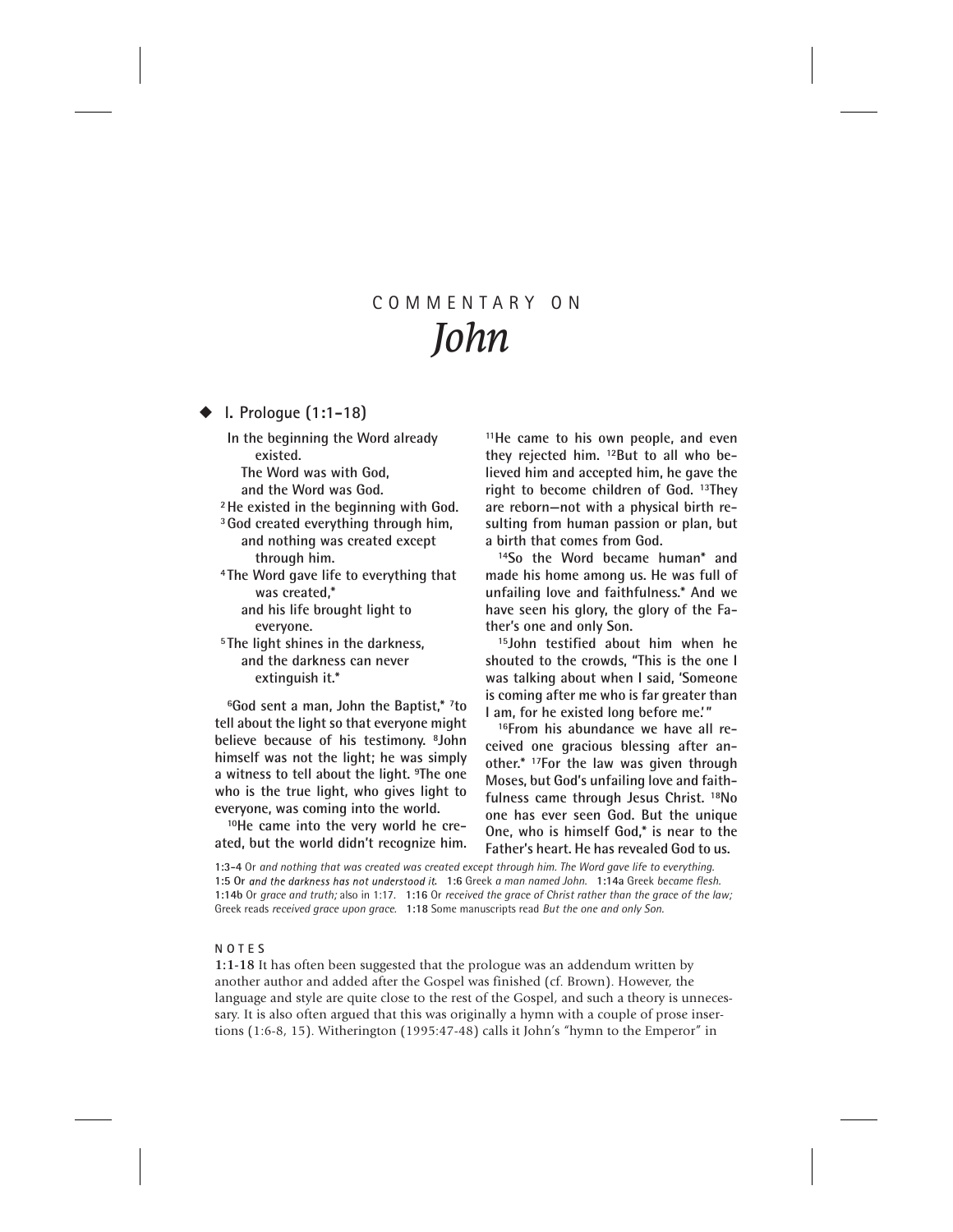four strophes (1-2, 3-5, 10-12a, 14). Others (Harrington) see the hymn in 1:1-5, 10-14, 16 or in 1:1-3; 4-5, 9; 10-12c; 14, 16 (so Hofius 1987:10-15). While it does have poetic elegance, the actual rhythm and organization of the lines of John's prologue do not quite fit either Greek or Hebrew poetry. It is therefore better to understand it as heightened prose (so Barrett, Carson, Michaels). It is indeed possible that John was utilizing the form of prologue found in Greco-Roman drama here (E. Harris 1994:12-16). Others (Boismard, Culpepper, Pryor, Köstenberger) see the prologue as a chiasm (A = 1:1-5;  $B = 1:6-8$ ;  $C = 1:9-14$ ;  $B' = 1:15$ ;  $A' = 1:16-18$ .

**1:1** *the Word was God.* The Gr. for "the Word was God" (*theos en ho logos* [<sup>162316</sup>/3056, ZG2536/3364]) has been misused by Jehovah's Witnesses, who interpret the absence of the article before "God" as equaling the English indefinite article "a," thereby yielding the translation "a god." There are several serious errors here. First, there is no one-to-one correspondence between the Greek article and the English article, as if it has to be "a god." Actually, the absence of the article normally emphasizes the abstract aspect, namely that Jesus partook of "divinity" or "God-ness." Second, it was common in Greek to highlight the subject with the article (the Word) and to designate the predicate nominative (God) when it came before the verb "to be" by leaving out the article (cf. Harris 1992:51-73). Finally, *theos* [TG2316, ZG2536] is also missing the article in 1:18, where it definitely speaks of God the Father ("no one has ever seen God") as well as in 1:6, 12, 13 (cf. Keener 2003:372- 374), and the connection between 1:1 and 1:18 has long been recognized (cf. the extensive discussion in M. Harris 1992:51-103). In short, to translate this as "the Word was a god" is an obvious error and a very bad translation.

**1:3b-4** *everything that was created.* It is debated whether the words at the end of 1:3 (lit., "that was made/created") belong with 1:3 (so KJV, NASB, NIV, Schnackenburg, Carson, Ridderbos, Köstenberger) or 1:4 (NRSV, NJB, REB, NLT, Brown, Beasley-Murray, Whitacre). If it is the former, 1:4 would simply read "in him was life," but the parallelism of the lines favors the latter option, seen in the NLT. In this sense, 1:3 ends with the statement "nothing was created except through him," and 1:4 begins, "The Word gave life to everything that was created." This fits the developing thought better than the redundant "apart from him nothing was created that was created," and this was the older interpretation. However, when the Arians (fourth-century heretics) began to use this to argue that the Holy Spirit was a created being, the reading that placed the phrase with 1:3 became the accepted one.

**1:5** *can never extinguish it.* Translators face a difficult decision as to whether to translate the verb here (*katelaben* [<sup>TG</sup>2638, <sup>ZG</sup>2898]) as "understand/comprehend" (so KJV, NASB, NIV, NLT mg) or "overcome" (so NRSV, NJB, NLT, TNIV). The former could be favored by 1:10, 11, where the world does not "recognize" or "know" him, and in fact some (Barrett, Carson, Comfort, Burge, Keener) believe there might be a double meaning in the verb, in which the world cannot understand the light and therefore opposes it. This may well be correct, but the main thrust is on the conflict between darkness and light, making "overcome" the better choice (cf. the only other use of the verb, in 12:35, "so the darkness will not overtake you"; so Brown, Köstenberger).

**1:6** *sent.* In this book the verb "sent" occurs 59 times, mainly of four cases in which God is the sender: Jesus (over 30 times), the Holy Spirit, the disciples, and John the Baptist. The verb in these instances partakes of the Jewish idea of the *shaliach* (cf. TDNT 1.414-420), the official envoy or representative sent on behalf of the sender—in this case, God. It is a major term used for the mission theme in John's Gospel. Here, the Baptist is sent on a mission by God. Cf. 3:17.

**1:9** *coming into the world.* This expression could modify "everyone," thus meaning the light came to all who were in the world (so KJV), and by the Gr. word order, that is a distinct possibility. But the context is clearly that of the Incarnation, and the style of this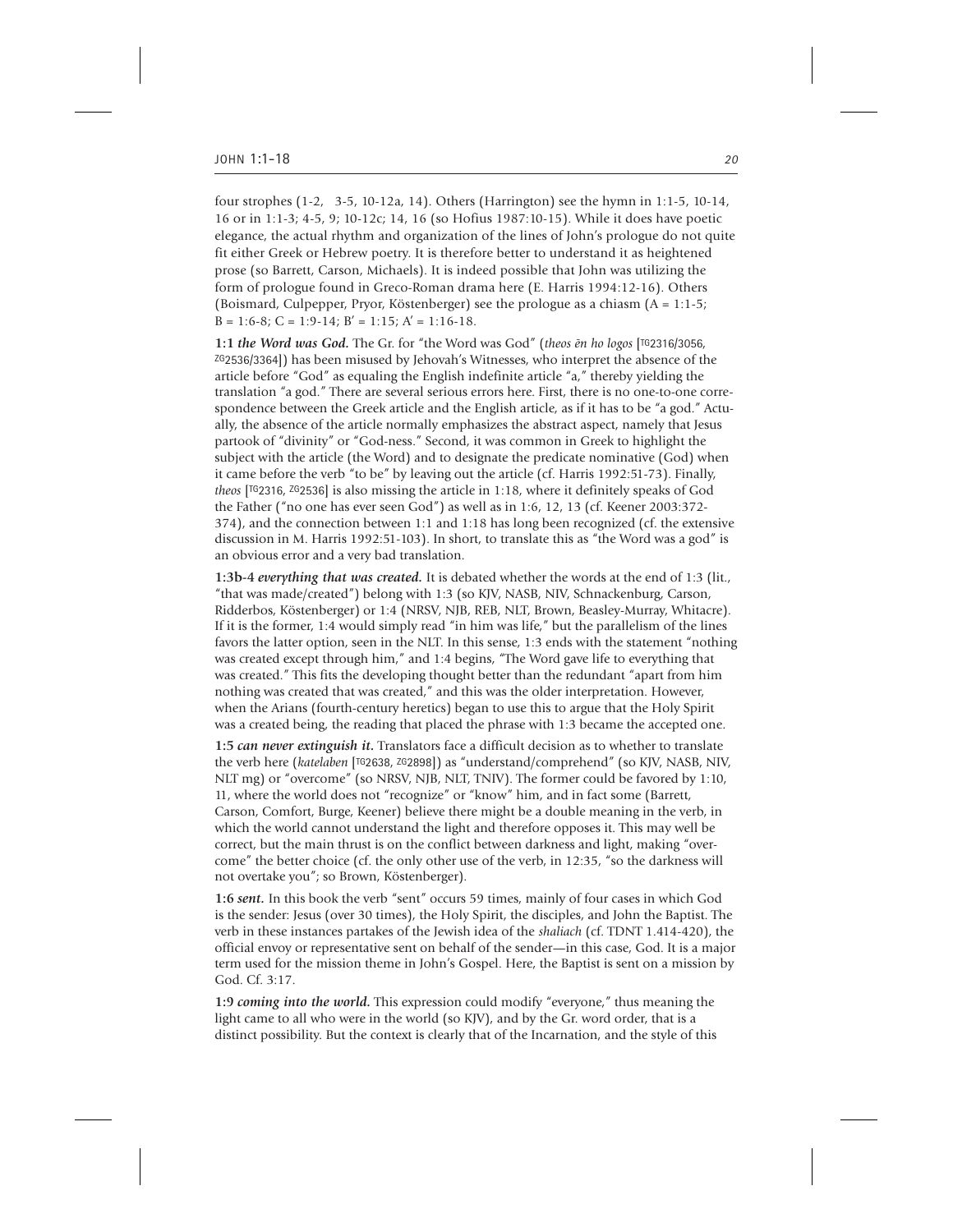expression is quite common in John (*en . . . erchomenon* would be a periphrastic, "was coming," similar to 1:28; 2:6; 3:23; 10:40 and others; cf. Schnackenburg). Thus, it is best to see the expression as modifying "the true light," as in the NLT.

**1:13** *not with a physical birth resulting from human passion or plan.* Lit., "not of bloods, nor of the will of the flesh, nor of the will of man." Whitacre (1999:56) thinks there is an ABA pattern here, with the emphasis on the middle concept (lit., "the will of the flesh"), borrowing Brown's definition of "flesh" as "the sphere of the natural, the powerless, the superficial, opposed to 'spirit,' which is the sphere of the heavenly and the real."

**1:14** *his glory.* With the term "glory," we have another of John's major themes. In the Synoptics it describes primarily the glory of the risen Lord (Luke 24:26) and his second coming (Mark 8:38; 13:26 and parallels). The only use of it for the earthly Jesus is at the Transfiguration, when the disciples "saw Jesus' glory" (Luke 9:32). In John, however, the glory of Jesus is visible to the disciples (2:11), and indeed it is always used of the earthly Jesus (18 times in chs 1–17). The divine glory was evident in the earthly Jesus for those with the faith to see it.

**1:15** *John testified.* John's disciples continued to follow him even after his death (Acts 18:25; 19:1-7), and there are indications that the movement lasted well into the second century. In fact, a sect called the Mandaeans in Iran and Iraq still claim a connection with him today. It is widely believed by scholars that many passages in the Gospels about the Baptist (e.g., 1:6-9, 15; 3:22-36) were partly meant to show his followers that he never intended to found a movement apart from Christ.

*shouted.* There is an interesting change of tense here: the testifying is stated in the present tense, indicating an ongoing witness, while the shouting is in the perfect tense ("has shouted"), which may well add a stative thrust, stressing the comprehensiveness of the witness (so Carson).

**1:17** *unfailing love.* The term *charis* ("grace," translated "unfailing love" here) only occurs four times in the fourth Gospel, all of them in 1:14, 16, 17. Yet in one sense, John's whole Gospel is an account of the grace of God in Christ. It is a fitting introduction.

**1:18** *unique One, who is himself God.* Lit., "an only one, God" (*monogen*e*s theos* [TG3439/ 2316,  $26366/2536$ ]). This is supported by the best mss ( $\mathfrak{P}66 \times^* B C^* L$ ), and the reading with *theos* is also supported by  $\mathfrak{P}75 \times c$ , though both include the definite article before *theos*. Inferior mss (A C3 Ws M) substitute *huios* [TG5207, ZG5626] (Son) for *theos* (God). The NLT translation follows the evidence of the earlier, better mss. It is likely that later scribes added "Son" under the influence of other passages that have "one and only Son" (3:16, 18; 1 John 4:9). This is one of the clearest statements of Jesus' deity in the fourth Gospel and forms a parallel to the assertion of 1:1 ("the Word was God") to close the prologue. (For a further discussion on this, see Comfort 2007:[John 1:18]).

### **COMMENTARY**

If you were to write a biography of a famous person, you would try to sum up the impact of that person's life and give an overarching theme to your presentation before you provided all the details. This is what John did in his prologue. The purpose of a prologue or introduction in any New Testament book (e.g., Mark 1:1-15) is to introduce the major themes and to help the reader understand who Jesus really is. This is nowhere better exemplified than in John's Gospel. Here, the primary truth of the book is clear—Jesus is God himself!

In his Gospel, John has given us a theological masterpiece centering upon key terms, the most significant of which are introduced in the prologue—life, light,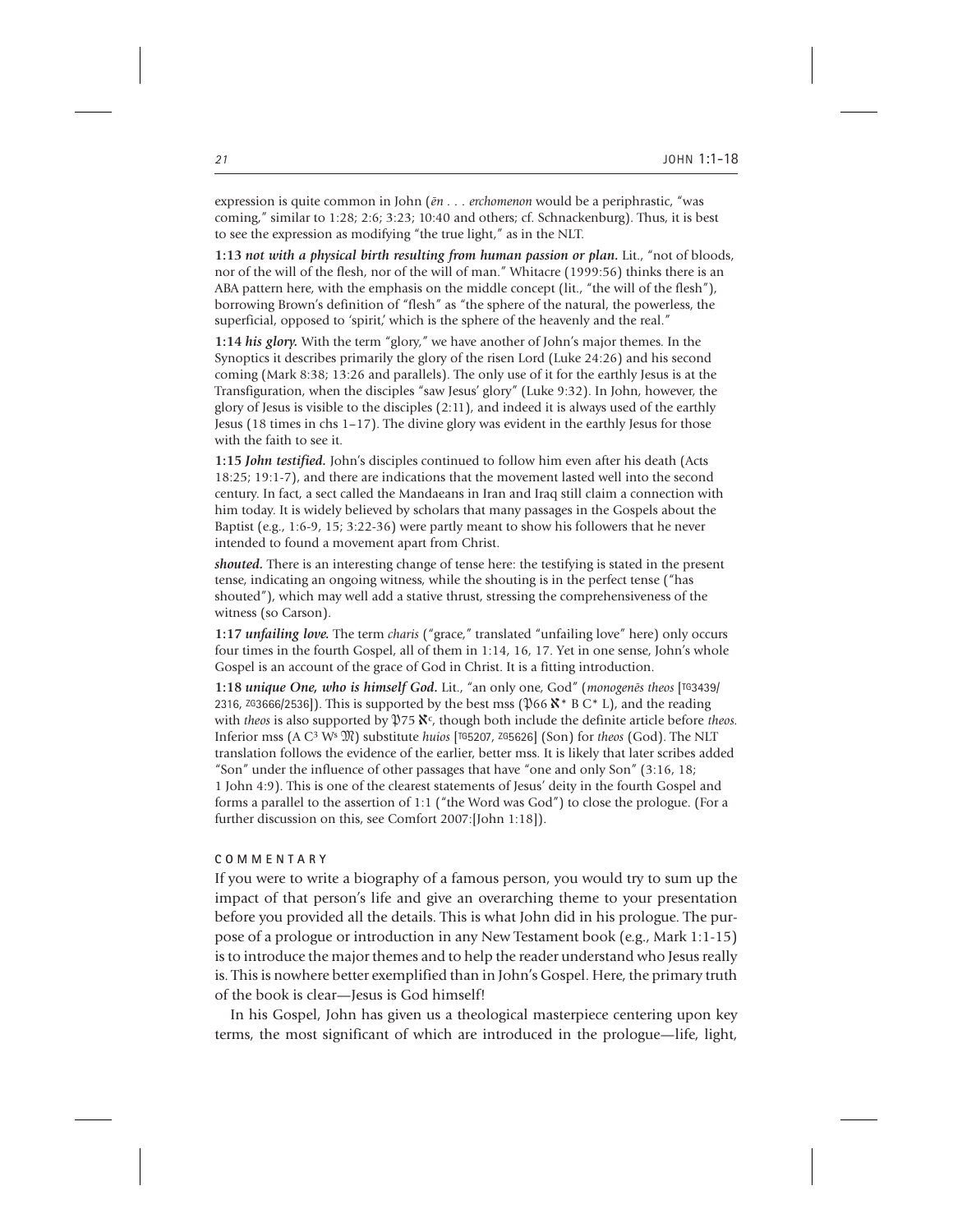darkness, sent, truth, world, believe, know, receive, witness, new birth, love, glory. Most of all, he has given us a theology of the Incarnation unmatched in the New Testament (with the exception of Phil 2:6-8). Here we see a powerful presentation of what it meant for God to become flesh in order to bring light and life to sinful mankind.

The prologue has an ABAB pattern, from the Word (1:1-5) to John the Baptist  $(1:6-9)$ , to salvation by believing in the Word  $(1:10-14)$ , to John and the law (1:15-18). We will explore each of these sections.

The Essence of the Word  $(1:1-5)$ . It is difficult to imagine a more magnificent introduction. "In the beginning" reiterates Genesis 1:1, "In the beginning God created the heavens and the earth." With Jesus as the Word, there is a new beginning, in a sense a new creation—a spiritual re-creation of the world. This is evident in 1:3-4, where Christ is creator of both physical and spiritual life. Yet at the same time, this says Jesus was in existence "in the beginning." The idea of the Son of God as the preexistent Word is the basis of the incredible claims of this section. Verses 1-2 tell who he was (before creation), and 1:3-4 tell what he did (in creation). This One who was in the beginning is called the "Word" (*logos* [TG3056, ZG3364]), a term that, in Greek thought, connoted the principle of reason that governs the world and makes thinking possible. Closer to the thrust here, however, is the Jewish connotation for "word"— the divine Wisdom, which was at God's side at Creation (Prov 8:30-31) and was viewed as God's living voice (Whitacre 1999:50-51; Keener 2003:339-363). Most of all, Jesus as the "Word" means that he is the living revealer of God, the very voice of God in this world. Carson (1991:127) translates this as God's "self-expression." Psalm 33:6 says, "The LORD merely *spoke*, and the heavens were created." Jesus is God's living "voice" to this world.

John 1:1 tells us three things about the Word: he is/was preexistent (he "already existed"), he enjoys a special relationship "with God," and he is the Deity. Note the progression. Each is more intense. The Word exists prior to Creation, then is in intimate communion "with" God (the idea is not just casual contact but special relationship), and finally is in his very nature God himself. This is a major theme in the fourth Gospel (cf. "Major Themes" in the Introduction), and everything flows from it. Only very God of very God could create the world and bring light and life to it. In fact, this is the most astounding claim John could pen. This Jesus who walked the earth was actually the eternal Word, partaking of the very essence of God! This is a truth so startlingly wondrous that John repeated key elements in 1:2 to make certain the reader caught these essential truths. Only one who had that special relationship "with God" and was there "in the beginning" could create the universe.

To affirm the divinity of the Word, John tells us that he was God's agent in the very act of creation (1:3). To emphasize this truth, John states it positively ("God created everything through him") and negatively ("nothing was created except through him"). The stress is on every single aspect of the created order. This is perhaps more astounding today than it was in John's time: today we know there are more stars in our own galaxy than any human being could count in a lifetime, and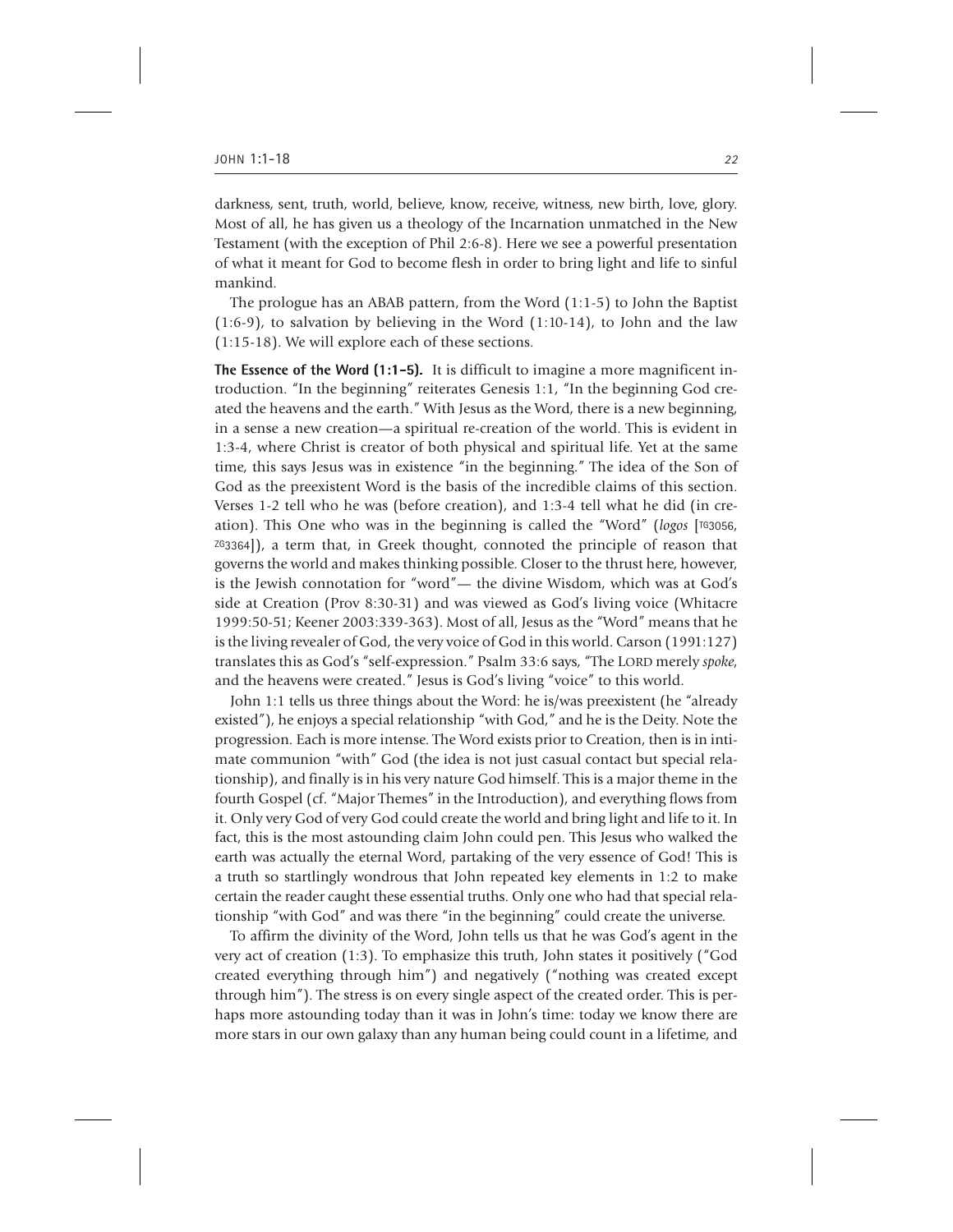there are more galaxies in this universe than there are stars in our own galaxy. And there are more complex cells in our bodies than we could begin to imagine. At both the micro- and macrocosmic levels, our universe is made perfectly. The created universe is beyond scientific understanding, and the Son of God made it all! The work of God's Son in Creation is also stressed in 1 Corinthians 8:6 ("through whom God made everything"), Colossians 1:16-17 ("everything was created through him and for him"), Hebrews 1:2 ("through the Son he created the universe"), and Revelation 3:14 ("the ruler of God's new creation," NLT mg). He is both creator and sustainer of all there is.

Life and light were the two essential aspects of the Genesis 1 creation, but Christ has brought more. There is a double meaning in "the Word gave life to everything that was created" (1:4). In the original creation, he gave physical life and light to all beings, but now he has also made spiritual life available to all. The Word breathed the breath of "life" into Adam; now as the last Adam (Rom 5:12-21), he brings eternal life to mankind—another major theological emphasis of the book. Moreover, the Word does so by bringing "light to everyone," a theme emphasized in 1:7, 9. This has often been labeled "universal salvific will," namely God's desire that no one should perish but rather that all should come to repentance (2 Pet 3:9). Through the Word as "the light of the world" (8:12), God illumines every person with the light of the gospel. This looks to the revelation of God in Jesus, through whom every person is confronted with their sin and with the light that God has brought in the sacrificial death of Jesus. This is the heart of John's message.

The darkness/light dualism (1:5) is a key feature of John's Gospel. The light of the Word "shines in the darkness" of this world. In the original creation, "the earth was formless and empty, and darkness covered the deep waters" until God said, "Let there be light" (Gen 1:2-3). In this new era, a more important darkness—the darkness of sin—has felt God's salvific light. Darkness is a common metaphor for sin in John (3:19; 8:12; 12:35), and here the idea is the war between darkness and light. When the Word shines in this world, "the darkness can never extinguish it." Darkness hates light and fights against it (3:19-20), but the light must triumph. In our normal day-to-day experience, we may think of it this way: when we shine a flashlight into a dark closet, the closet can never say, "I don't want the light; go away," and cause the light to bend into another room. Darkness cannot "overcome" light and bend it to its will! Similarly, every person is brought under the light of Christ and must respond. Since this Gospel is an encounter Gospel (cf. "Literary Style" in the Introduction), this may also refer to the convicting power of the Spirit (16:8-11) as the light of Christ. As we will see throughout this book, the light of Christ will continually confront the darkness of sin and force the sinner to a "faith-decision." That decision will determine their eternal destiny.

The Ministry of John the Baptist (1:6-9). The first five verses speak of the exalted origin and status of the Word. Now we realize that the Word has appeared on the stage of this world, and he was heralded by John the Baptist, "sent" by God as his official envoy to prepare for Christ's coming. John's ministry was one of "witness,"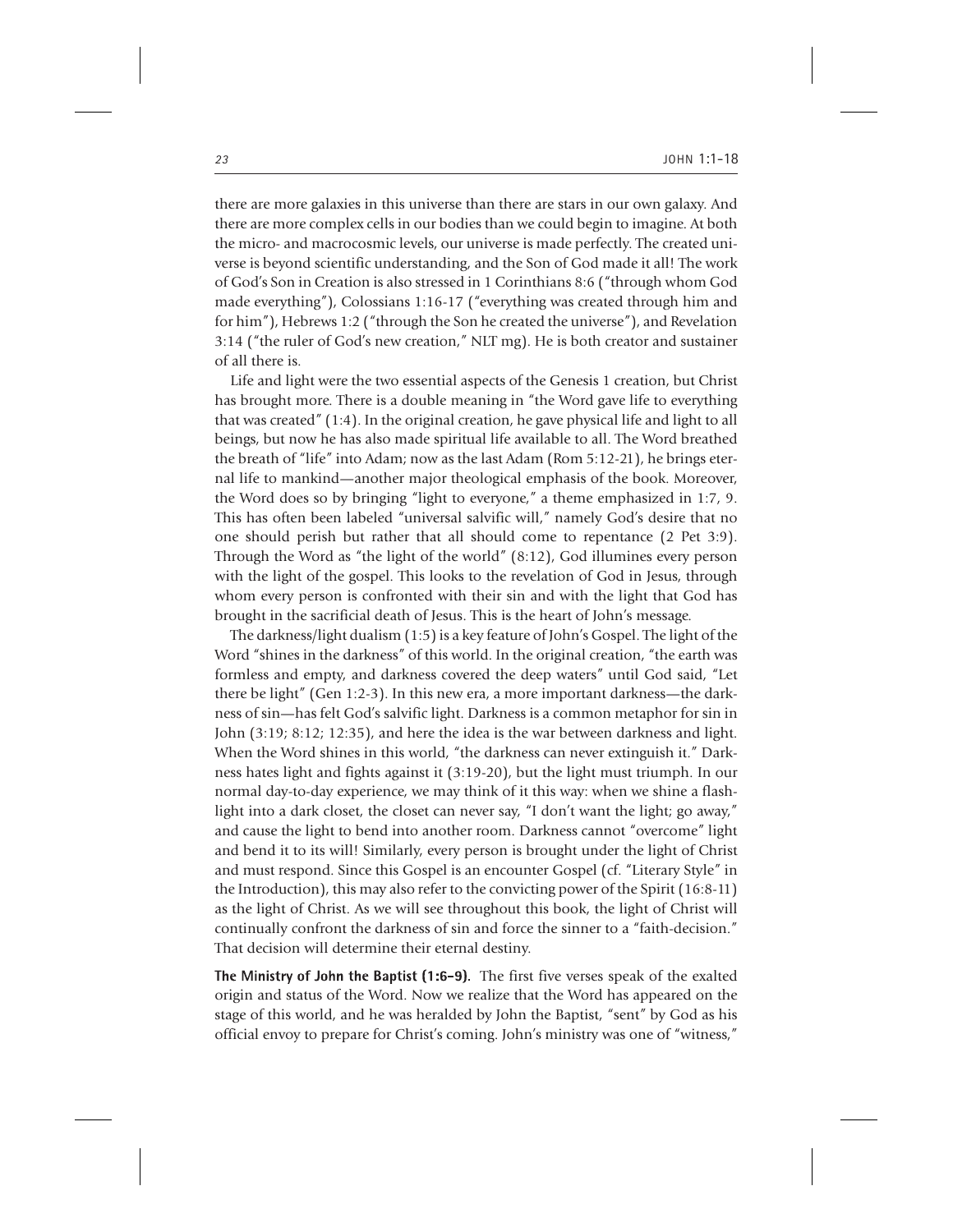another frequent theme that speaks of official testimony to the reality of Jesus (cf. 5:31-40; 8:14-18). John was sent to testify "about the light"—namely, Jesus— "so that everyone might believe." This continues the message of 1:4-5; John was one of the divinely sent heralds who were to enable the light to shine on every person and prompt them to make a decision based on faith. God's purpose in sending John was the salvation of mankind. The mission theme of this Gospel officially begins here, and this prepares the reader for 1:35-49, where John the Baptist's witness about Jesus encourages some of John's disciples to follow Jesus.

To make certain that readers do not misunderstand, the author clarifies that John "was not the light" but was "simply a witness" regarding the light (1:8-9). His entire focus was upon introducing the world to Jesus, "who is the true light," namely the only one who can light the way to God. The word "true" means he is the "genuine" or "ultimate" revelation of God, the final and only answer to the dilemma of sin (so Carson). For the third time (with 1:4, 7), the emphasis is that he "gives light to everyone," meaning that every human being has experienced the light of God in their lives through Christ. This, however, does not support universalism, the belief that everyone eventually will be saved. The "light" does not guarantee that everyone will accept the light, just that everyone will see the truth. They cannot "extinguish" the light (1:5), but those who "love the darkness more than the light" will "hate the light" and reject it (3:18-20). Most wonderful of all is the fact that this true light "was coming into the world," a reference to the Incarnation. He was no Olympian deity, dwelling in a society above humanity with little attachment to humans or their affairs. No, he became one of us so that he could bring us to God. He is the God-man! The fact that the Word came into the "world" (*kosmos* [<sup>162889</sup>, <sup>263180</sup>]) is significant. Throughout John, the world is characterized as rebelling against God. Yet it is also the focus of God's salvific love (3:16)—so much so that Christ gave his life for the world (6:51) in order to save it (3:17; 12:47). He came to take away the sins of the world (1:29), bring life to the world (6:33), and be the Savior of the world (4:42).

The Incarnate Word  $(1:10-14)$ . There are three themes here: the rejection of the Word by the world (1:10-11), the new birth given to those who accept Jesus (1:12- 13), and the true meaning of the Incarnation (1:14). The incredible fact is that the Word came into the world to experience rejection. John begins by reiterating the truth that the one who came into the world is the very one who created the world (1:3). One would expect that the people would cheer and worship their creator, who had loved them enough to become one of them. Instead, they "didn't recognize him," an idiom that does not mean they simply failed to know who he was but rather that they rejected who he was. As Brown says (1966:10), "Knowledge of Jesus would also imply repentance and a new life in his service." This is similar to Romans 1:18-32; they had experienced divine revelation (cf. 1:4, 9 above) but had rejected it.

Moreover, he did not just come into the world—"he came to his own people," the Jews (1:11). In the fourth Gospel, the Jewish people are regarded as part of the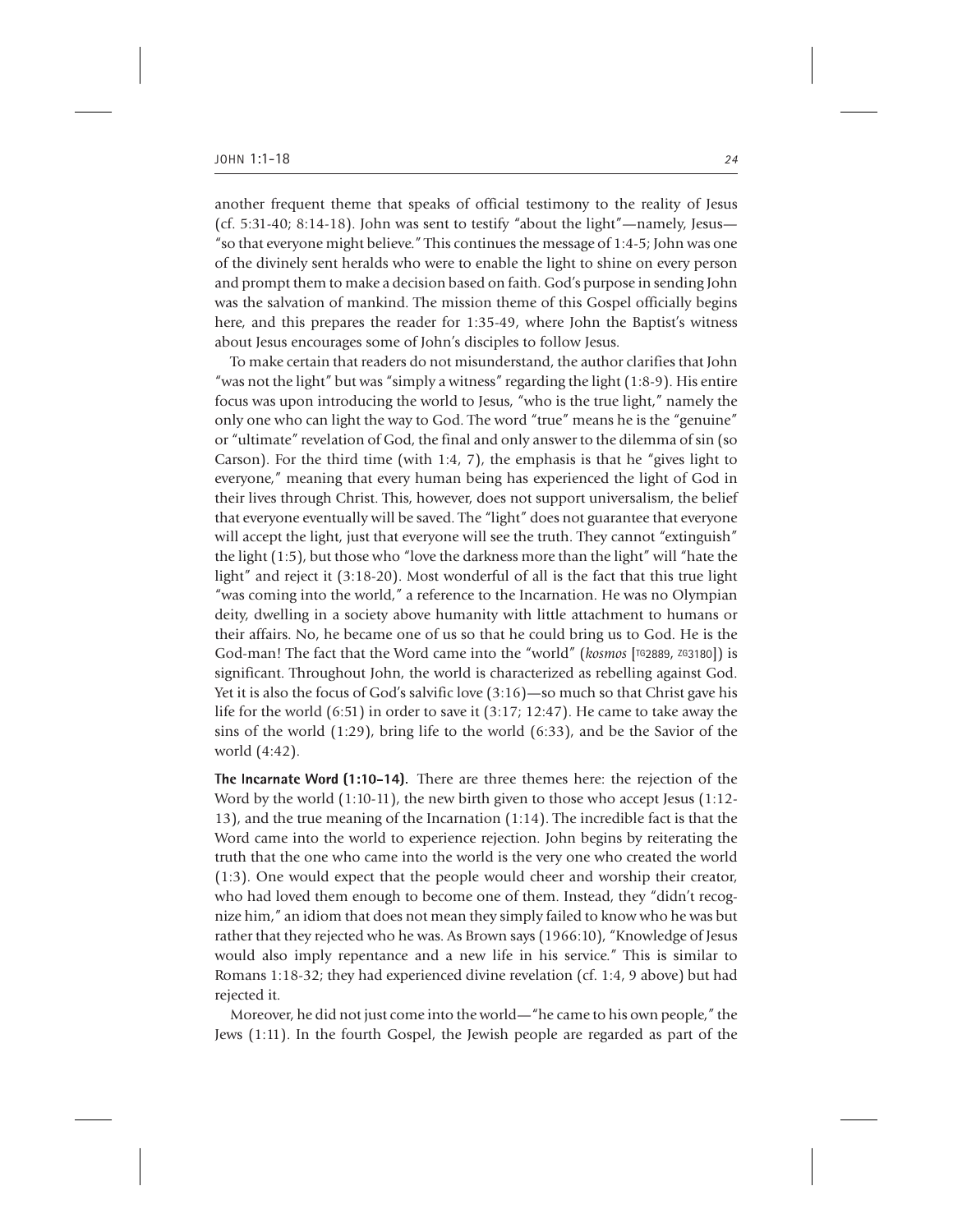world. The reason is that they too "rejected him." The parallelism between 1:10 and 1:11 is clear. Whitacre says it well (1999:54): the world had experienced "the general revelation of creation" and refused, but God's own people had experienced "the special revelation of covenant" and rejected it. Then the most unbelievable affair of all occurred—God's own Son arrived and they repudiated him. They had long speculated about and anticipated the Messiah, yet when he arrived they rejected him!

John divides mankind into two groups—those who reject and those who accept. In 1:12, the promise is given: all those who "believe" and "accept" the Word have an entirely new status and authority. God gives them "the right to become [his] children." Believing and receiving are virtual synonyms, and they are further described as believing "in his name"—that is, accepting the reality of who he is. In the ancient world, a person's name connoted the essence of who they were; thus, the belief here is focused on Jesus' real self, not just his name. The result is that believers have the "right" or "authority" (*exousia* [TG1849, ZG2026]) to join a new family. While Paul utilizes the metaphor of adoption (Rom 8:15), John uses the image of the new birth (1:13; 3:3, 5). In both cases, the new believers become "children of God," a wondrous truth describing in a powerful way the new status and authority they have.

In 1:13, John emphasizes that this is not controlled by human effort but only by God. This new birth cannot come via "a physical birth resulting from human passion or plan." In other words, we have no power over the process. It is a spiritual reality and so only "comes from God." We cannot produce spiritual rebirth via human passion or family planning. Only God can accomplish it.

It is clear that this salvation will come in an entirely new way, and John spells this out in 1:14, one of the deepest theological statements ever written. The only basis for mankind entering the realm and family of God is for God to enter the realm of humanity himself and provide redemption. John states it unequivocally: "The Word became human." This is the high point of the prologue—indeed, the high point of history. God has entered this world; his Word has become "flesh"; the Creator has become a creature. More than that, he has "made his home among us." John chose a very particular term here (skēnoō [<sup>TG4637, ZG5012]), which means he has</sup> "pitched his tent" or "tabernacled" among us. The image of the tabernacle (*sk*e*n*e [TG4633, ZG5008]) is very prominent, especially with the correspondence between the glory of the Word (1:14) and the "shekinah glory" of God that filled the Tabernacle (and later, the Temple). The shekinah (cf. Heb. verb shakan [TH7931, ZH8905], referring to God "dwelling" among his people) or presence of God was seen in the pillar of fire by night and the cloud by day in the Exodus (cf. Exod 13:21). This glory then filled the Tabernacle. This was what made the Tabernacle the most sacred object in the universe; the physical manifestation of God's holy presence was there. The dwelling of God among his people was everything (cf. Exod 25:8-9; Ezek 43:7; Joel 3:17; Zech 2:13; 8:3) and will be the chief characteristic of the new heaven and new earth (Rev 21:3). With this in mind, John was saying that in Jesus as the Word, God's "shekinah" glory had become incarnate.

Since God's indwelling presence was in the Word, John adds that in Jesus "we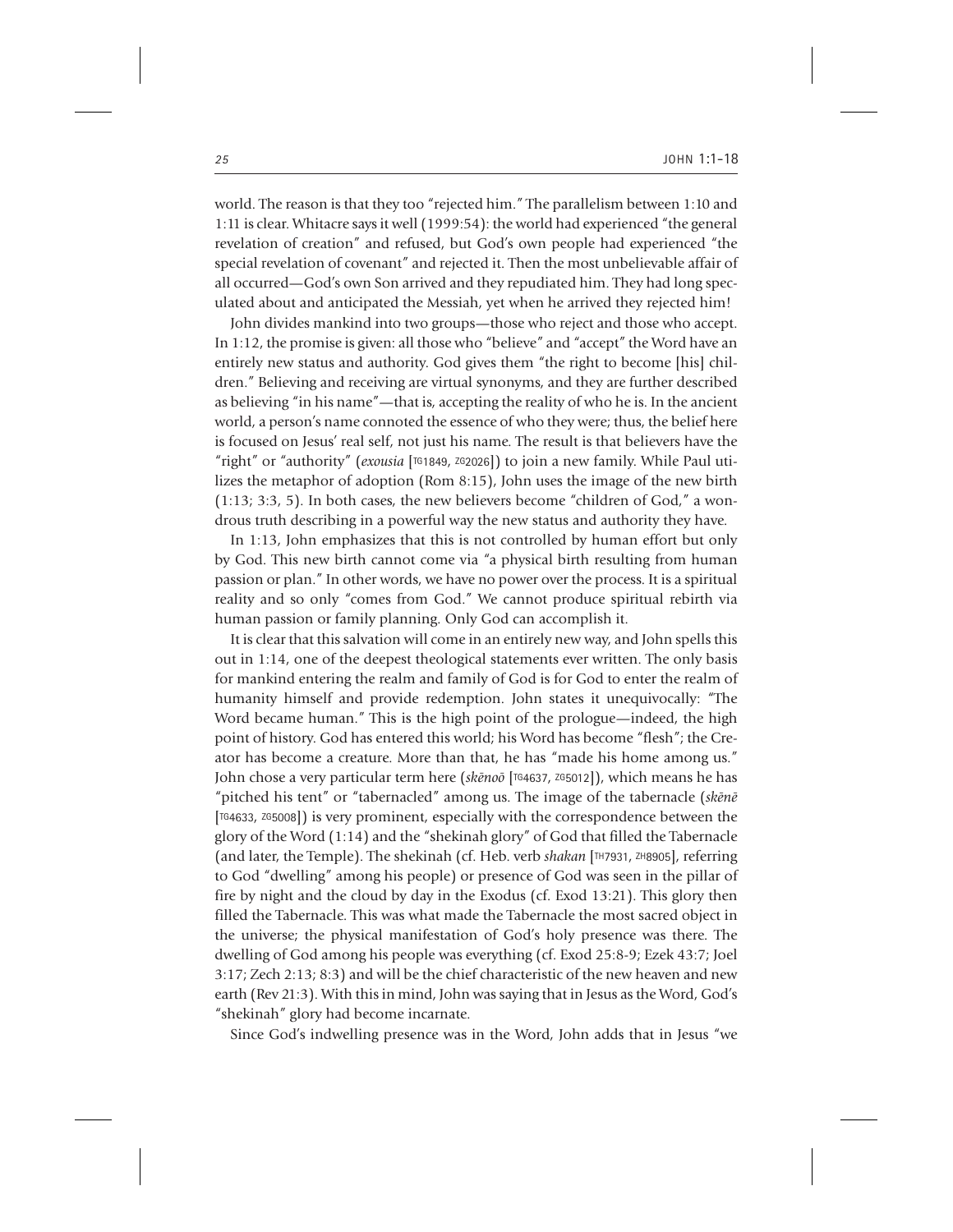have seen his glory." No wonder there was no more need for a Temple; God's shekinah glory now walked the earth, visible to all with the eye of faith! As Burge says , "Christ is the locus of God's dwelling with Israel *as he had dwelt with them in the tabernacle in the desert* (Exod 25:8-9; Zech 2:10). Hence, the glory of God, once restricted to the tabernacle (Exod 40:34), is now visible in Christ" (2000:59, italics his). In actuality, the praise and worship of the church are simply the natural result of the recognition and affirmation of the glory of God in Jesus—when we feel God's presence in a tangible way, we shout, "Glory!" as did the Israelites (Ps 29:1, 9). As Comfort indicates (1994:37-38), the image of Jesus being God's Tabernacle "also speaks of God's presence accompanying the believers in their spiritual journey." God dwelt with the Israelites and walked with them (cf. Lev 26:12) via his presence in the Tabernacle. Throughout the Gospel of John, we see Jesus bringing God's presence to people, especially the believers who saw the glory of God in Jesus.

This is even more true when we realize it is "the glory of the Father's *one and only* Son." This used to be translated "only begotten" (KJV), and indeed the term was used of an only child (Judg 11:34; Luke 7:12; Heb 11:17), but that is not the connotation here (contra Dahms 1983). The components of the word (*monogenes* [<sup>rG3439</sup>,  $Z^{3666}$ ) mean "only one of a kind" and stress the uniqueness of the Word (cf. Pendrick 1995:597, 600, who argues that the idea of "only begotten" was introduced in the fourth and fifth centuries). He is the unique Son, the God-man, the one who alone shared the divine glory. Finally, this glorious Word is "full of unfailing love and faithfulness" (lit., "full of grace and truth"). It is commonly agreed that the background to this is Exodus 33–34, where Moses asks to see God's glory (Exod 33:18), and God passes in front of him, declaring himself to be "the God of compassion and mercy . . . [full of] *unfailing love and faithfulness*" (Exod 34:6). It is here that God gives Moses the two stone tablets that summed up the loving relationship between God and his people. These last two terms (in italics) are key Old Testament characteristics of God, his *khesed* [TH2617, ZH2876] ("gracious lovingkindness") and *'emeth* [<sup>TH571</sup>, <sup>zH622</sup>] ("covenant faithfulness"), and are reflected here in John's (literal) "full of grace and truth." The Word is the embodiment of God's gracious love and the proof of his absolute faithfulness. John's choice of "grace" and "truth" to express this is critical. In Christ, the "grace" of God is especially seen, and he is the only "truth" or reality (14:6).

The Greatness and Grace of the Word (1:15-18). John now expands on the "testimony" of John the Baptist mentioned in 1:7. That testimony was that Jesus was "coming after me" but was "far greater than I am" (1:15). There is a play on words in the Greek, as Jesus is described as coming "after" (temporally) but is actually "before" John (both temporally and in degree or status). John was the forerunner, but Jesus was the important figure, the one whose "coming" had been anticipated for generations. The fact that "he existed long before me" refers back to the preexistence spoken of in 1:1. The Word had absolute primacy and precedence over John.

Picking up on the phrase "full of unfailing love and faithfulness" (1:14), John now turns to Christ's "abundance" or "fullness," reminding the reader that "we have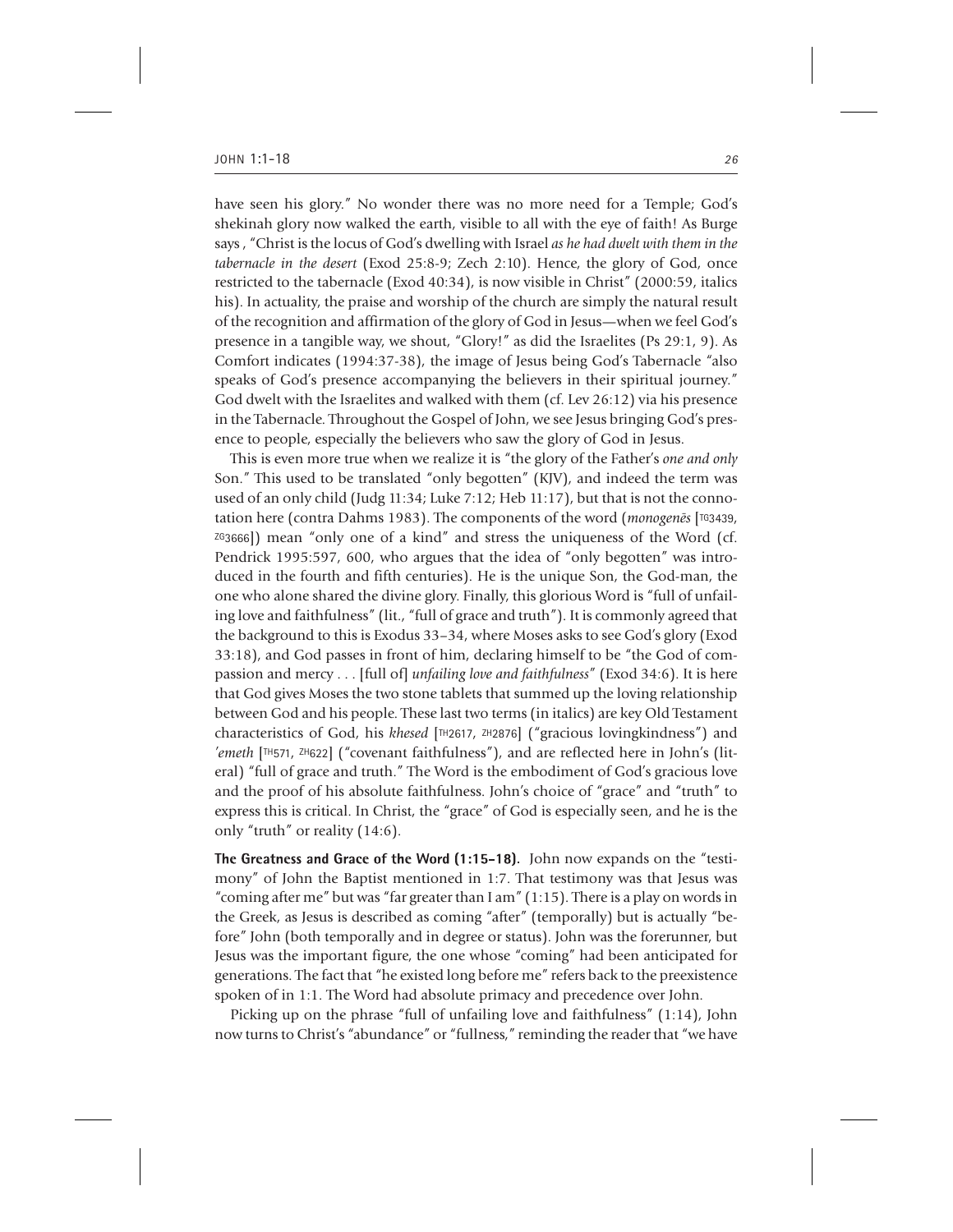all received" the benefits of what the Word has given us (1:16). Christ has filled us with blessings. The blessings are then spelled out in what is literally "grace instead of (*anti* [TG473, ZG505]) grace." There are three major options for the term *anti*: (1) accumulation—as NLT, we could take it as "grace upon grace," thus "one gracious blessing after another," as Christ gives an inexhaustible supply of gracious gifts (so Barrett, Bruce, Morris, Schnackenburg, Comfort, Whitacre, Keener); (2) correspondence—it could mean "grace for grace," thus saying that the grace shown the believer corresponds to the grace of the Word (so Bernard, Robinson); (3) replacement—in the more common use of *anti*, and it would be translated "grace instead of grace"—in other words, the grace of Christ replacing the grace of the law (so Brown, Edwards [1988], Michaels, Carson, Blomberg, Köstenberger). While the first makes good sense, the third is favored by 1:17, which spells out the implications of the new covenant blessings replacing the old covenant blessings. The Word has given us the full blessings of the Kingdom he has inaugurated. The previous time of grace was that of Moses, who gave God's people "the law." This was also a gift from the preexistent Word, as hinted at in 1:16-17, but it was a temporary blessing, meant to be replaced by a greater gift (cf. Gal  $3:21-4:7$ ). This greater gift is the full expression of "God's unfailing love and faithfulness," and it "came through Jesus Christ." This will become a major emphasis of John's Gospel, as it explores the implications of the final "grace" that Christ brought for the Jewish people.

In 1:18, John frames his prologue with the same truth with which he began—the deity of Christ (cf. 1:1). As Comfort states: "The prologue begins and ends on the same theme; verses 1 and 18, in effect, mirror each other. In both verses, the Son is called 'God' and is depicted as the expression ('the Word') and explainer of God; the Son is shown in intimate fellowship with the Father—'face to face to with God' and 'in the bosom of the Father'" (1994:40).

In this verse, John begins again with the experience of Moses in Exodus 33:18-23 (cf. 1:14, 17, and comments). When Moses asked to see God's glory, he was told to stand in the cleft of a rock as God passed by so that God could cover his face lest he look upon God's face and die. John's statement, "no one has ever seen God," does not mean people have never seen visions of God (as does occur in Exod 24:9-11; Isa 6:1-13; Ezek 1–3). Those visions were partial, however, and no one has ever seen God as he truly is. In the case of the Word, this is no longer correct because Jesus is "the one and only God" (1:18, NLT mg). Note how clear a statement of his deity this is. The Word is uniquely God, and as such he was "near to the Father's heart" (lit., "in the bosom of the Father"). Harris (1992:101) speaks of "the unparalleled intimacy that existed (and still exists) between the Son and the Father." Here, we are at the heart of the doctrine of the Trinity. Jesus is fully God and yet a different person than the Father. This is an expansion of 1:1b, "The Word was with God." They had the deepest relationship imaginable. As a result, the Word "has revealed God to us," the heart of the message. If the Word is indeed God's "self-expression," the living revealer, then he alone is able to make God truly known to us. The rest of this Gospel flows out of this essential truth.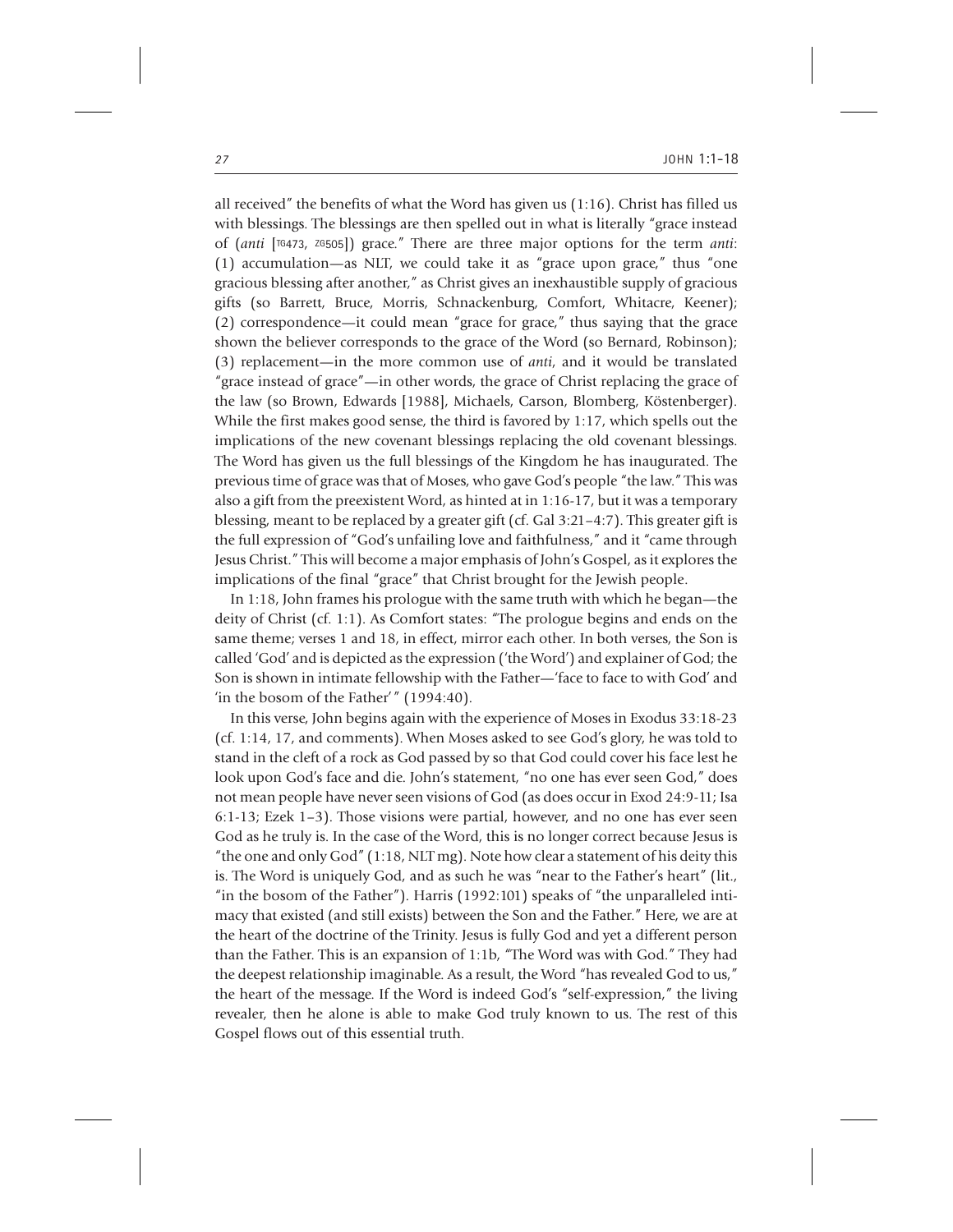# ◆ **II. Jesus Prepares for His Ministry (1:19-51) A. John Answers the Pharisees (1:19-28)**

**19This was John's testimony when the Jewish leaders sent priests and Temple assistants\* from Jerusalem to ask John, "Who are you?" 20He came right out and said, "I am not the Messiah."**

**21"Well then, who are you?" they asked. "Are you Elijah?"**

**"No," he replied.**

**"Are you the Prophet we are expecting?"\***

**"No."**

**22"Then who are you? We need an answer for those who sent us. What do you have to say about yourself?"**

**23John replied in the words of the prophet Isaiah:**

**"I am a voice shouting in the wilderness, 'Clear the way for the LORD's coming!'"\***

**24Then the Pharisees who had been sent 25asked him, "If you aren't the Messiah or Elijah or the Prophet, what right do you have to baptize?"**

**26John told them, "I baptize with\* water, but right here in the crowd is someone you do not recognize. 27Though his ministry follows mine, I'm not even worthy to be his slave and untie the straps of his sandal."**

**28This encounter took place in Bethany, an area east of the Jordan River, where John was baptizing.**

**1:19** Greek *and Levites*. **1:21** Greek *Are you the Prophet?* See Deut 18:15, 18; Mal 4:5-6. **1:23** Isa 40:3. **1:26 Or also in 1:31, 33.**

#### **NOTES**

**1:19** *Jewish leaders.* Lit., "the Jews," occurring 71 times in John versus 17 total in the Synoptics. Most of the time it is used in contexts referring to the Jewish leaders, but John also intends to portray the Jewish people in their hostility and rejection of Jesus. Over half the occurrences are in conflict settings, and the leaders are portrayed as completely opposed to Jesus. Still, there are "Jews" who are believers (8:31; 11:45; 12:11), and the Samaritan woman calls Jesus a "Jew" (4:9). In spite of the conflict John portrays, Israel was still the focus of God's salvific work (EDNT 2.195-196).

**1:21** *"Are you Elijah?" "No."* While John denied that he was the Messiah, Elijah, or the Prophet, Jesus identified him as Elijah in Matt 11:14: "If you are willing to accept what I say, he is Elijah" (cf. Matt 17:12; Mark 9:13). While some have held this to be a contradiction or seen Matt 11:14 as a later church reflection read back onto Jesus' lips (so Brown), it is better to see the issue historically, namely that the Baptist "did not detect as much significance in his own ministry as Jesus did" (Carson 1991:143).

**1:24** *the Pharisees who had been sent.* There are several ways to understand this. The KJV, due to a definite article in the TR, has "they which were sent were of the Pharisees." The article is missing in the best mss ( $\mathfrak{P}66 \mathfrak{P}75 \mathbf{X}^* A^* B C^* L$ ). Even with this reading, there are three ways to translate it:  $(1)$  "those sent by the Pharisees";  $(2)$  "some Pharisees who had been sent" (NLT, REB, NIV); or (3) "some Pharisees had been sent" (Phillips). The problem with the first is that the Pharisees were not in charge of the Sanhedrin, and the problem with the third is that there is no hint of a separate delegation from that mentioned in 1:19. Thus, the second is the best translation, meaning that there were some Pharisees in the delegation that was sent from the Sanhedrin, a natural surmise due to Pharisaic membership in that council.

**1:28** *Bethany.* This is not the same "Bethany" near Jerusalem where Mary, Martha, and Lazarus lived; this is the Bethany on the other side of the Jordan. There is no record of the location of the place, and some simply consider it another biblical site that has disapeared through the centuries (Brown, Morris, Witherington). Origen believed it was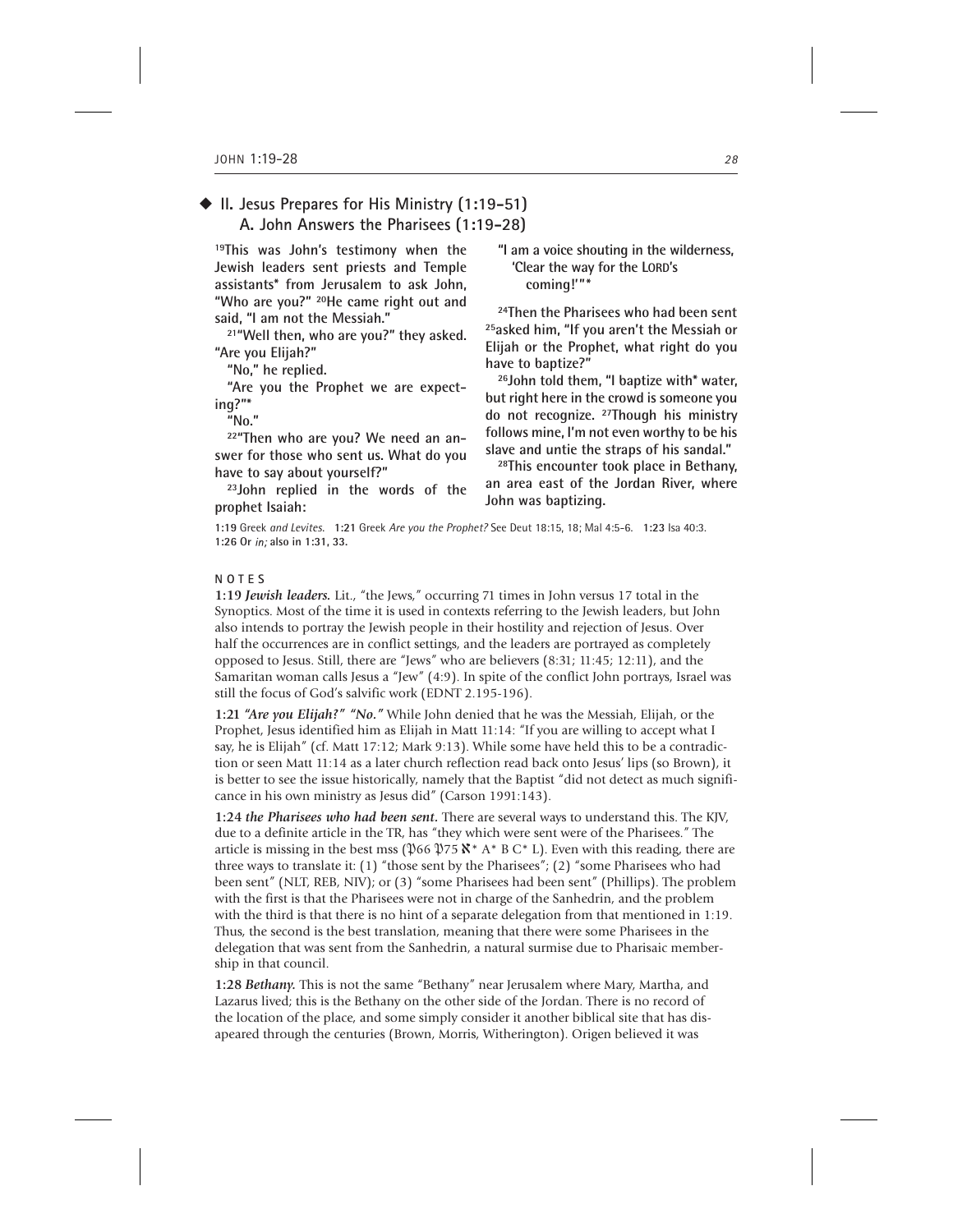<span id="page-34-0"></span>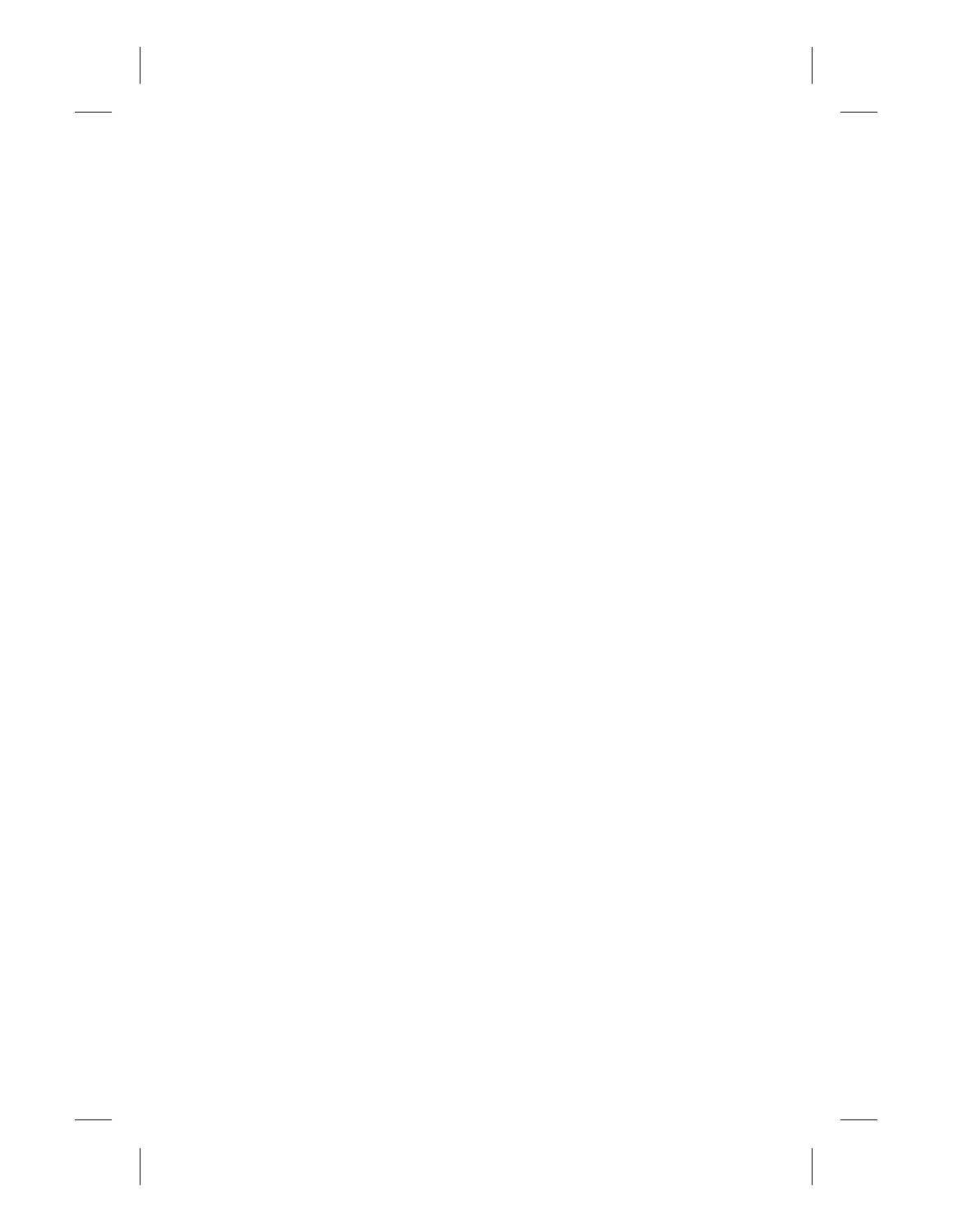# INTRODUCTION TO *1 John*

AFTER READING AND STUDYING John's Gospel, a person might wonder how the great truths presented in it were lived out in the church. Readers might also wonder how they themselves can better understand and experience the truths revealed by Jesus—ideas such as "walking in the light" (John 8:12; 12:35-36), "remaining in Christ" (John 15:4-8), and "loving one another" (John 13:34; 15:12). John's first epistle answers both questions. It tells how Christians in the late first century were practicing (or not practicing) the profound truths proclaimed by Jesus, and it provides key insights into how we today can live in the Spirit of Jesus to experience spiritual transformation and love for the members of Christ's community, the church.

# **AUTHOR**

Since the author does not name himself, the key to determining the authorship of this epistle (as well as that of 2 John and 3 John) is its similarity to the Gospel of John. The similarities between John's Gospel and John's epistles are so remarkable that it would be difficult to argue that these writings were done by two different people. The syntax, vocabulary, and the thematic developments are so strikingly similar that most readers can tell that the epistles were penned by the writer of the Gospel of John. Therefore, the way to establish the authorship of the three epistles is to establish the authorship of the fourth Gospel.

Whoever wrote the Gospel of John was an eyewitness of Jesus and among the very first followers of Jesus. The writer of this Gospel calls himself "the disciple Jesus loved" (John 13:23; 19:26; 20:2; 21:7, 20); he was one of the twelve disciples, and among them he was one of those who was very close to Jesus (e.g., see John 13:23-25 where "the disciple Jesus loved" is said to have been leaning on Jesus' breast during the Last Supper). From the synoptic Gospels we realize that three disciples were very close to Jesus: Peter, James, and John. Peter could not have been the author of this Gospel because the one who called himself "the disciple Jesus loved" communicated with Peter at the Last Supper (John 13:23-25), outran Peter to the empty tomb on the morning of the Resurrection (John 20:2-4), and walked with Jesus and Peter along the shore of Galilee after Jesus' resurrection appearance to them (John 21:20-23). Thus, someone other than Peter authored this Gospel. And that someone could not have been James, for he was martyred many years before this Gospel was written (AD 44; cf. Acts 12:2). This leaves us with John, the son of Zebedee, who, like Peter and James, shared an intimate relationship with Jesus. Most likely, John is also the "other disciple" mentioned in the fourth Gospel (e.g.,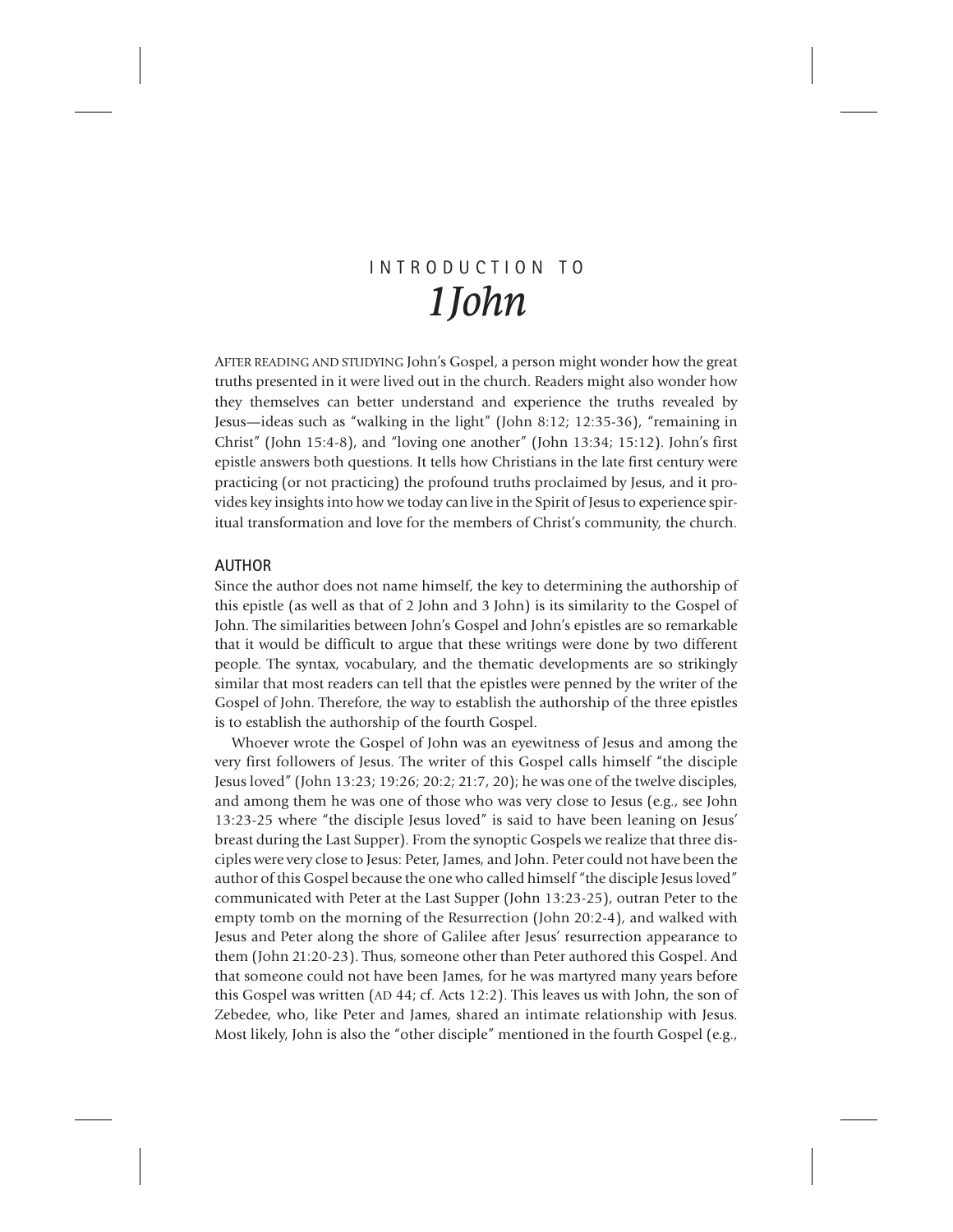John 18:15). He and Andrew (Peter's brother) were the first to follow Jesus (John 1:35-40), and he was the one who was known to the high priest and therefore gained access for himself and Peter into the courtyard of the place where Jesus was on trial (John 18:15-16). This one, "the disciple Jesus loved," stood by Jesus during his crucifixion (John 19:25-26) and walked with Jesus after his resurrection (John 21:20). And this same disciple wrote the Gospel that today bears his name (John 21:24-25).

The author's claim to have been an eyewitness is just as pronounced in 1 John as it is in the Gospel of John. The author of 1 John claims to be among those who heard, saw, and even touched the eternal Word made flesh (1:1-4). In other words, John lived with Jesus, the God-man. As such, his testimony is firsthand; he was an eyewitness of the greatest person ever to enter human history. As Smith (1979:151) put it: "The author of [1 John] claims to have been an eye-witness of the Word of Life (1:1-3) and speaks throughout in a tone of apostolic authority, and there is abundance of primitive and credible testimony that he was St. John, 'the disciple whom Jesus loved,' and the last survivor of the Apostle-company."

But some scholars have thought that some other John (not the apostle) was the author. They make this judgment on the basis of a quotation from Papias, who was bishop of Hierapolis in the Roman province of Asia Minor (c. AD 100–130). His comment, transmitted through Irenaeus and recorded by Eusebius, is as follows: "If anywhere one came my way who had been a follower of the elders, I would inquire about the words of the elders—what Andrew and Peter had said, or what Thomas or James or John or Matthew or any other of the Lord's disciples say; and I would inquire about the things which Aristion and the elder John, the Lord's disciples, say" (Eusebius *History* 3.39.4-5).

Since two different people named "John" are referred to in this quotation, some scholars have surmised that the first "John" mentioned was John the apostle and the second "John" was an elder but not one of the original twelve disciples. (This was Eusebius's opinion, contra Irenaeus who considered both mentions to refer to the same person, the apostle John—see House 1992:530.) Since the writer of 2 John and 3 John calls himself "the elder," many have thought that the author of the three Johannine epistles was this "John the elder," not John the apostle. Although this could be true, it is not likely. First of all, according to Eusebius's quote, Papias did not say that John the elder was the writer of the three epistles of John. Second, it seems that Papias was speaking of two different categories of sources for his learning. The first was teachings passed down from those who *had been* eyewitnesses of Jesus, his original disciples—namely Andrew, Peter, Thomas, James, John, Matthew, and the other disciples of the Lord. The second source was the ongoing teaching of disciples who were still alive when Papias made this statement—those such as Aristion and John the elder (who was literally much older at this time). Note that Papias spoke of what the first group had "said" (past tense) and what the second group "says" (present tense; cf. Stott 2000:39-40). John the apostle was in both groups. Furthermore, John is lumped together with the other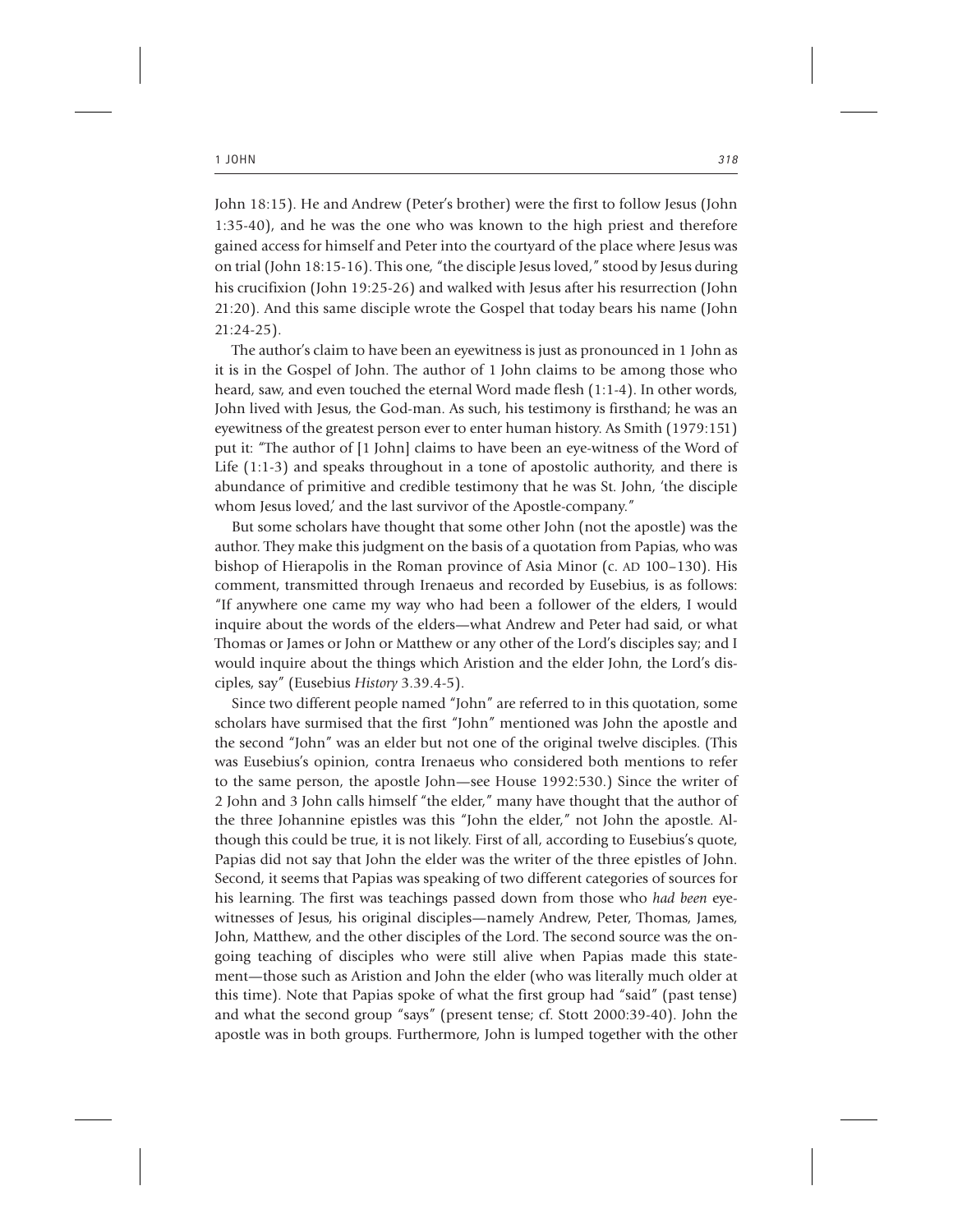"elders" in the first group (who were also Jesus' apostles), and he is specifically called an elder in the second group.

Later in life, John the apostle called himself an elder. After all, Peter and Paul, both apostles, each called themselves "elder" (1 Pet 5:1; Phlm 1:9, "old man," NLT). The title "elder" probably points to John's position at that time; he was the oldest living apostle and chief leader among the churches in the Roman province of Asia Minor. This is made clear in the First Epistle by the way he addresses the believers as his "dear children" (2:1, 18, 28; 3:7; 5:21).

In any event, whichever John wrote these epistles, he must have been an eyewitness of Jesus. We know, for certain, that John the son of Zebedee was an eyewitness. As for another John, called John the elder—he would have probably been one of Jesus' 72 disciples (Luke 10:1) in order to claim "eyewitness" status. (This would also apply to Aristion.) But then, given the identical style between the epistles and the Gospel, this other "John" would also be the author of the fourth Gospel, and that can't be so, for we know that the disciple who wrote the fourth Gospel was among the inner circle of the Twelve (see the discussion above). Once again, the facts presented in the fourth Gospel and the similarities of the first, second, and third epistles of John to the fourth Gospel press us to conclude that the author of the epistles and the author of the Gospel must be one and the same: John the apostle, the son of Zebedee. The earliest identification of John the apostle as the author of 1 John comes from the late second century, when both Irenaeus (*Heresies* 3.15.5, 8) and the Muratorian Fragment identified 1 John as his work.

Instead of dictating the epistle to an amanuensis, it appears that John himself penned it (2:12-14), as was his habit—as explicitly expressed in 2 John 12 and 3 John 13 and implicitly expressed in the Gospel (John 21:24-25).

### **DATE AND OCCASION OF WRITING**

We really do not know when 1 John was written. For one thing, it could have been written before he wrote the Gospel or after it. In 3 John 9, the apostle says, "I wrote to the church about this." This could refer to 1 John or the Gospel, but the reference (in context) is more likely to 1 John (see note on 3 John 9). Nonetheless, the dating of John's Gospel does bear on the dating of 1 John because the two are written in so similar a style and concern so many of the same issues. Extant manuscript evidence, particularly the papyrus manuscript known as  $\mathfrak{P}52$  (P. Rylands 457, dated c. AD 100–120; for details of dating, see Comfort 2005:139-143), shows that the original Gospel had to have been composed before AD 100. The question is, how long before AD 100?

J. A. T. Robinson has placed the composition of the Gospel of John and 1–3 John before AD 70. In fact, Robinson has dated all the New Testament writings to pre-AD 70—primarily on the grounds that not one New Testament writer comments on the destruction of Jerusalem as having already occurred. This significant point, coupled with the fact that John speaks of a certain portico at the sheep gate in Jerusalem that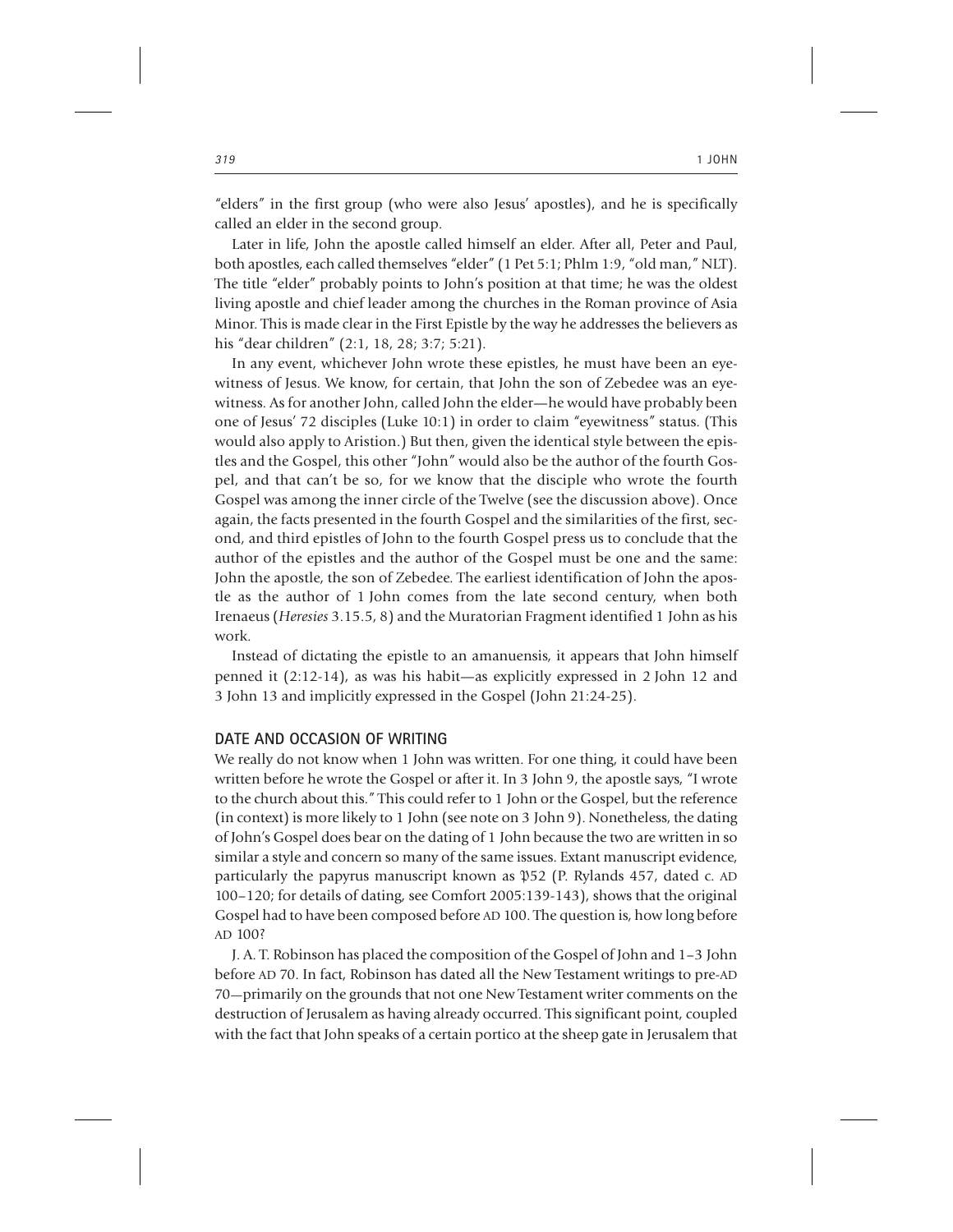was *still* standing at the time of writing (see John 5:2, where John uses the present tense verb) points to a date of pre-AD 70 for John's Gospel. Based on their relationship to his Gospel, 1–3 John would be dated similarly in Robinson's perspective (see Robinson 1976:277-278).

However, we agree with most other scholars who tend to date the Gospel of John in the 80s, placing it in the following chronology: John and the other apostles were probably forced to leave Jerusalem by AD 70, if not earlier, due to mounting persecution. It is possible that John gathered with some of the Samaritan converts (see John 4:1-45; Acts 8:9-17) and with some of John the Baptist's followers in Palestine, where they continued to preach the word. Sometime thereafter (but probably no earlier than AD 70), they migrated to Asia Minor and began a successful ministry among the Gentiles (see Barker 1981:300-301).

John wrote a Gospel for these Gentiles somewhere around AD 80. Sometime thereafter, some of the members of the community left to form a rival group. John, therefore, wrote 1 John in order to deal with the crisis by encouraging the believers to remain in Christ and in the apostolic fellowship and by denouncing those who had not remained. Thus, the First Epistle was probably written around AD 85-90.

We have early historical records indicating that John wrote his Gospel while living in Ephesus. For example, Irenaeus wrote: "John, the disciple of the Lord, he who had leaned on his breast, also published the Gospel, while living at Ephesus in Asia" (*Heresies* 3.1.2). Irenaeus (who lived AD 130–200) received this information from Polycarp, who in his younger years was personally instructed by John. Thus, it stands to reason that John wrote his three epistles to certain local churches in Asia—especially to those around Ephesus, the church in which John functioned as an elder in his latter days. (The same churches probably include those mentioned in Rev 1:11.)

One of the reasons for this first epistle was that a heretical faction had developed within the church, one that promoted false teachings concerning the person of Christ. Scholars have identified this heresy as Docetism in a general sense and have pointed specifically to Cerinthus as the perpetrator of the specific brand of Docetism that 1 John addresses. Our knowledge of Cerinthus comes from Irenaeus, who cited Polycarp (a disciple of John) as saying that there was an incident once when John discovered that Cerinthus was in the same bath house in Ephesus—John cried out, "Let us save ourselves; the bath house may fall down, for inside is Cerinthus, the enemy of the truth." Irenaeus continued by saying that John proclaimed his Gospel to refute the errors of Cerinthus (*Against Heresies* 3.3.4; 3.11.1; see Brown 1982:766-771 for a full record of the historical evidence concerning Cerinthus). The Docetists denied that Jesus had actually partaken of flesh and blood; they denied that God had come in the flesh (see 4:1-3). They did not deny Jesus Christ's deity; they denied his true humanity (see discussion below under "Major Themes"). John specifically refuted the Cerinthian heresy in 5:5-8. This setting undermines Robinson's dating of John's writings (both Gospel and epistles to pre-AD 70); instead, it points to a date in John's later life, in which he was probably in his 70s or 80s.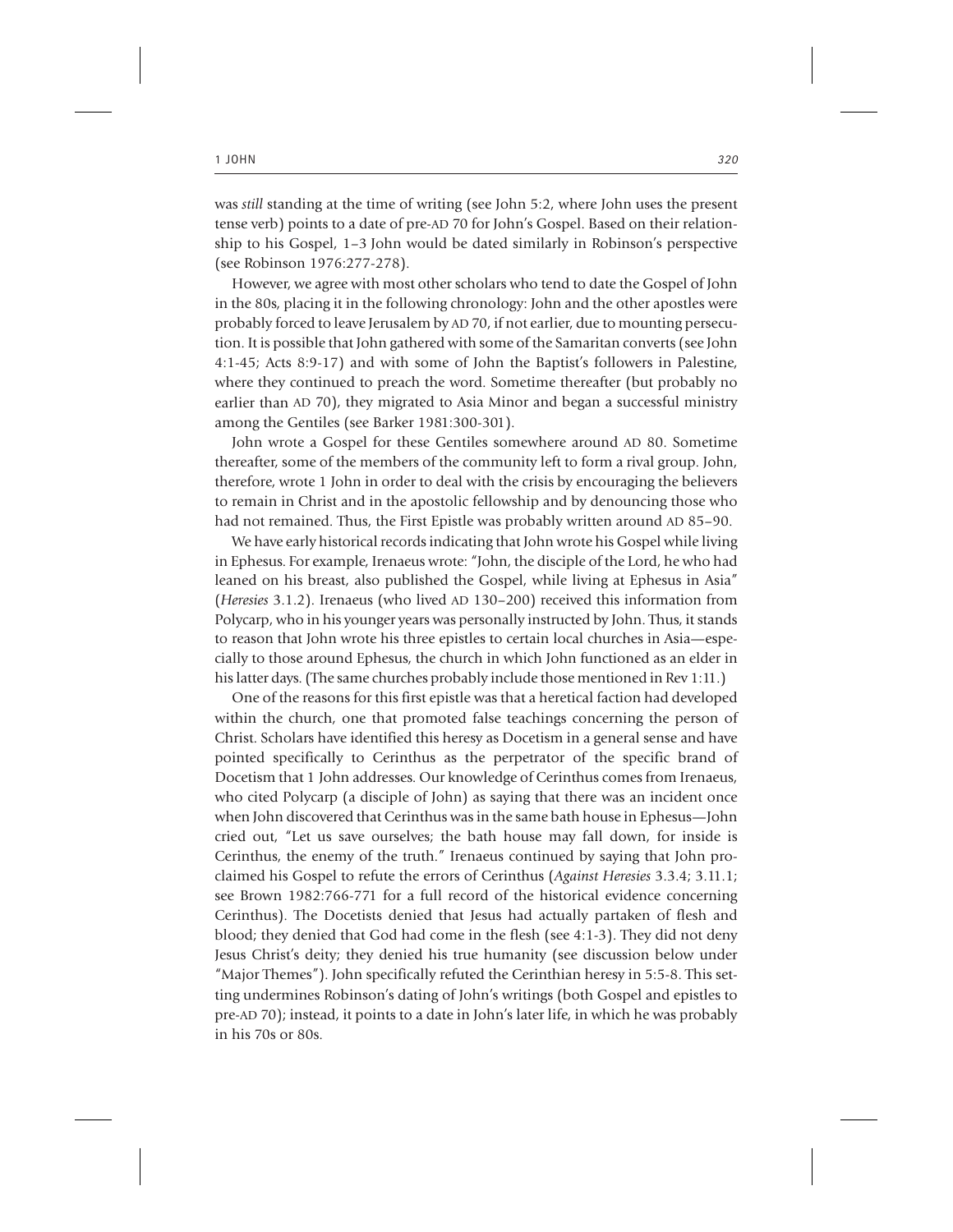### **AUDIENCE**

In recent years various scholars have tried to identify the original Johannine community—the group of believers for whom John wrote his Gospel and the epistles. That there was a Johannine community seems evident from the way John speaks to them and of them in his three epistles. The apostle John and the believers knew each other well, and the believers accepted the teachings of the apostle as "the truth." John encouraged them to stay in fellowship with him (and the other apostles); if they did so, they would enjoy true fellowship with the Father and the Son  $(1:1-4).$ 

In the Gospel this link between the believers and John and Jesus is also made evident. Throughout the Gospel, John lets his readers know that he had a special relationship with Jesus. As the Son, who was "near to the Father's heart," was the one qualified to explain the Father to mankind because of his special relationship with the Father (John 1:18), so John, who reclined on Jesus' chest, was qualified to explain Jesus and his message to his readers because of his intimate relationship with Jesus. In John's Gospel "the beloved disciple" or "the other disciple" is given a certain kind of preeminence: He is one of the first two followers of Jesus (John 1:35-37); he is the closest to Jesus during the Last Supper (John 13:22-25); he follows Jesus to his trial (John 18:15); and then he alone of the Twelve goes to Jesus' cross and is given a direct command from Jesus to care for Jesus' mother (John 19:26-27). He outruns Peter to the empty tomb and is the first to believe in Jesus' resurrection (John 20:1-8); and he is the first to recognize that it was Jesus appearing to them in the Galilean visitation (John 21:7). Because of his relationship to Jesus, John's testimony to his community could be trusted.

Culpepper (1975:261-290) attempted to reconstruct some of the distinctives of this Johannine community. He conjectured that this community was a kind of school (*schole* [<sup>164981</sup>, <sup>265391</sup>]) that claimed Jesus as its founder and John as its master-teacher. This school studied the Old Testament and was reared on the teachings of John about Jesus, therein absorbing John's esoteric language about mystical experiences with Jesus. This school was also responsible in collaborating with John in producing his written Gospel. As a community, they were detached from Judaism (perhaps several of the members were ex-synagogue members who were expelled for their faith in Jesus), and they struggled with false teachers who denied Jesus as the God-man.

Then Culpepper did another study of John's Gospel based on theories of reader-reception. Adopting Iser's model of the implied reader (see Comfort's evaluation [1997:27-28]), Culpepper was able to sketch the general character of John's intended readers by what information (or lack thereof) the author supplied in the narrative concerning characters, events, language, cultural practices, and so forth. According to Culpepper's study (1983:206-223), John's intended readers were expected to already know most of the characters in the Gospel of John (with the exception of the beloved disciple, Lazarus, Nicodemus, Caiaphas, and Annas). The readers could be expected to know the general regions where the stories take place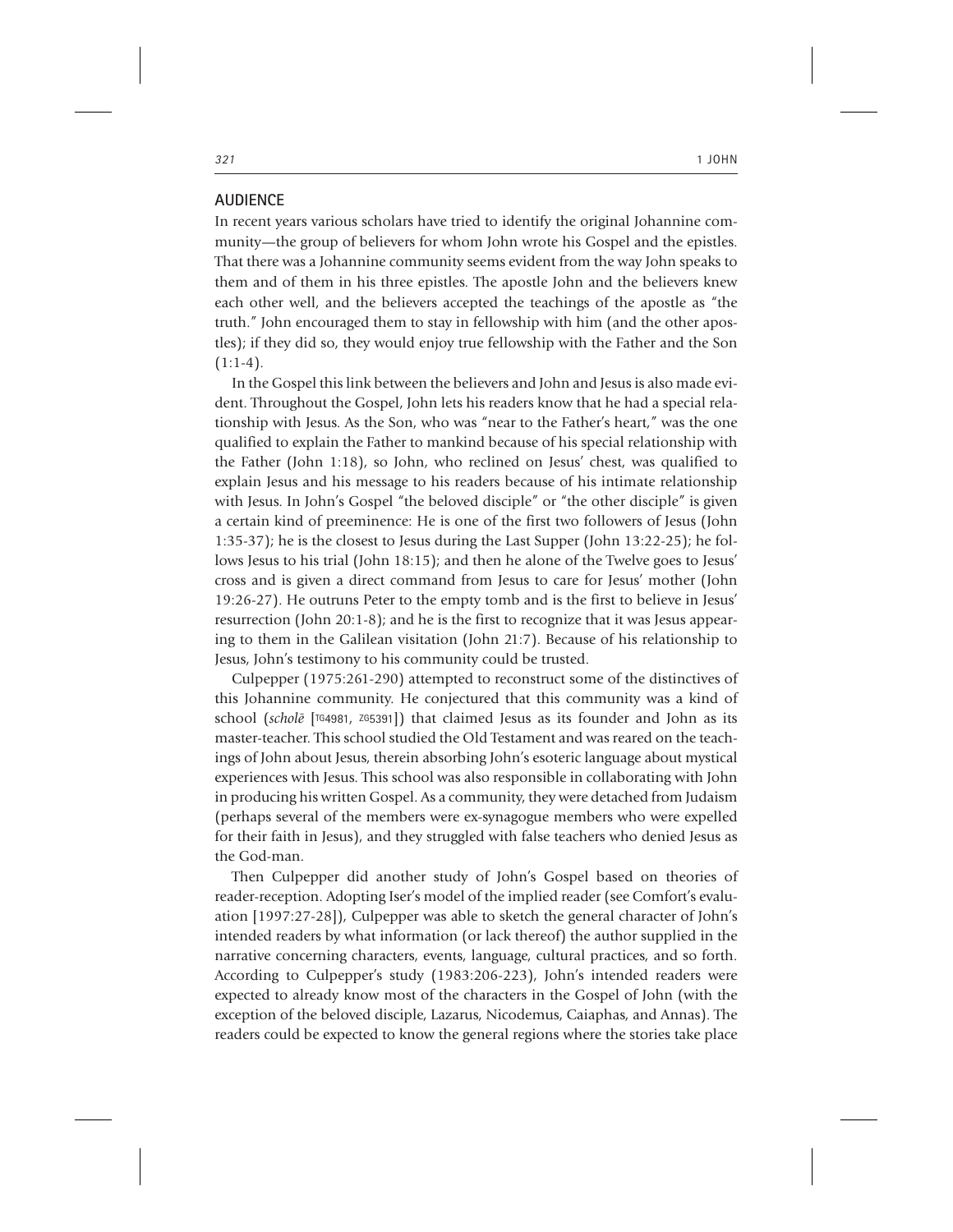ments to those who were claiming to have a relationship with God and yet had left the fellowship of believers and did not love their brothers in Christ. Further, they had rejected the apostolic authority of John.

Throughout this epistle John calls into question all professed spirituality. This element is presented in a series of statements (usually phrased "if we say") that probably mimic what various gnostic believers were claiming about their spiritual experiences (e.g., see 1:6, 8; 2:4, 6, 9). Talk is cheap; reality must be tested by one's relationship with the members of the church community. John urged the believers to know the truth and to live in it.

John's first epistle has much to say to those today who have gnostic tendencies in the sense that they claim to have superior spiritual knowledge (or even experience) beyond that which ordinary Christians have. Indeed, some may even claim to have found the "secrets" to the deeper spiritual life, "secrets" which others can never know unless they become part of their special group. This superior knowledge often leads to an elitist attitude and disdain for other Christians. In short, the superior knowledge leads to rejection (a form of hatred) of other believers. John's epistle exposes this. If one truly knows Christ and lives in him, that person should be loving all fellow Christians. Love, not "superior" knowledge, is the proof that one has a genuine spiritual life.

## **OUTLINE**

This book almost defies being outlined due to its symphonic thematic presentation (cf. "Literary Style," above). Among the many outlines offered by various scholars, some have organized it according to the three tests of life: righteousness, love, and belief. Others have used a simpler outline, generally framing 1 John according to the God proclamations: "God is light" (1:5) and "God is love" (4:8). (For discussions concerning the various outlines, see Brown 1982:764; Burge 1996:42-45). But there is far too much overlapping material to make a clear-cut outline built around this thematic development. We have taken another approach: to organize the epistle around the theme of community fellowship, which is a fellowship that emanates from the triune God and should permeate the members of the believing community.

- I. Experiencing Authentic Christian Fellowship (1:1–2:11)
	- A. The Prologue (1:1-4)
	- B. Living in God's Light with the Community of Believers (1:5-10)
	- C. Experiencing the Ministry of Jesus, the Advocate (2:1-2)
	- D. Living in the Light Means Loving Fellow Believers (2:3-11)
- II. Maintaining the True Fellowship (2:12–3:10)
	- A. The Community of Believers Affirmed as a Spiritual Family (2:12-17)
	- B. Identifying the False Believers and the True (2:18-27)
	- C. Being Prepared for Christ's Return (2:28–3:3)
	- D. Recognizing What Kind of Life Prospers the Fellowship and What Contradicts It (3:4-10)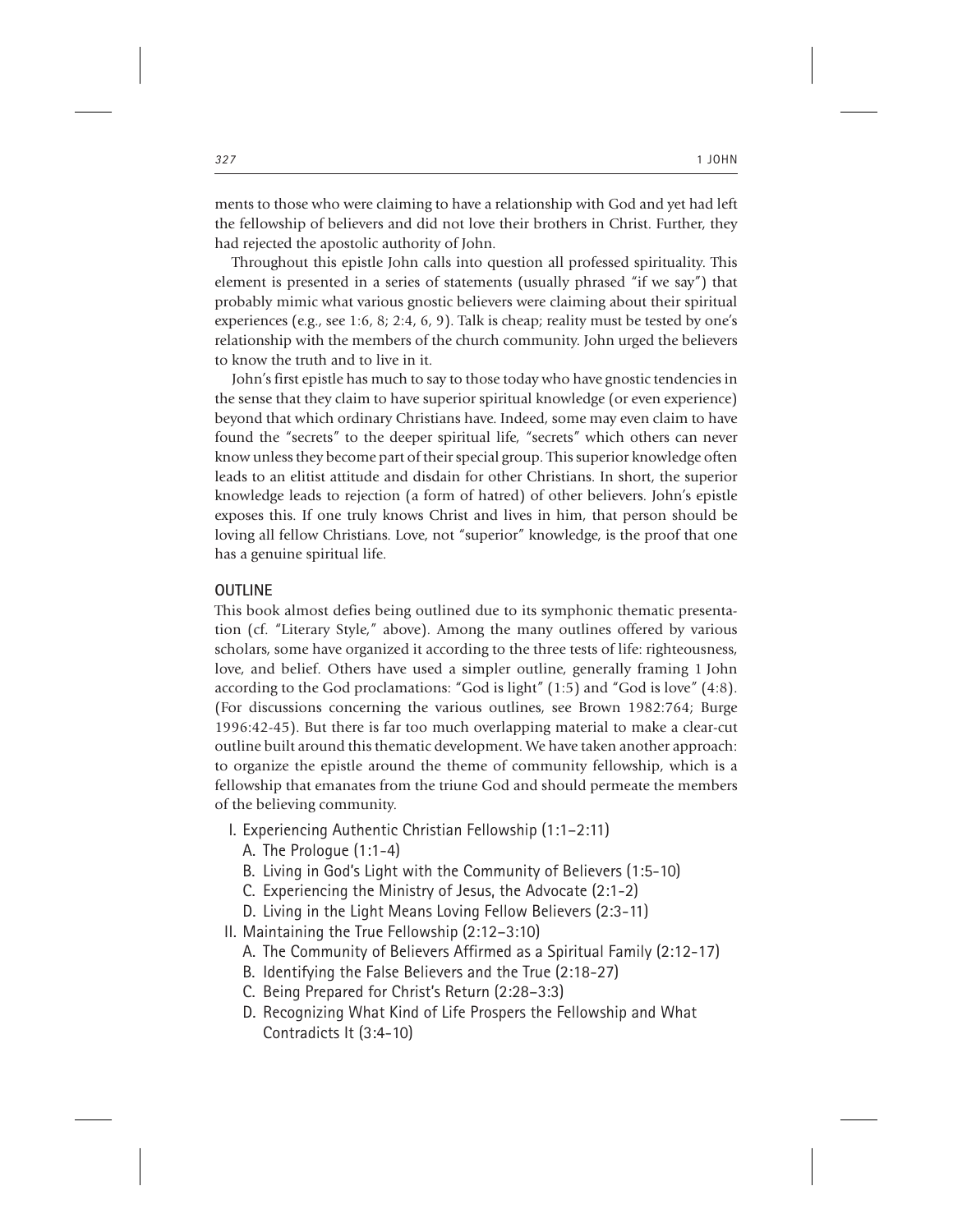- III. Loving One Another in the Community of Believers (3:11–4:21)
	- A. Loving the Members of the Community: A Sign of Divine Life (3:11-18)
	- B. Maintaining a Relationship with God by Being Faithful to Him and Living in Christ (3:19-24)
	- C. Community Fellowship Protected by Watchfulness for Deceivers (4:1-6)
	- D. God's Love Expressed in Community Love (4:7-21)
- IV. Overcoming Hindrances to Community Fellowship (5:1-21)
	- A. Overcoming the World (5:1-5)
	- B. Discerning Truth from Falsehood and Keeping Eternal Life (5:6-12)
	- C. Conclusion: Helping the Wayward Return to the Fellowship (5:13-21)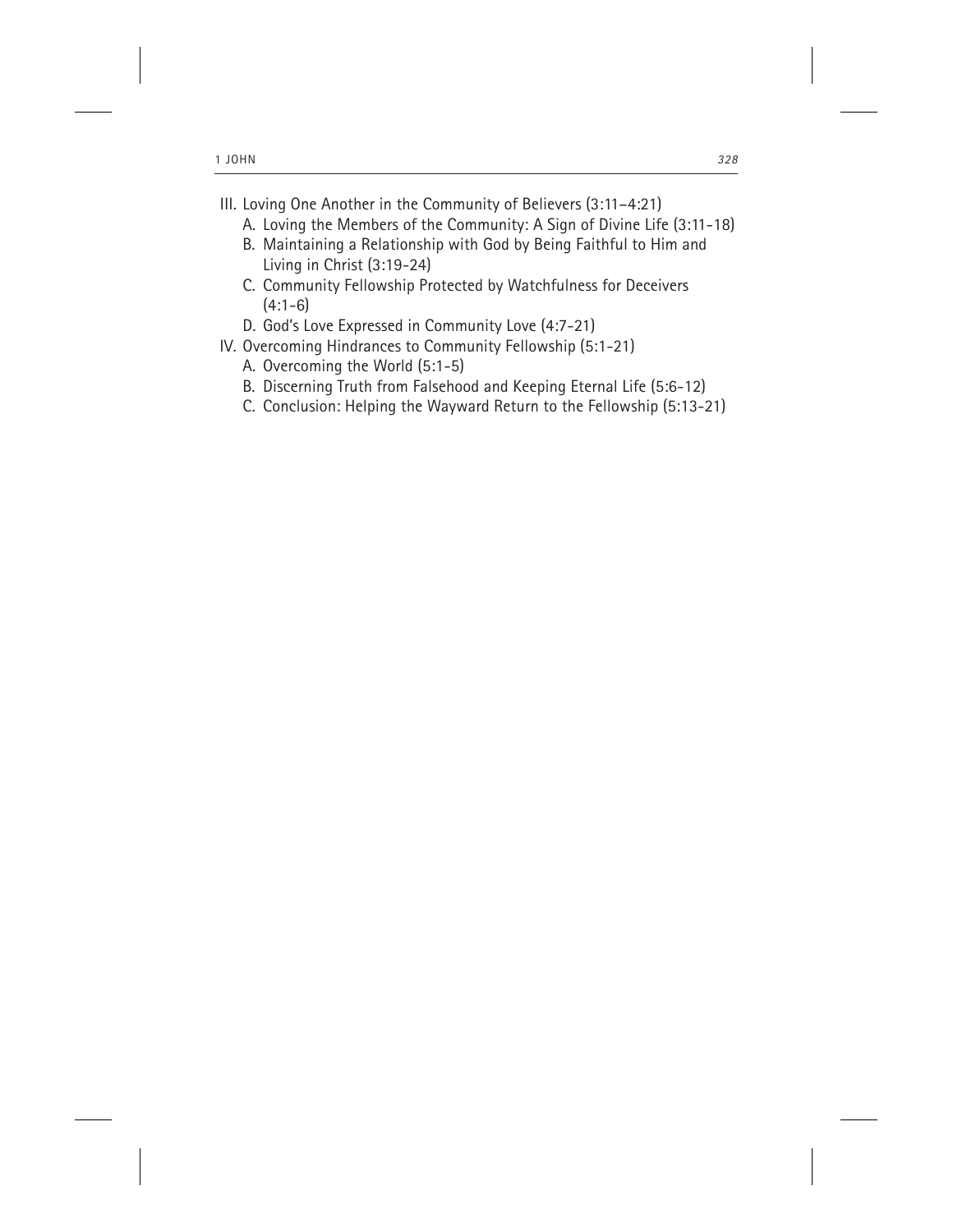# COMMENTARY ON *1 John*

# ◆ **I. Experiencing Authentic Christian Fellowship (1:1–2:11) A. The Prologue (1:1-4)**

**We proclaim to you the one who existed from the beginning,\* whom we have heard and seen. We saw him with our own eyes and touched him with our own hands. He is the Word of life. 2This one who is life itself was revealed to us, and we have seen him. And now we testify and proclaim to you that he is the one who is**

**eternal life. He was with the Father, and then he was revealed to us. 3We proclaim to you what we ourselves have actually seen and heard so that you may have fellowship with us. And our fellowship is with the Father and with his Son, Jesus Christ. 4We are writing these things so that you may fully share our joy.\***

**1:1** Greek *What was from the beginning.* **1:4** Or *so that our joy may be complete*; some manuscripts read *your joy*.

### **NOTES**

**1:1** *who existed from the beginning.* Lit., "what was from the beginning" (cf. NLT mg). There are two explanations for John's use of the relative pronoun ("what") instead of the personal pronoun ("who"): (1) John used the relative pronoun because it is more inclusive; it encompasses everything about "the Word of life" that the apostles had come to know and experience (so Westcott 1886:4-7). (2) John used the relative pronoun to point to "the message of life" (so Smalley 1984:5-6) as embodied in Christ, the Word. Since the prologue is a poem, John likely intended both meanings. In any event, this relative pronoun is resumed in the beginning of 1:3, where it is made clear the subject is that which pertains to "the Word of life" (1:1).

*we have heard and seen. We saw him with our own eyes and touched him with our own hands.* John made a point of saying that they had not only seen and heard the eternal One but had also touched him. In other words, Jesus was truly physical. A certain group of gnostics in John's day (and thereafter), called Docetists (derived from a Gr. word meaning "it seems to be so"—*dokeō* [<sup>TG1380, <sup>zG1506</sup>]), claimed that the Son of God merely assumed the guise of human-</sup> ity but was not truly human. Later in this epistle, John says that any person who does not confess that Jesus Christ has come in flesh is a person who does not belong to God (4:2-3).

*the Word of life.* This title describes the Son of God as the personal expression of the invisible God and the giver of divine, eternal life to the believers. In the prologue to the fourth Gospel, John identified the Son of God as both "the Word" (*logos* [<sup>16</sup>3056, <sup>26</sup>3364]) and "life" (*zōē* [<sup>TG</sup>2222, <sup>ZG</sup>2437]). The title "the Word of life" is a combination of the two. As "the Word," the Son expresses God; as "life," he imparts God's eternal life to believers.

**1:2** *was revealed to us.* This phrase, which appears twice in this verse, accords with what John said in his prologue to the Gospel of John: "The Word was God . . . and the Word became human . . . and we have seen his glory, the glory of the Father's one and only Son" (John 1:1, 14).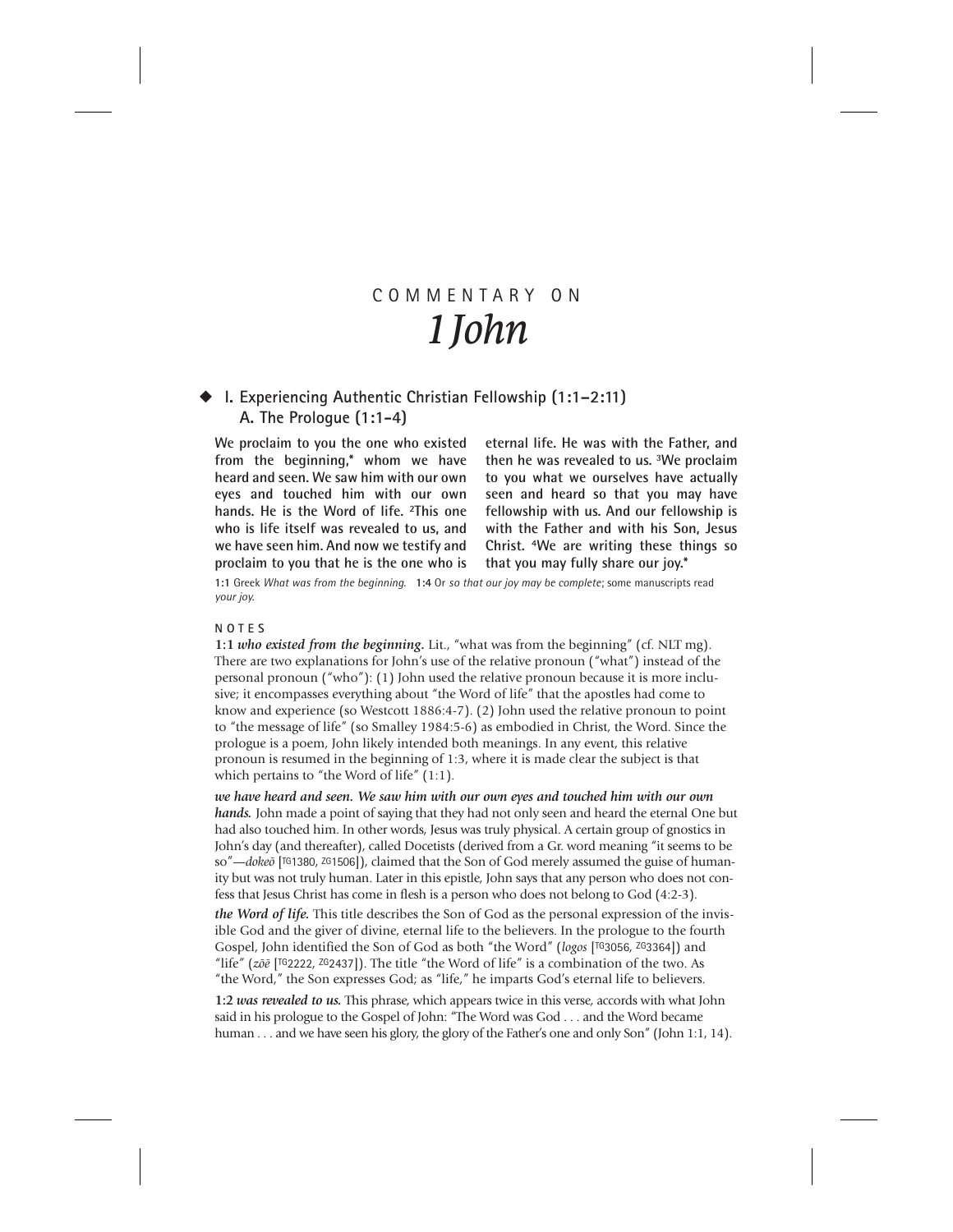*eternal life.* The Gr. word translated "life" is *z*oe [TG2222, ZG2437]. In classical Greek, it was used for life in general. There are a few examples of this usage in the NT (Acts 17:25; Jas 4:14; Rev 16:3), but in all other NT instances the word designates the divine, eternal life—the life of God (Eph 4:18). This life resided in Christ, and he made it available to all who believe in him.

*with the Father.* As in John 1:1, the word "with" (*pros* [TG4314, ZG4639]) suggests that the Word was "face to face with the Father." This connotes intimate fellowship (MM 554). By using this expression, John was implying that the Word (the Son) and God (the Father) enjoyed an intimate, personal relationship from the beginning. In Jesus' intercessory prayer of John 17, he revealed that the Father had loved him before the foundation of the world.

**1:3** *We proclaim to you.* The "we" occurring throughout the prologue refers either to John and the apostles (for whom John is the spokesman) or to John and any other believers who saw Jesus Christ in the flesh.

**1:4** *that you may fully share our joy.* Lit., "that our joy may be full." This is an attempt to render a variant reading found in  $\mathcal K$  B L 049, but it turns out to be a rendering of a conflated reading because it happens to accommodate another variant reading in other mss (A C P 33 1739), "that your joy may be complete" (as in the TR and KJV). This variant was created by some scribe(s) who thought it strange that John would have penned a letter for his own joy. However, the writer was thinking of their mutual happiness—his and his readers. In other words, he wrote this letter to encourage the readers' participation in the fellowship that he (John) and the other believers were enjoying (cf. 2 John 12). Thus, the NLT rendering gets at the heart of the meaning.

### **COMMENTARY**

The prologue to John's first epistle is poetic, much in the same way the prologue to John's Gospel is poetic. In poetic format, the text of 1:1-3 could be rendered as follows:

*As to what was from the beginning as to what we have heard as to what we have seen with our eyes and what we have gazed upon and as to what we have touched this is the Word of Life, for the life was manifested and we are those who have seen and give you testimony as we proclaim to you the eternal Life that was with the Father and was manifested to us. What we have seen and heard we proclaim to you so that you may join our fellowship and have communion with the Father and with his Son, Jesus Christ.*

As poetry, the prologue presents abstractions that demand the reader's careful interpretation. For example, John did not identify "Jesus" as the subject in the first verse;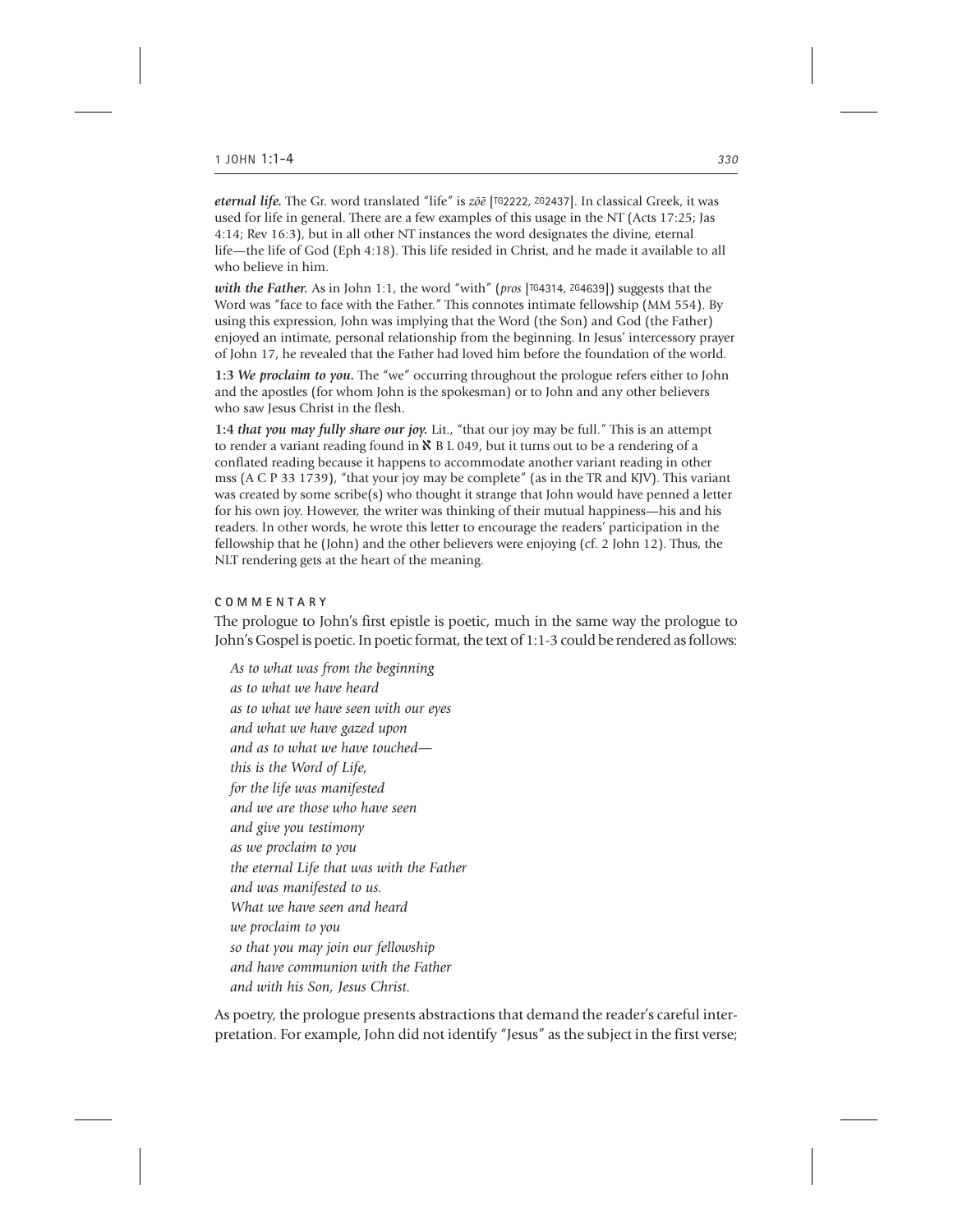rather, he called him "the Word of life." Furthermore, he did not use the personal pronoun, "he who was from the beginning," which would have made the simplest presentation. Rather, he used the relative pronoun, "that which" or "what," so as to be more encompassing—and more compelling. John was speaking of the apostles' total experience of the incarnate God-man, wherein they heard his message, saw his miracles, gazed upon his glory, and even touched him.

John's first epistle opens in the same manner as his Gospel—both begin with a prologue. When John commenced his Gospel, he fondly recollected how he (and the other disciples, for whom he was a spokesman) beheld the Son's glory, the glory of a unique Son from the Father (John 1:14). And then John picturesquely described Jesus as the one who was both God and the Son of God living in the heart of the Father (John 1:18). In both the Gospel and the epistle, John reveals that he (along with the other apostles) has heard, seen, and even handled God in the flesh. In both books, he tells us that the one they experienced is both "the Word" and "eternal life." The apostles had come to the realization that the Word of life, who had been in face-to-face fellowship with the Father for all eternity, had entered into time to be manifest in human flesh to them.

This experience was so life-changing and so memorable that John used the perfect tense verbs ("have seen" and "have heard" $-1:1, 3$ ) to convey the idea that the apostles' past experience of the God-man, the incarnate Son of God, was still vivid and present with them. (Such is the force of the perfect tense in Greek.) When the Son entered into time, the eternal fellowship of the Father and Son also entered into time. Thus, to have heard Jesus was to have heard the Father speaking in the Son (John 14:10, 24), to have seen Jesus was to have seen the Father (John 14:8-10), and to have known him was to have known him who was one with the Father (John 10:30, 38). The Son and the Father are so united that they are said to indwell each other (John 14:8-10). Christ perfectly expressed the Father because he lived in perfect union with him. Thus, for the disciples, to know Jesus was to know the Father.

This is why the Son is called "the Word": he is the revealer, the communicator of God to humanity. As the Word, the Son of God fully conveys and communicates God. The Greek term translated "Word" is *logos* [<sup>1630</sup>56, <sup>263364</sup>]; it was primarily used in two ways: "The word might be thought of as remaining within a man, when it denoted his thought or reason. Or it might refer to the word going forth from the man, when it denoted the expression of his thought—i.e., his speech. The Logos, a philosophical term, depended on the former use" (Morris 1971:72-78). As a philosophical term, the *logos* denoted the principle of the universe, even the creative energy that generated the universe. The term *logos* may also have some connection with the Old Testament presentation of "Wisdom" as a personification or attribute of God (Prov 8). In both its Jewish and Greek conceptions, the *logos* was associated with the idea of beginnings—the world began through the origination and instrumentality of the Word (cf. Gen 1:3ff, where the expression "God said" is used repeatedly). John may have had these ideas in mind, but most likely he was originating a new use of this term to identify the Son of God as the divine expression.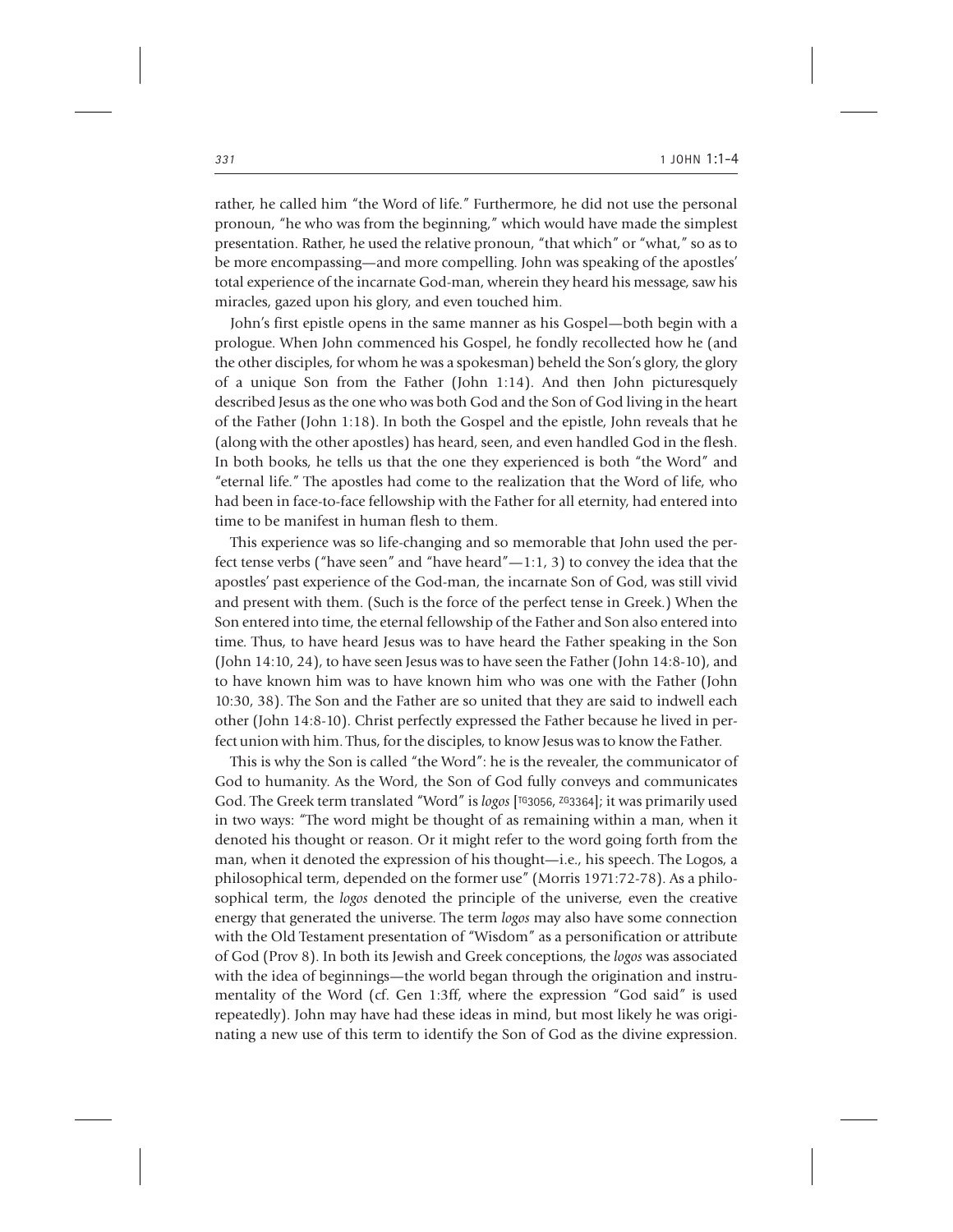Paul had the same idea in mind when he said the Son is "the visible image of the invisible God" (Col 1:15). And the writer of Hebrews was thinking similarly when he said that the Son "expresses the very character of God" (Heb 1:3), which means that the Son is the exact representation (*charakter* [<sup>16</sup>5481, <sup>26</sup>5917]) of God's nature and being (*hupostasis* [TG5287, ZG5712]). In the Godhead, the Son functions as the revealer of God and the reality of God. He is God made touchable.

During the days of his ministry, Jesus was revealing the Father to the disciples and thereby initiating them into the divine fellowship. Once the disciples were regenerated by the Spirit and received God's eternal life, they actually entered into fellowship with the Father and the Son. Having been brought into this divine participation, the apostles became the new initiators—introducing this fellowship to others and encouraging them to enter into fellowship with them. Whoever would enter into fellowship with the apostles would actually be entering into their fellowship with the Father and the Son.

In summary, the one, unique fellowship between the Father and the Son began in eternity, was manifest in time through the incarnation of the Son, was introduced to the apostles, and then through the apostles was extended to each and every believer. When a person becomes a child of God (through the new life given by the Holy Spirit), he or she enters into this one ageless, universal fellowship—a fellowship springing from the Godhead, coursing through the apostles, and flowing through every genuine believer who has ever been or will ever be.

How much greater is this view of fellowship than is the view commonly held! The true fellowship, having a divine origin, has been extended to people for human participation. How privileged we are to have been included! And we must never forget that this fellowship includes all the believers from the apostles to the present; it is not exclusive. How then can we continue to be so restricted and so sectarian? The Bible does not talk about "this fellowship" and "that fellowship." There is but one fellowship, as there is but one body of Christ. How good it is to come to the Lord's table to enjoy the communion of the believers—communion not just with those present at that particular meeting but communion with all of God's people who lived before us and who live now.

# **B.** Living in God's Light with the Community of Believers (1:5-10)

**5This is the message we heard from Jesus\* and now declare to you: God is light, and there is no darkness in him at all. 6So we are lying if we say we have fellowship with God but go on living in spiritual darkness; we are not practicing the truth. 7But if we are living in the light, as God is in the light, then we have fellowship with each other, and the blood of Jesus, his Son, cleanses us from all sin. 1:5** Greek *from him.*

**8If we claim we have no sin, we are only fooling ourselves and not living in the truth. 9But if we confess our sins to him, he is faithful and just to forgive us our sins and to cleanse us from all wickedness. 10If we claim we have not sinned, we are calling God a liar and showing that his word has no place in our hearts.**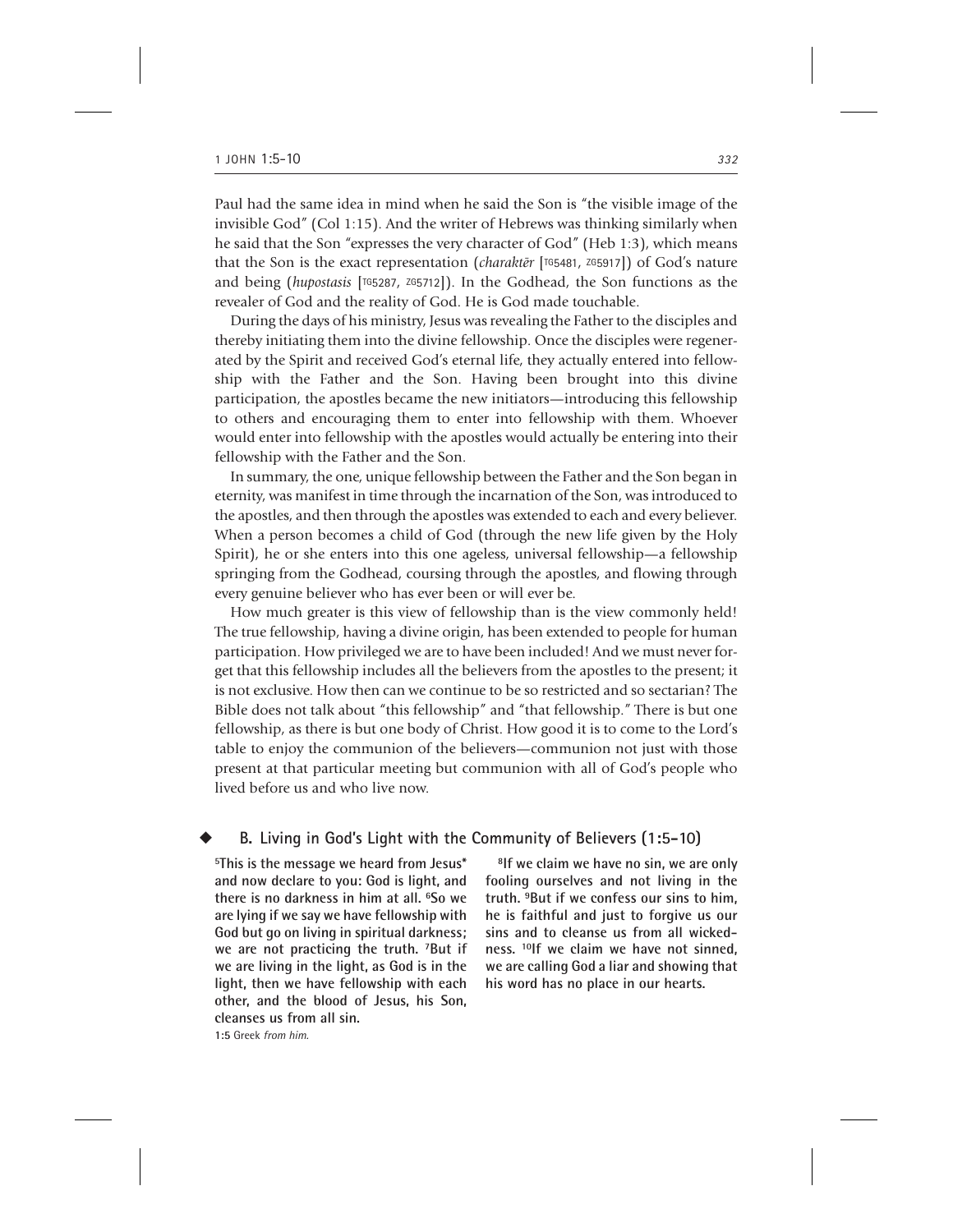### **NOTES**

1:5 *the message*. This wording is based on the excellent testimony of  $\mathbf{\hat{X}}$  A B. One variant (in C P 33 1739 cop) substitutes "the promise" for "the message." Another variant found in a few mss  $(\mathbb{X}^2 \mathbb{Y})$  reads "the love of the promise." The idea of "promise" is difficult in this context because the statement that follows can hardly be construed as being a promise: "God is light, and there is no darkness in him at all." Of course, "the promise" could be referring back to 1:3-4, wherein John promised the readers that they would be communing with the Father and the Son if they (the readers) maintained fellowship with the apostles—resulting in full joy for all. Nonetheless, "the message" has better documentary support as the original wording.

*God is light.* This is a statement of the absolute nature and being of God, as are the statements that he is Spirit (John 4:24) and love (1 John 4:8). To say that "God is light" is to say that God symbolizes truth (compared to darkness that symbolizes error) and righteousness (compared to darkness that symbolizes evil). OT scriptures speak of this: Pss 27:1; 119:130; Isa 5:20; Micah 7:8. In the Gospel of John, Jesus is this light (John 1:4; 8:12; 9:5; 11:9-10; 12:35-36).

*there is no darkness in him at all.* The Gr. could be translated literally as "darkness is not in him never." God is untainted by any evil or sin (= darkness). John speaks in absolutes, perhaps as no other writer in the NT. So here we have "God is light" and in him is no darkness whatsoever—that is, no change, no sin, no secrecy, no hiding in the shadows.

**1:6** *if we say.* This is the first of several instances in which John challenges the claims of the gnostic secessionists (see notes on 1:8; 2:6, 9; see also "Christological Orthodoxy versus Heresy" and "Theological Concerns" in the Introduction). They claimed to be living in God but failed to reflect his moral character. If we have fellowship with God, we should have some of his characteristics—something we share in common. Fellowship is another way of saying "commonality" with God.

**1:7** *fellowship with each other.* This is the fellowship among believers that results from each believer having fellowship with the triune God.

*the blood of Jesus, his Son.* This reading has excellent documentary support:  $\angle B$  B C P 1739 syrp copsa. A variant in the TR (supported by A 33  $\mathfrak{M}$ . it<sup>t,w,z</sup> syrh\*\* copbo) reads, "the blood of Jesus Christ his Son" (so KJV and NKJV). Since divine names were often expanded by scribes, it is very likely that "Jesus" was expanded to "Jesus Christ" under the influence of John's usual wording (see 1:3; 2:1; 3:23; 4:2; 5:6, 20). The point of using just the human name "Jesus" is that it emphasizes the sacrifice he made in shedding his blood for our sins.

**1:8** *If we claim we have no sin.* This is the second false claim of the secessionists (see note on 1:6).

*the truth.* In order to clarify just what this "truth" is, some scribes expanded this expression to "the truth of God." When John speaks of "the truth" he is speaking of spiritual reality and veracity; it is a spiritual reality in the believer that could be verified by the apostles and other believers as being true (in both life and doctrine) to the teachings of Christ.

**1:10** *If we claim we have not sinned, we are calling God a liar.* This verse parallels 1:8, except that here the focus is on the actual acts of sin emanating from the sinful nature. To claim we have no sin goes beyond self-delusion; it is charging that God is a liar! We must acknowledge that God's Word emphasizes the permeating and penetrating nature of sin. So to deny sin is in us indicates God's "word has no place in our hearts" (cf. 2:14; John 8:55; 10:35; 17:6, 14, 17). John is not saying that if we make such a false claim we do not have eternal life. He is saying that a person who makes such a denial of sinful acts does not have the Word of God permeating and changing his or her life.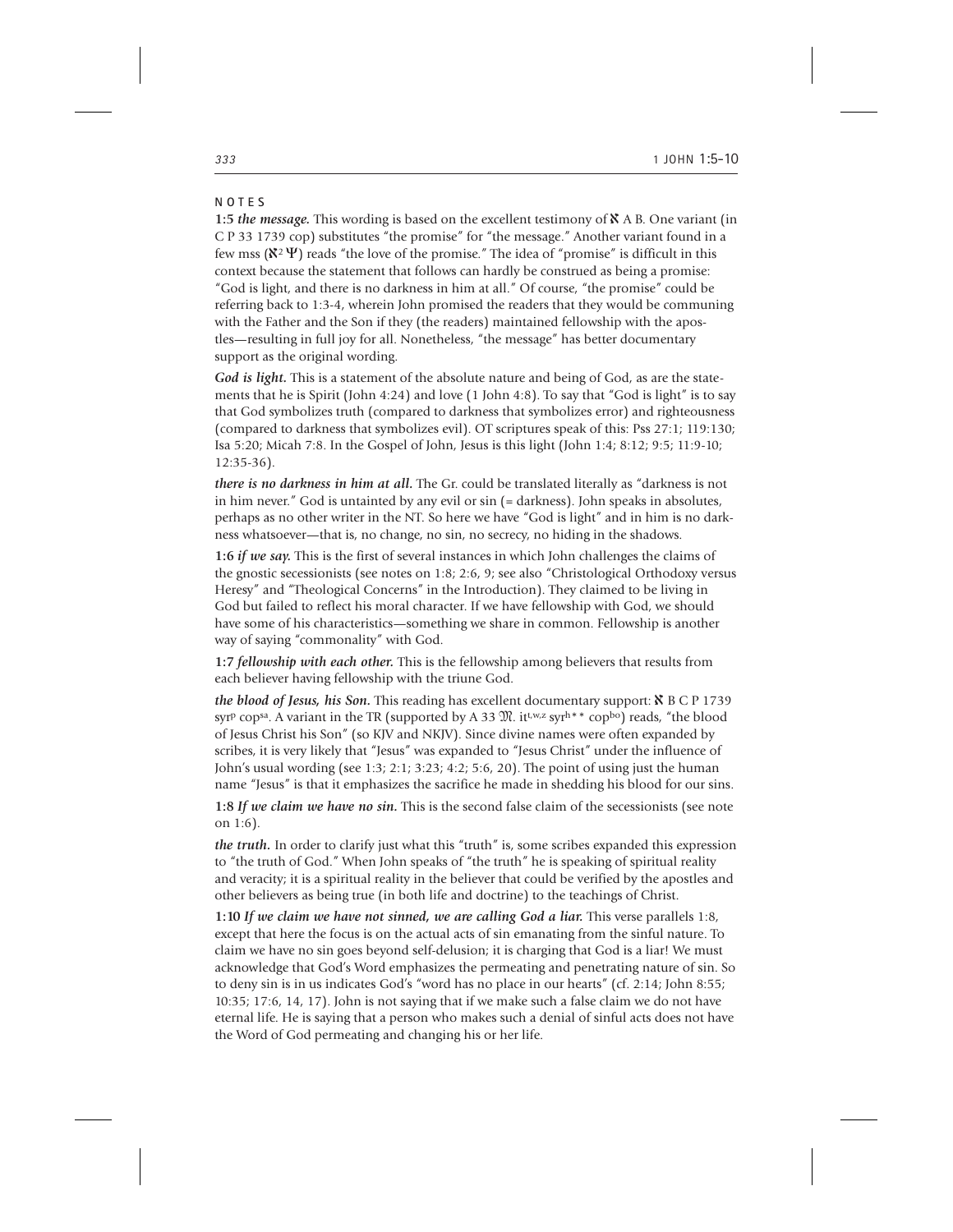#### **COMMENTARY**

Just as Christ shared the message he heard from the Father, so the apostles, in turn, shared the same message they heard from the Son. John did not use the term usually translated "gospel," but he did use similar words such as "witness" or "testimony," "word," "truth," and "message." The message is God expresses himself as pure light (cf. John 1:4-5, 9; 3:19-21; 8:12; 9:5; 12:35-36, 46). Those who claim to know God must also be living in the light, for darkness and light are incompatible. We cannot live both in the darkness of sin and in the light of fellowship with God in whom is "no darkness at all." First John uses "darkness" seven times to refer to sin (1:5-6; 2:8-9, 11); one cannot live a sinful life and simultaneously claim to be living in the "light."

When Jesus was on earth, his divine life illuminated the inner lives of men. It penetrated people—illumining them to the divine truth and exposing them to their own sin. Everywhere Christ was present, he gave light—light to reveal his identity and light to expose sin (John 3:21; 8:12). No one could come into contact with Christ without being enlightened. His light would either expose or illumine, or both. So it is for the Christian who is indwelt by the Spirit of Christ. In his presence we see our sin and we see his glory. Of course, a person can refuse to receive the light and remain in darkness. But whoever comes to the light will receive Christ's enlightenment.

Since God is pure light, the Son of God lives in pure light and is the light. Those who claim to live in the Son must also live in the light—that is, one must be illumined by the truth of who God is. To live in the light cannot come from imitating God outwardly but from growing more like him in character; it involves transformation. As Paul put it, we are transformed into the image of the one we behold—the Lord, the Spirit (see 2 Cor 3:14-18).

The purpose of "living in the light" (1:7) is not to produce individual mystics but to arouse genuine fellowship among believers. This is important to John's overall argument. True spirituality is manifest in community fellowship. One cannot say he or she communes with God but then refuse to commune with God's people. Such was the case with the gnostics of John's day, and this is the situation with many people in our own times. They claim to get along well with God but can't get along with any of his children. John's point is that the natural result of living in the light (in fellowship with God) is a joyful relationship with other Christians.

Those who live in the light will be enlightened by God's Spirit concerning their sin. Jesus' "blood" (1:7; an expression used throughout the NT to encapsulate Jesus' redemptive death on the cross) cleansed us completely and brought us into fellowship with God; now the same blood of Jesus keeps us clean from every sin that would mar that fellowship. Confession of sin is a sign that truth, which is itself light, has already begun to illuminate our sin-darkened lives. If we refuse to admit that we have sin, we deceive ourselves. We certainly cannot fool God, but by refusing to admit our sin, we can cheat ourselves of fellowship with him.

So confession of sins is necessary for maintaining continual fellowship with God,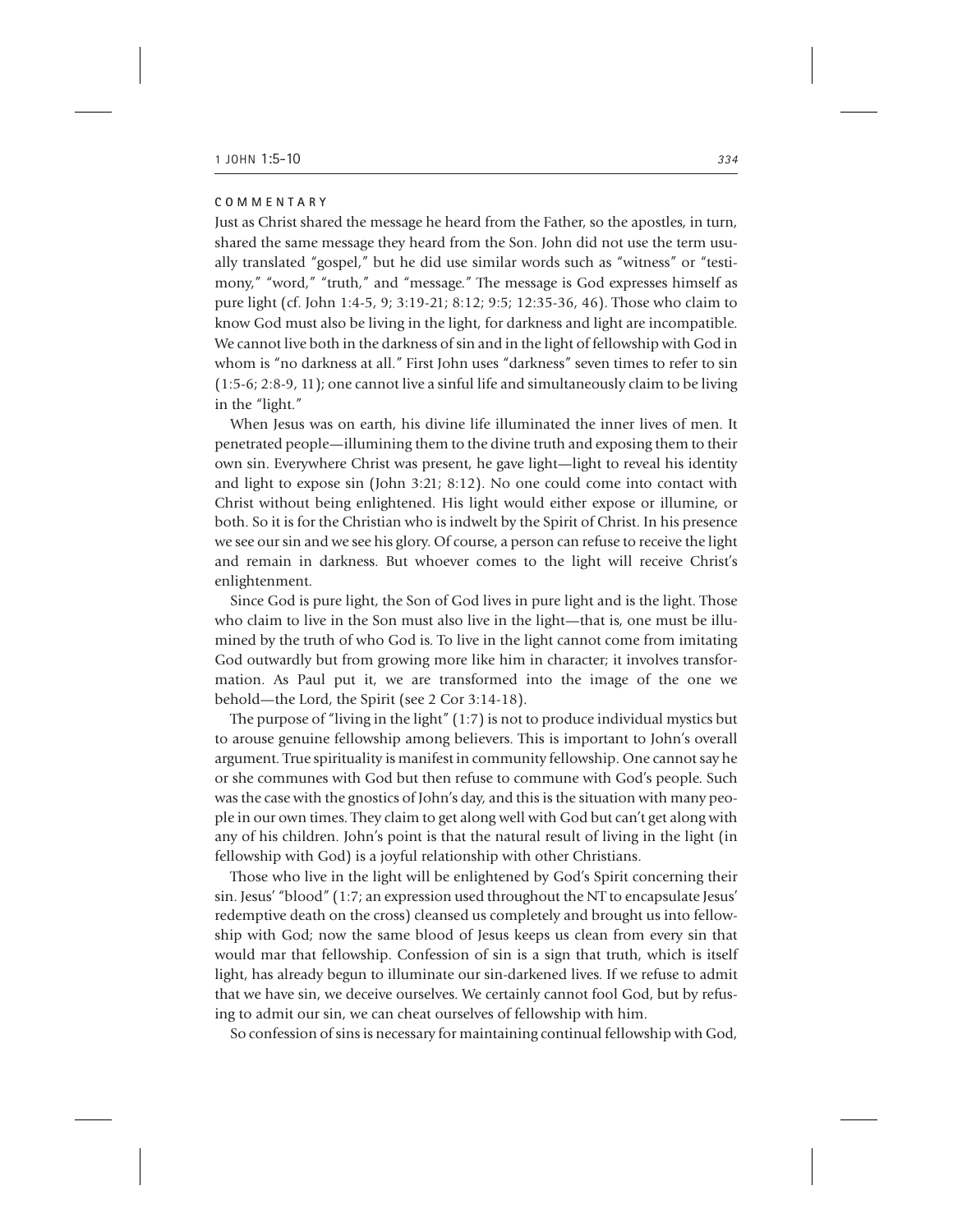which, in turn, will enable us to have good fellowship with the members of the church community. The Greek word translated "confess" (homologeō [<sup>TG3670, ZG3933])</sup> basically means "to say the same thing" or "to acknowledge." Rather than denying our sin nature, we are to confess our sins. God says we are sinners in need of forgiveness. Therefore, to "confess" means to agree with God concerning specific acts of sin we have committed; it is to admit we are sinners. When believers admit their sins, God cleanses them. Forgiveness and cleansing are guaranteed because God is faithful to his promises. God acts on the basis of his justice, not on the basis of how we think he feels about us. Christ has satisfied God's righteous demands on us so that now God is bound to forgive all who believe in his Son. We can depend on this.

Therefore, it is foolish to claim that "we have not sinned" (1:10). However, various Christians throughout the ages have made this claim because they considered Jesus to have abolished their sins once and for all at the moment they believed, or were filled with the Spirit, or were sanctified. But experience teaches against this. Though Jesus condemned sin once and for all, we still sin when we live in the old nature. When we live in the Spirit, we live a sin-defeating life, but no one lives in the Spirit every moment of life. Even Paul struggled with this (see Rom 7).

We may admit to the presence of the sin nature while denying any personal sin and so deny any need for confession. If we do this, we are guilty of calling God a liar. The statement "we have not sinned" (1:10; *ouch hēmartēkamen*, perfect tense) speaks of a denial in the past that continues to the present. Unlike verse 8, which speaks of the guilt of sin or sinful nature, this verse speaks of the denial of particular sins. To make such a claim is to make God a liar because God's Word emphasizes the permeating and penetrating nature of sin. So to deny sin is in us indicates God's "word has no place in our hearts" (1:10). John is not saying that if we make such a false claim, as given in verse 10, that we do not have eternal life. He is saying that a person who makes such a denial of sinful acts does not have the Word of God permeating and changing his or her life.

# ◆ **C. Experiencing the Ministry of Jesus, the Advocate (2:1-2)**

**My dear children, I am writing this to you so that you will not sin. But if anyone does sin, we have an advocate who pleads our case before the Father. He is Jesus Christ,**

**the one who is truly righteous. 2He himself is the sacrifice that atones for our sins—and not only our sins but the sins of all the world.**

#### **NOTES**

**2:1** *My dear children.* This expresses the tender affection of a father for his own children—the phrase could read, "My own dear children." The expression is patronizing in the best sense of the term.

*if anyone does sin.* We are all liable to occasional sins. We should not condone these sins, but while condemning them we should not fear to confess them to God.

*an advocate who pleads our case.* This is an expanded translation of the word *parakl*e*tos* [<sup>TG3875, ZG4156]</sup> (transliterated in English as "Paraclete"). The word means "one who is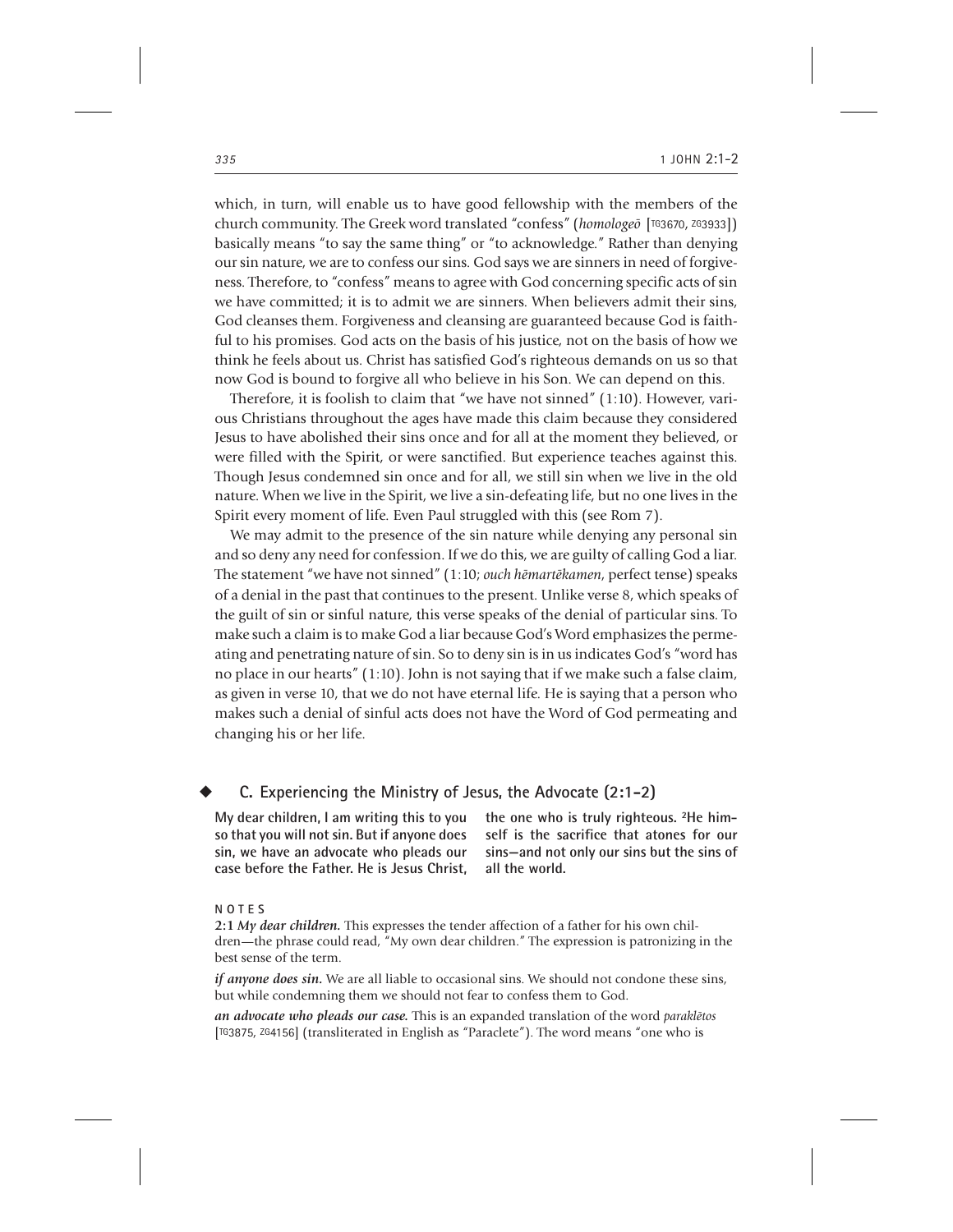<span id="page-50-0"></span>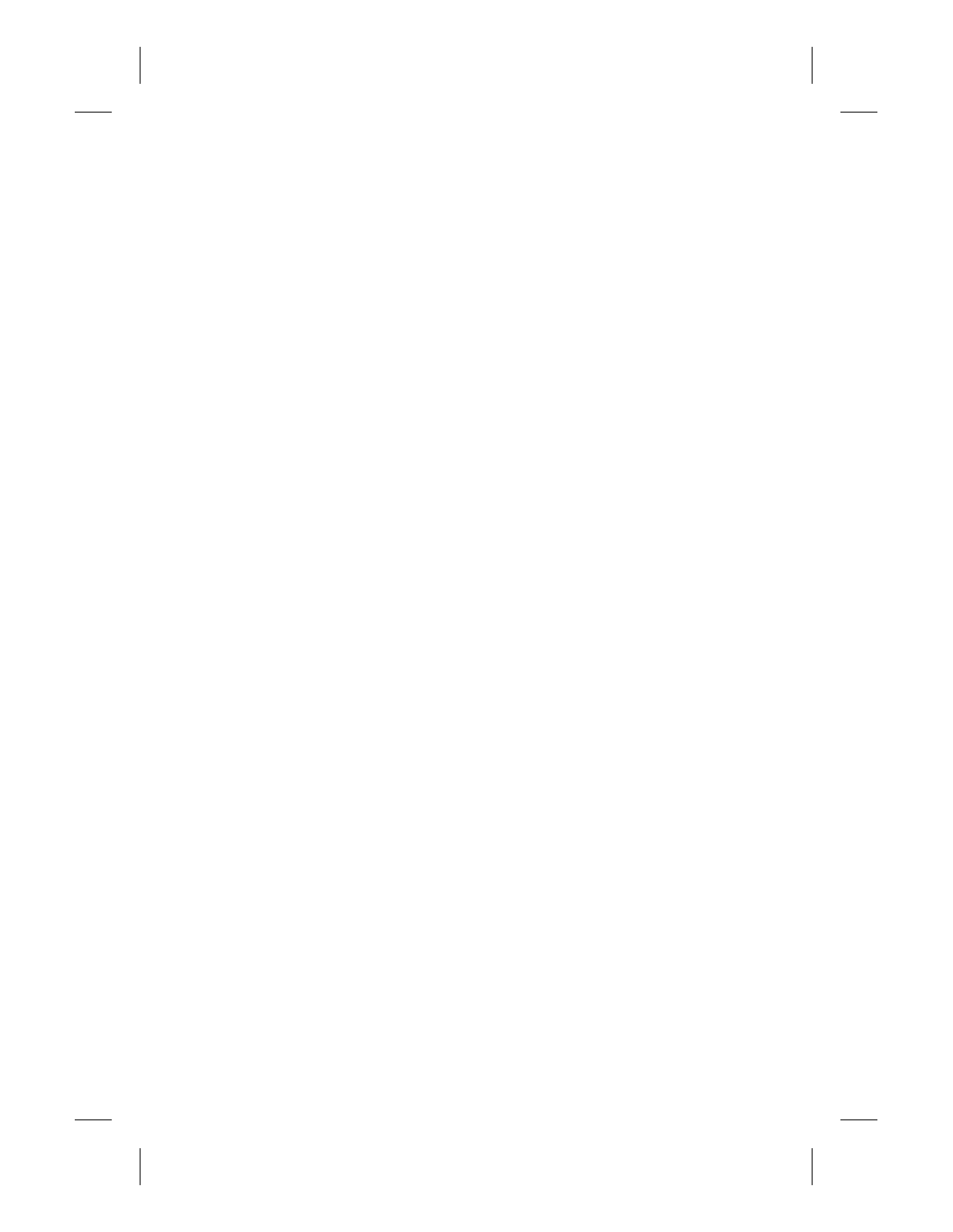# INTRODUCTION TO *2 &3 John*

THE TWO SHORTEST EPISTLES in the New Testament, 2 and 3 John, are gems in their own right. Second John, a miniature version of 1 John, extols those who live in the truth and live in love and warns against those who do not teach the apostolic truths about Jesus Christ—who, in some fashion or another, deny that he is the unique Son of the Father, the Son of God come in the flesh. Third John, giving us a window into the early church, presents us with two kinds of leaders: one that serves the Lord and others by living in the truth and practicing love, and another that refuses apostolic authority and loves himself more than the church.

# **AUTHOR**

These two epistles were written by the same author, as is evident from their similarity of tone, style, and thematic development—all of which are also extremely similar to 1 John, which is undeniably similar to the fourth Gospel. The grammar, style, and vocabulary of 2 John compare very closely to 1 John. Five of the 13 verses of the second letter are almost identical with verses in 1 John (cf. 2 John 1 with 1 John 3:13; 2 John 2 with 1 John 2:4; 2 John 5 with 1 John 2:7 and 5:3; 2 John 7 with 1 John 2:18 and 4:2; 2 John 9 with 1 John 2:23-24). Third John has vocabulary and expressions that are distinctly similar, if not identical, to 2 John (cf. 3 John 4 with  $2$  John  $4$ ;  $3$  John  $13-14$  with  $2$  John  $12$ ), as well as to  $1$  John  $(cf. 3$  John  $11$  with 1 John 3:6, 10). The style and voice are also markedly similar. Thus, we must conclude that the same writer who composed 2 John and 3 John also composed 1 John, the author of which was most likely John the apostle, the son of Zebedee (see "Author" in the Introduction to 1 John). In fact, it must be said that these two short letters would hardly have been included in the New Testament canon if their author was not the apostle John. Their authorship—by the beloved disciple—is what warranted their inclusion in the New Testament canon.

In both 2 John and 3 John, the writer calls himself an "elder" (2 John 1; 3 John 1). Quite literally, John was an old man at this point in his life. If he were 10 years (or so) younger than Jesus (who was born between 6 and 4 BC), then John would have been in his 80s (or thereabouts) when he wrote these two epistles (see below on date of writing).

# **DATE AND OCCASION OF WRITING**

There is very little in the letters of 2 John or 3 John to point us to a date of writing. The similarities to 1 John strongly suggest a similar time period, around the late 80s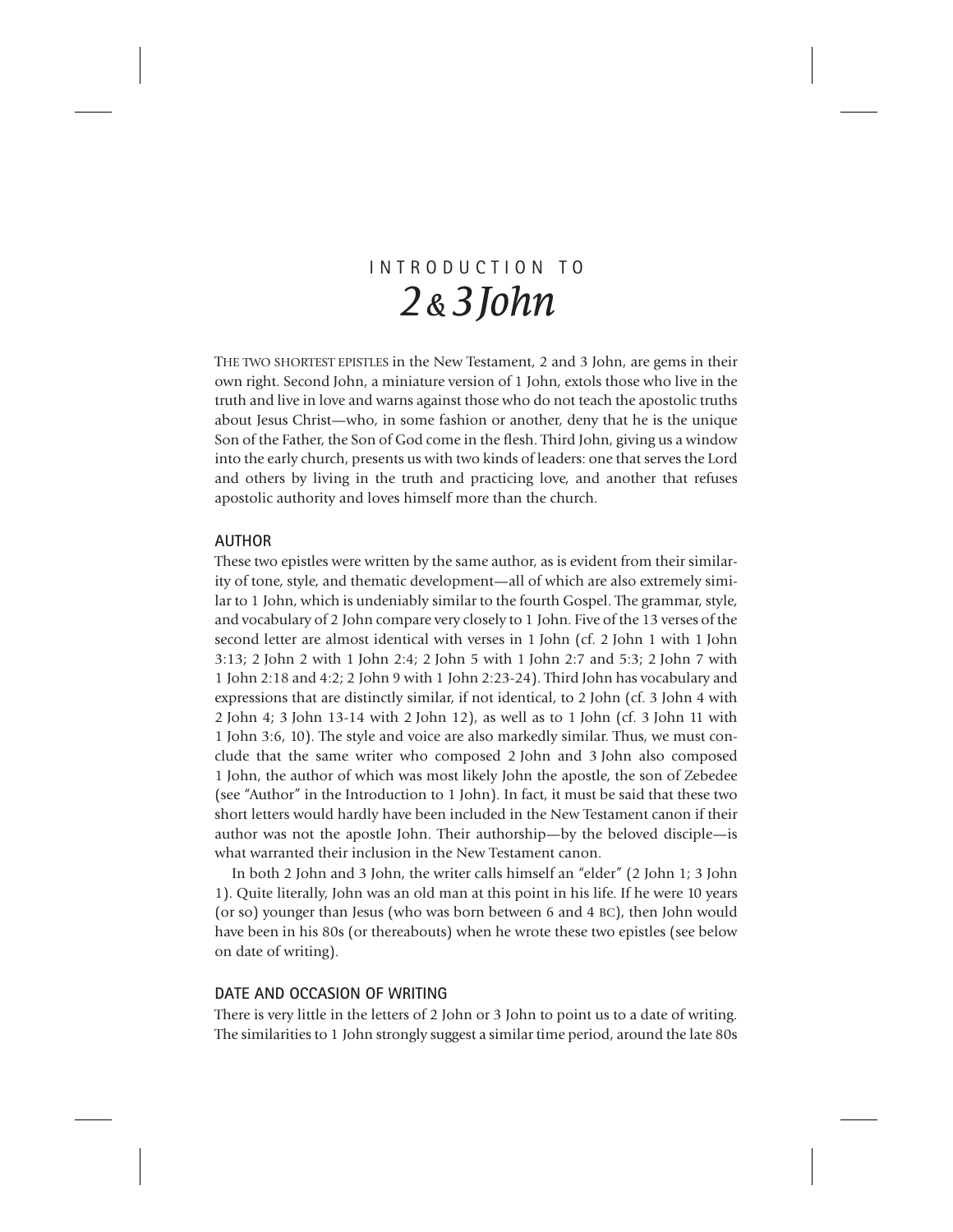or early 90s. The Second Epistle must have been written in the same time period as 1 John because it deals with the same issue—heresy regarding the human nature of Jesus Christ (2 John 7). It is a special warning for believers to not receive the traveling teachers who would be spreading the false teachings of the secessionists addressed in 1 John. The Third Epistle addresses related concerns: John cautioned Gaius about Diotrephes, who had evidently been affected by the secessionists to have a negative attitude about John and his coworkers.

The purpose of 2 John is manifold. In the first place, the recipient is urged to live in the truth and to continue practicing Christian love. The second and more compelling reason for the epistle is its warning against the deceivers who refused to acknowledge Jesus as the Christ and were actively recruiting others to join them. This same concern to prevent and correct false teaching prompted Paul to write Galatians (Gal 1:6), Colossians (Col 2:16-23), 2 Thessalonians (2 Thess 2:1-3), and 1 Timothy (1 Tim 4:1; 6:20-21). Other epistles were also written to deal with false teachers and their doctrines (cf. 2 Pet 2:1ff; Jude 3-4). John's first two epistles were written specifically as antidotes to the poisonous effects of Docetic gnosticism, which was infecting many of the early churches. Third, the epistle was written to exhort the Christians to close their home meetings to false teachers (2 John 9-10).

Third, John was written by John to commend Gaius and the other Christians in the same local church for living in the truth. He also commended Gaius for the hospitality he had given to those who were traveling "for the sake of the Name" (3 John 7, NIV). These traveling teachers had spoken well of Gaius's love for the church. In contrast to Gaius stood Diotrephes, whose love of power and authority motivated him not only to defy the authority of the elder John, but also to convince others to follow his defiance. He had refused to receive the coworkers sent by John. (Interestingly, Diotrophes was doing to John's emissaries the very thing John had told his churches to do to the false teachers in 2 John. He was treating John and his coworkers as false teachers.) Thus, John indicated in this letter that he would come to the church and set things in order.

### **AUDIENCE**

Second and Third John have been placed among the General Epistles (also known as the Catholic Epistles) by virtue of their association with 1 John. But they are not, by content, General Epistles. Second John was addressed to an individual or a specific local church, and 3 John was addressed to a specific individual, Gaius.

Second John was written to a "chosen lady and to her children" (2 John 1). Some commentators think this refers to a specific woman and her actual, physical children (Smith 1979:162; Morris 1970:1271). Accordingly, some think that the Greek word for "lady" (*kuria* [<sup>162959, <sup>263257</sup>]) is a proper name, "Cyria"; this view was held</sup> by Athanasius (see note on 2 John 1). Clement of Alexandria in *Adumbrations* (see *Fragments of Clement of Alexandria* 1.4) said, "John's Second Epistle was written to a certain Babylonian lady named Electa," thus taking the word for "chosen" or "elect" as a proper name.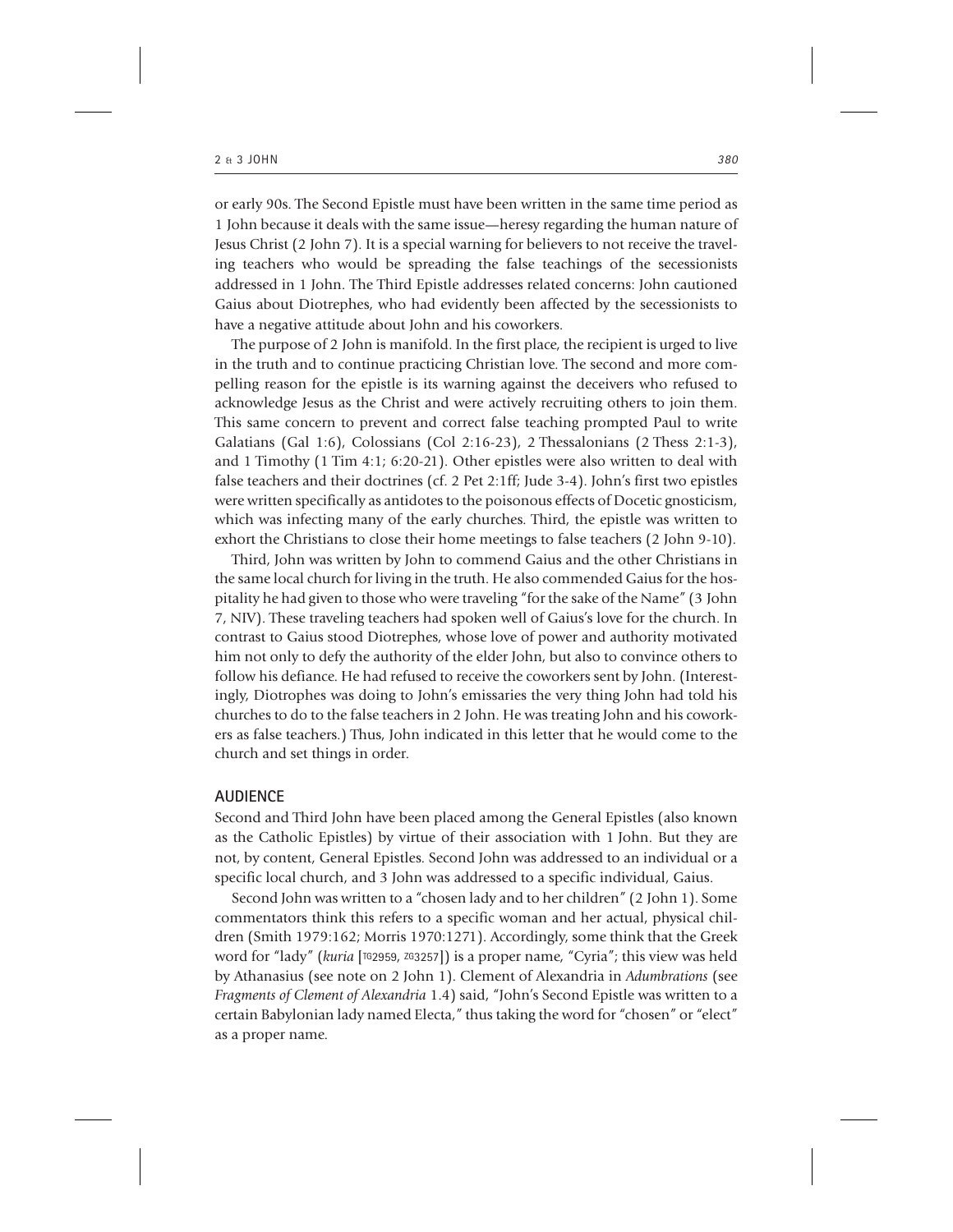Most modern commentators think John was using this address as a surrogate for a particular local church, as perhaps Peter also did in 1 Peter 5:13 (cf. Smalley 1984:318; Marshall 1978:10; Burge 1996:232). They argue that the nature of the epistle points to a corporate personality, the local church (see comments on 2 John 5, 6, 8, 10, 12). As such, 2 John was probably sent to one of the churches in the Johannine community of churches, which was a cluster of churches in Asia Minor that were the recipients of John's apostolic ministry.

Another approach to identifying the addressee is to view this letter as being addressed to a specific woman *and* a local church that met in that woman's house. The New Testament gives us a picture of the early church wherein believers met in houses. This is the case in the book of Acts (cf. 2:46; 5:42; 8:3; 12:5, 12), and it can be gathered from reading the New Testament epistles that there were similar situations elsewhere (cf. Rom 16:3-5, 14-15; 1 Cor 16:19-20; Col 4:15-16; Phlm 1-2). We know that some of these homes, where the church gathered, belonged to women—or, at least were known by the name of the lady of the house. The church in Jerusalem gathered in the house of Mary (the mother of John Mark) to pray for Peter (Acts 12:5-12), and the natural conclusion is that the church habitually gathered there. The church in Corinth at one time assembled in the home of Priscilla and Aquila (Rom 16:3-5), and when Priscilla and Aquila lived in Ephesus, an assembly gathered in their home there (1 Cor 16:19-20). According to Colossians 4:15, the church in Laodicea assembled in the home of Nymphas indeed, Paul specifically calls it "the church in her house." (For more discussion on "house churches" in the NT, see Comfort 1993:153-158.) In light of this, the addressee in 2 John could very likely be a woman who housed an assembly of believers, who then are metaphorically and affectionately called "her children." This position is further reinforced by 2 John 10, where John makes a specific point of telling the woman and her children not to receive false teachers "into the house" (*eis oikian* [TG1519/3614, ZG1650/3864]). In historical context, this would refer to the house wherein the believers assembled.

Third John was written to Gaius. Although the New Testament mentions several men with the name Gaius (Acts 19:29; 20:4ff; Rom 16:23; 1 Cor 1:14), it would be difficult to say that any one of these was the same as the Gaius in 3 John, especially since Gaius was a popular name in the first century. At any rate, Gaius was commended for his Christian life and hospitality and so was Demetrius (3 John 12), both of whom stand in sharp contrast to Diotrephes, who is literally called "the one loving to be first" (3 John 9).

Even though 2 John and 3 John were addressed to particular individuals or churches, John had his entire community of churches in mind. These churches had been infected by the false teachings of the gnostics, particularly those who were propagating a heretical view about the nature of Jesus Christ such as Cerinthus (see "Date and Occasion of Writing" and "Major Themes" in the Introduction to 1 John). John sent out various coworkers to promote the apostolic truths and to reunite the community in Christian love. Diotrephes rejected these coworkers and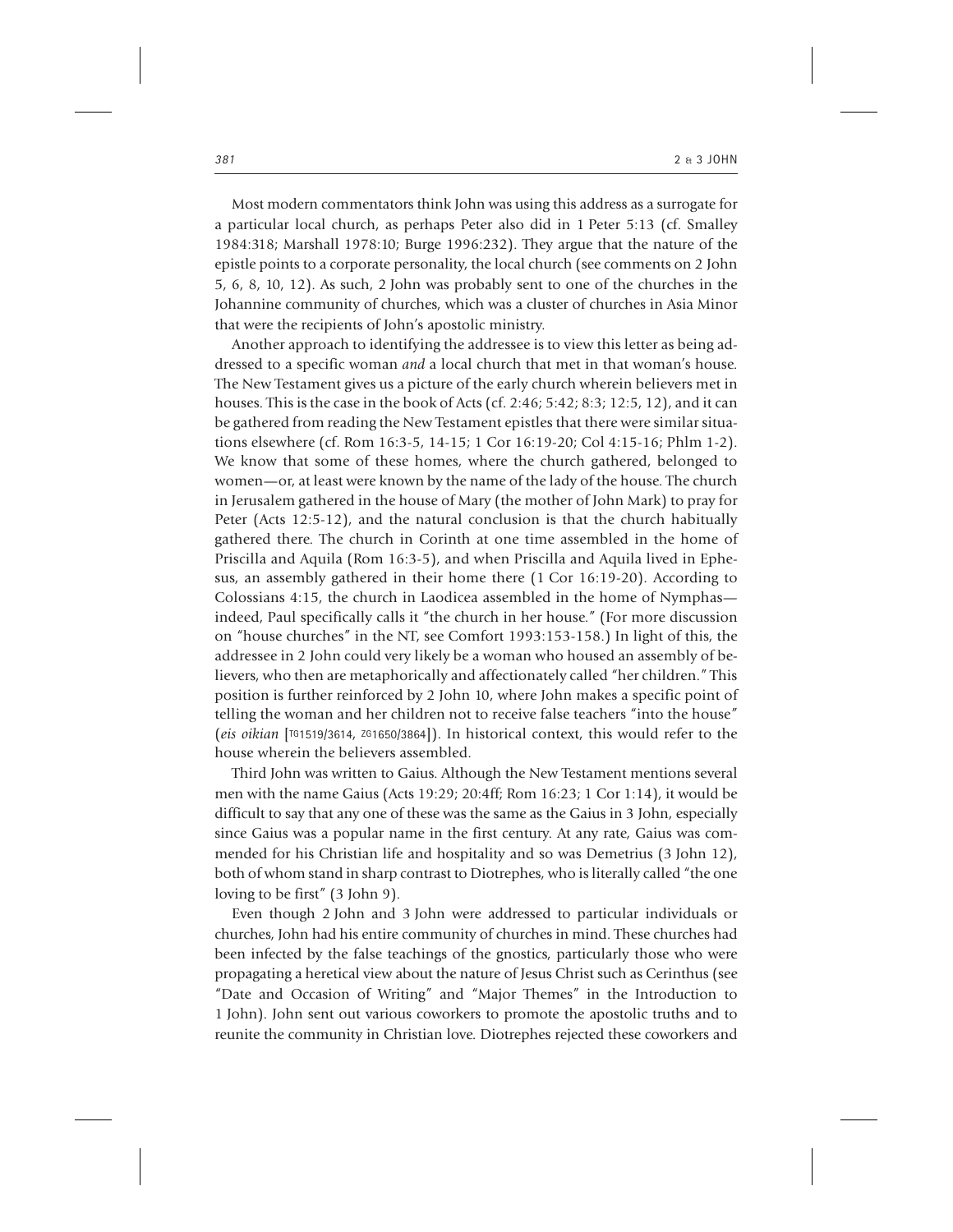# **THEOLOGICAL CONCERNS**

The same theological motifs appear in 2 John that are in 1 John. In both epistles, heresies are denounced, and the church is warned not to support the messengers of the heresy. Third John provides a window into first-century church leadership problems. The concerns it addresses have more to do with the practical administration of the church than with theological doctrines, but it nonetheless affirms the theology of 1 and 2 John—namely, that one cannot claim to know God and yet reject the people of God.

John's letters "contain theological, ethical, and practical truths which are fundamental to the Christian position in every age: that Jesus is one with God as well as one with us; that love and righteousness are indispensable to the believer who seeks as a child of God to walk in the light; and that unity, however flexible, is a demand laid upon the whole Church at all times" (Smalley 1984:xxxiv).

# **OUTLINE OF 2 JOHN**

- I. Greetings (vv. 1-3)
- II. Live in the Truth (vv. 4-11)
- III. John's Final Words (vv. 12-13)

# **OUTLINE OF 3 JOHN** (Commentary begins on p. 393)

- I. Greetings (vv. 1-2)
- II. Caring for the Lord's Workers (vv. 3-12)
- III. John's Final Words (vv. 13-15)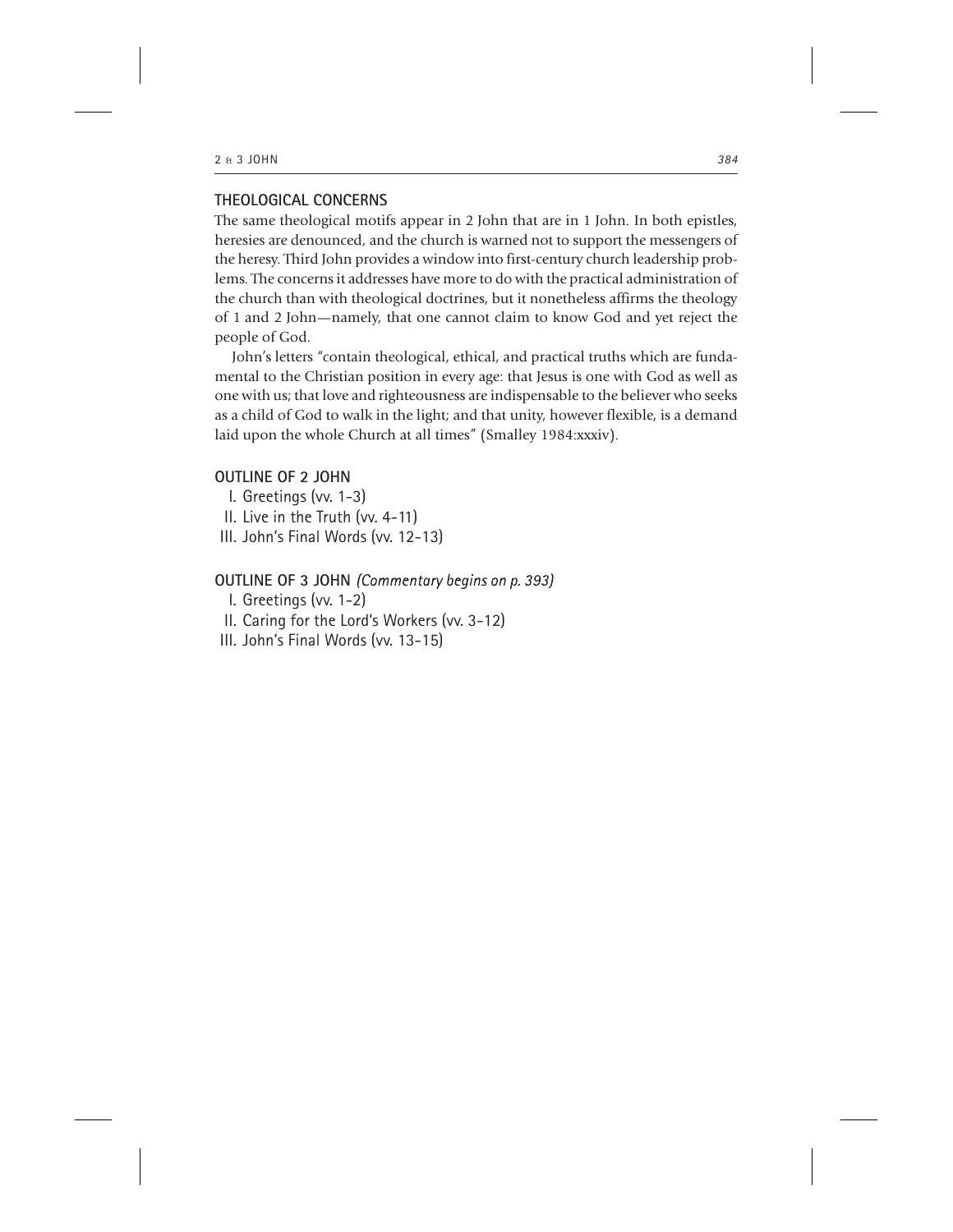# COMMENTARY ON *2 John*

# ◆ **I. Greetings (vv. 1-3)**

**This letter is from John, the elder.\***

**I am writing to the chosen lady and to her children,\* whom I love in the truth—as does everyone else who knows the truth— 2because the truth lives in us and will be with us forever.**

**3Grace, mercy, and peace, which come from God the Father and from Jesus Christ—the Son of the Father—will continue to be with us who live in truth and love.**

**1a** Greek *From the elder*. **1b** Or *the church God has chosen and its members*.

### **NOTES**

**1** *John, the elder.* The Greek text does not include the word "John" (cf. NLT mg); it was added for clarification. In *Demonstration of the Gospel* 3.5, Eusebius said that in John's "epistles," John did not mention his own name, nor call himself an apostle or evangelist, but an "elder" (2 John 1; 3 John 1). The title "elder" probably points to John's position at that time; he was the oldest living apostle and chief leader among the churches in the Roman province of Asia Minor. For further discussion concerning the title "elder," see "Author" in the Introduction to 1 John and in the Introduction to 2 & 3 John.

*chosen lady.* In ancient Greek, all words were written entirely in capital letters; thus, one cannot tell from the ancient page whether the phrase *eklect*e *kuria* ("chosen lady") referred to a specific woman—either "Eclecta, a woman" or "elect Kyria"—or whether it denotes simply "an elect lady" or "chosen lady." Clement of Alexandria thought her name was "Electa" (*Adumbrations* 4 [i.e., *Fragments* 1.4]). Athanasius thought her name was the elect "Kyria." One modern English version (TLB) follows this, naming her "Cyria." It is likely that *kuria* [<sup>TG2959, <sup>zG3257]</sup> should be understood as "lady" inasmuch as this was a common</sup> term used in the papyri of that time period when a writer was addressing a woman (cf. examples in Hunt and Edgar 1959:302-303).

Most commentators do not identify the recipient of the letter as an individual because the epistle does not speak of the woman with any particular details (in contrast to 3 John, which speaks specifically of Gaius, Diotrephes, and Demetrius). Rather, they see this as being a symbolic way of speaking about a local church (cf. Marshall 1978:60; Schnackenburg 1979:306-307). This interpretation is reinforced by John concluding the letter with the salutation, "Greetings from the children of your sister, chosen by God" (v. 13). However, it is possible that the "elect lady" receiving the letter could be a reference to a particular woman in whose home a local church met, and the elect sister sending greetings also to a particular woman in whose home a local church met (see "Audience" in the Introduction).

*her children*. If the recipient was a woman, these would have been her actual children; if the recipient was a local church, these would have been the members of the church. This understanding is reflected in the NLT mg: "Or *the church God has chosen and its members*."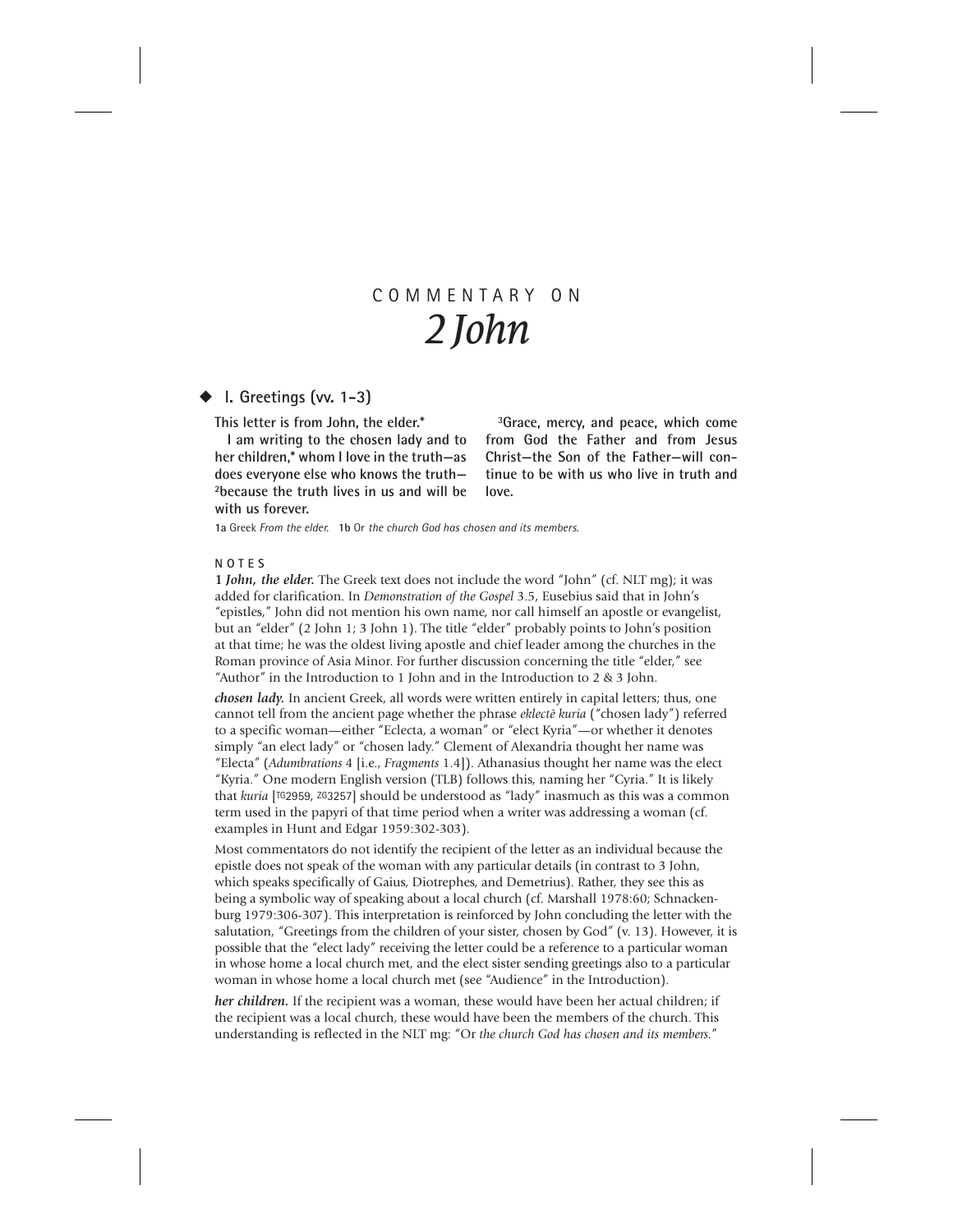But it seems more plausible to consider that this "lady" was an actual woman and that her "children" were those who met in her home.

**2** *the truth lives in us.* This language personifies "truth." Since Jesus Christ is the full expression and embodiment of truth (John 14:6; Eph 4:21), truth dwells in us because Christ dwells in us as the Spirit of truth (John 16:13). The word translated "lives" is *menousan* [<sup>TG</sup>3306, <sup>*zG*3531], which can also be translated "abiding" or "remaining"—a</sup> primary emphasis in this epistle is that believers remain in the truth and not stray from it.

**3** *Grace, mercy, and peace.* This is a unique constellation of blessings, found only here in the NT. The only other time John mentions "grace" is in John 1:16-17, which says that "grace . . . came through Jesus Christ," so that "from his fullness we have all received grace upon grace" (NRSV). John nowhere else mentions "mercy." "Peace" is found a few times in John's Gospel; each time Jesus appeared to the disciples after his resurrection, he blessed them with "peace" (John 20:19, 26).

*Jesus Christ.* Divine titles in the text of the NT were often subjected to scribal expansion. In this case, "Jesus Christ" (found in A B 048 0232 81 1739) was expanded to "Lord Jesus Christ" in Codex Sinaiticus ( $\hat{X}$ ) and the majority of late mss. Then it was popularized by its inclusion in the TR and KJV.

*the Son of the Father.* This reading is based on the strong textual support of  $\boldsymbol{\aleph}$  A B 048 0232 81 1739. The uniqueness of this expression (it occurs only here in the NT), prompted scribes to shorten it to "the Son" (found in a few late minuscules) or change it to "the Son of God" (1881 and some Vulgate mss). But the title "the Son of the Father" functions to show the unique relationship between the Son and the Father.

*in truth and love.* John speaks more directly about truth in v. 4 and about love in v. 5.

### **COMMENTARY**

The opening verses display the typical format used for letters in the Hellenistic period: identification of the writer, identification of the recipients, and a greeting and blessing (the commentary on 3 John 1-2 gives two other examples of letters from the Hellenistic period).

In this informal letter, John did not stand on his authority as an apostle but instead identified himself as "the elder," one who watched over the believers with loving concern for their spiritual well-being. The word "elder" (*presbuteros* [<sup>TG4245A</sup>, ZG4565]) was also a reference to John's age; he must have been an old man at the time he wrote this epistle (perhaps in his 80s). As discussed in the notes, the identification of the recipients as "the chosen lady and her children" probably refers to a specific Christian woman in whose home a church assembled. The other two options are (1) a specific woman and her actual children, or (2) a local church (see comments on vv. 6, 12, and 13). This elect lady and her children were loved by all the believers who had come to know the truth. The "truth" John speaks of is the sum total of orthodox teachings concerning Jesus Christ, the Son of God, as defined by the apostles. All who have embraced the truth concerning Jesus' true deity and humanity are true members of the household of God.

Secular writers of the time often greeted their recipients with words of blessing such as these: "may good things be yours from the gods"; "may you have absence of conflict and good health." Contrast that with the richness of this greeting and blessing: "May you have grace, mercy, and peace from God the Father and from Jesus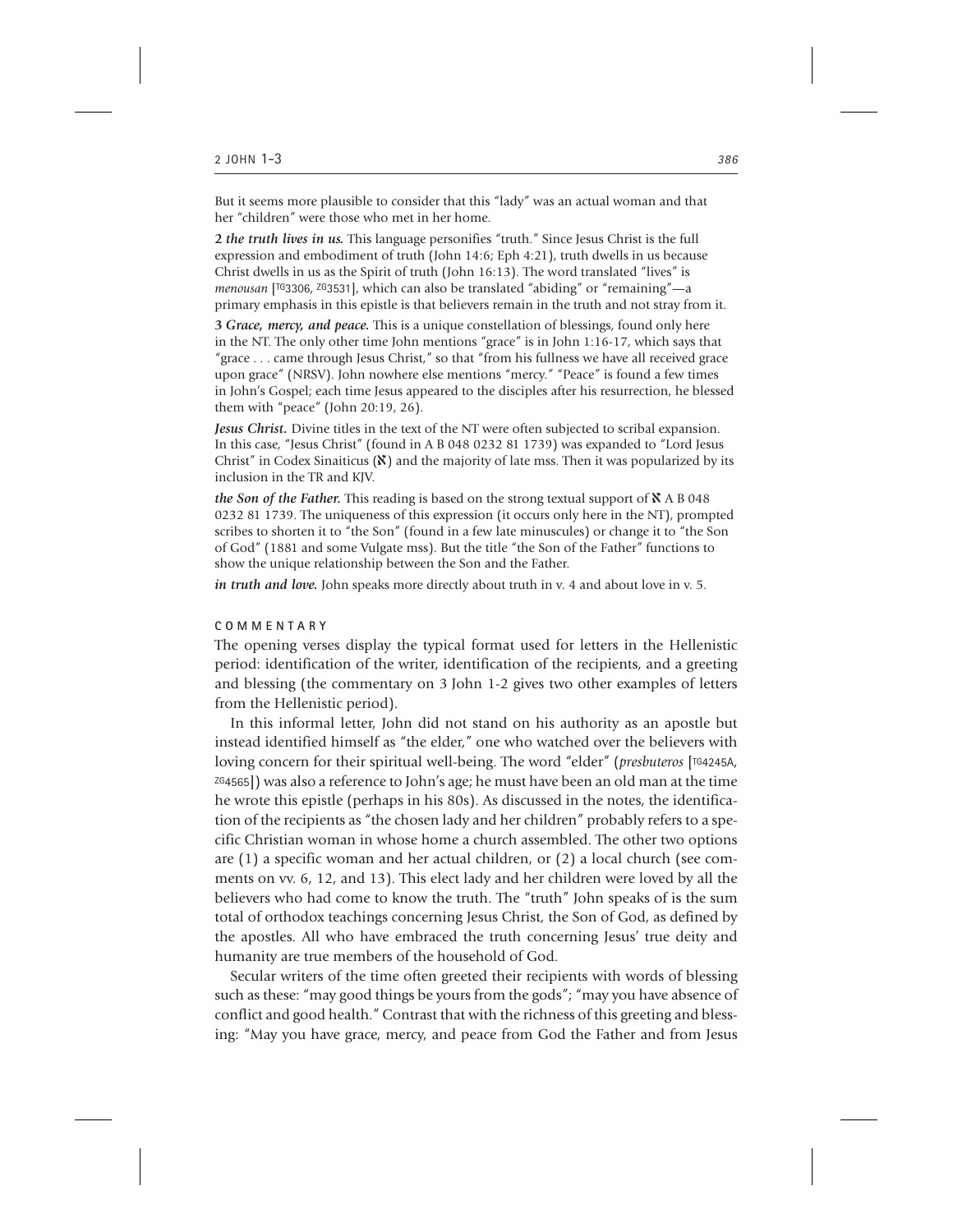Christ, the Son of the Father." The apostle Paul often used "grace" and "peace" in his opening greetings; John also adds "mercy" here.

Though John does not speak of grace and peace as frequently as Paul does, he does mention them in his Gospel. The Greek text of John 1:16 indicates that grace is given to the believer as a continual supply—just when one measure of grace is used up, another replaces it. This grace keeps on giving, like a spring-fed well that never runs dry. Christ's dispensation of grace to every believer can never be exhausted because he is full of grace, which means he is full of God's kindness extended to us. God's mercy is seen in forgiving us and freeing us from sin, and peace is the result, providing cessation of turmoil and anxiety. These are gifts from God the Father and from the Father's Son, Jesus Christ. These blessings are transmitted to us from the Father through the Son. Some may claim to receive peace directly from God, apart from Jesus Christ, but no one can experience the Father apart from the Son. This is a consistent theme in John's Gospel (John 8:18; 14:6-10; 17:3) and John's epistles (see commentary on vv. 7-9).

"Truth" and "love" are appended to this blessing, as if they were afterthoughts, but this is not really the case because these words actually serve to introduce the next verses, where John emphasizes that it is necessary for all God's children to know the truth and live it out in their lives by practicing brotherly love.

## ◆ **II.** Live in the Truth (vv. 4-11)

**4How happy I was to meet some of your children and find them living according to the truth, just as the Father commanded.**

**5I am writing to remind you, dear friends,\* that we should love one another. This is not a new commandment, but one we have had from the beginning. 6Love means doing what God has commanded us, and he has commanded us to love one another, just as you heard from the beginning.**

**7I say this because many deceivers have gone out into the world. They deny that Jesus Christ came\* in a real body. Such a person is a deceiver and an antichrist.** **8Watch out that you do not lose what we\* have worked so hard to achieve. Be diligent so that you receive your full reward. 9Anyone who wanders away from this teaching has no relationship with God. But anyone who remains in the teaching of Christ has a relationship with both the Father and the Son.**

**10If anyone comes to your meeting and does not teach the truth about Christ, don't invite that person into your home or give any kind of encouragement. 11Anyone who encourages such people becomes a partner in their evil work.**

**5** Greek *I urge you, lady*. **7** Or *will come.* **8** Some manuscripts read *you.*

#### **NOTES**

**4** *How happy I was to meet some of your children and find them living according to the truth.* Though we do not know the individuals John was referring to, he was probably speaking of believers he met at some place other than the local church itself—or other than the home of the elect lady. His joy at meeting them and then discovering that they were living in the truth prompted him to write this epistle. In identifying only "some" of the children, he was not necessarily saying that others were not living in the truth. Rather, he was probably speaking only of those he met.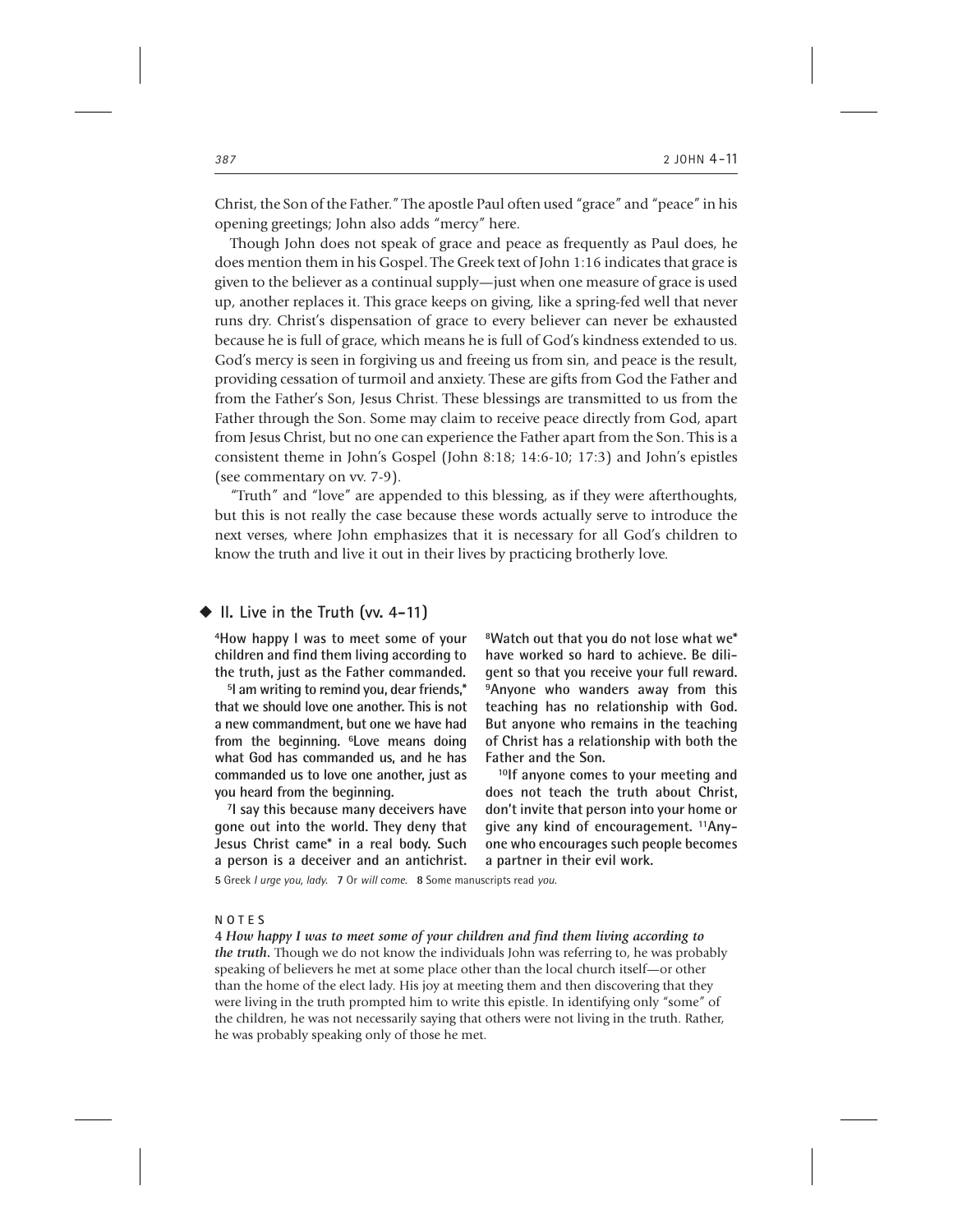# COMMENTARY ON *3 John*

# ◆ **I. Greetings (vv. 1-2)**

**This letter is from John, the elder.\* I am writing to Gaius, my dear friend, whom I love in the truth.**

**2Dear friend, I hope all is well with you and that you are as healthy in body as you are strong in spirit.**

**1** Greek *From the elder*.

### **NOTES**

**1** *John, the elder.* The Greek text does not include the word "John" (see NLT mg). It was added for clarification. In *Demonstration of the Gospel* 3.5, Eusebius writes that John, in his epistles, does not mention his own name, nor call himself an apostle or evangelist but an "elder" (2 John 1; 3 John 1). The title "elder" probably points to John's position at that time; he was the oldest living apostle and chief leader among the churches in the Roman province of Asia Minor. For further discussion concerning the title "elder," see "Author" in the Introduction to 1 John and in the Introduction to 2 & 3 John.

*Gaius.* Several people with the name Gaius are mentioned in the NT: (1) a Macedonian traveling companion of Paul (Acts 19:29); (2) a native of Derbe in Lycaonia, who traveled with Paul from Ephesus to Macedonia (Acts 20:4); (3) a prominent believer who hosted Paul and the whole church in Corinth (Rom 16:23; 1 Cor 1:14). The Gaius in 3 John was probably a different person than these three inasmuch as "Gaius" was a common name in those days.

**2** *Dear friend, I hope all is well with you and that you are as healthy in body as you are strong in spirit.* The first part of this statement is a typical "well-wishing" found at the beginning of many letters written in the Hellenistic era. The second part, which literally reads, "as it is with your soul," is also found in many Hellenistic letters. The NLT rendering is a "Christianization" of it.

### **COMMENTARY**

Of all the New Testament letters, this one has a format that is most typical of letters written during the Hellenistic age (325 BC–AD 325). The format for personal letters remained fairly constant for hundreds of years. Here is a letter dated 258/257 BC which came from a mummy's cartonnage (the plastered layers of linen or papyrus covering the body):

Philotas to Epistratos, greeting. You do well if you are in health; we also are in health; Pleistarchos also is well and was gladly received by the king. You would please us if you take care of your health. Also remember us, just as we also remember you always. This will please us greatly. (Papyrus BGU XIV 2417)